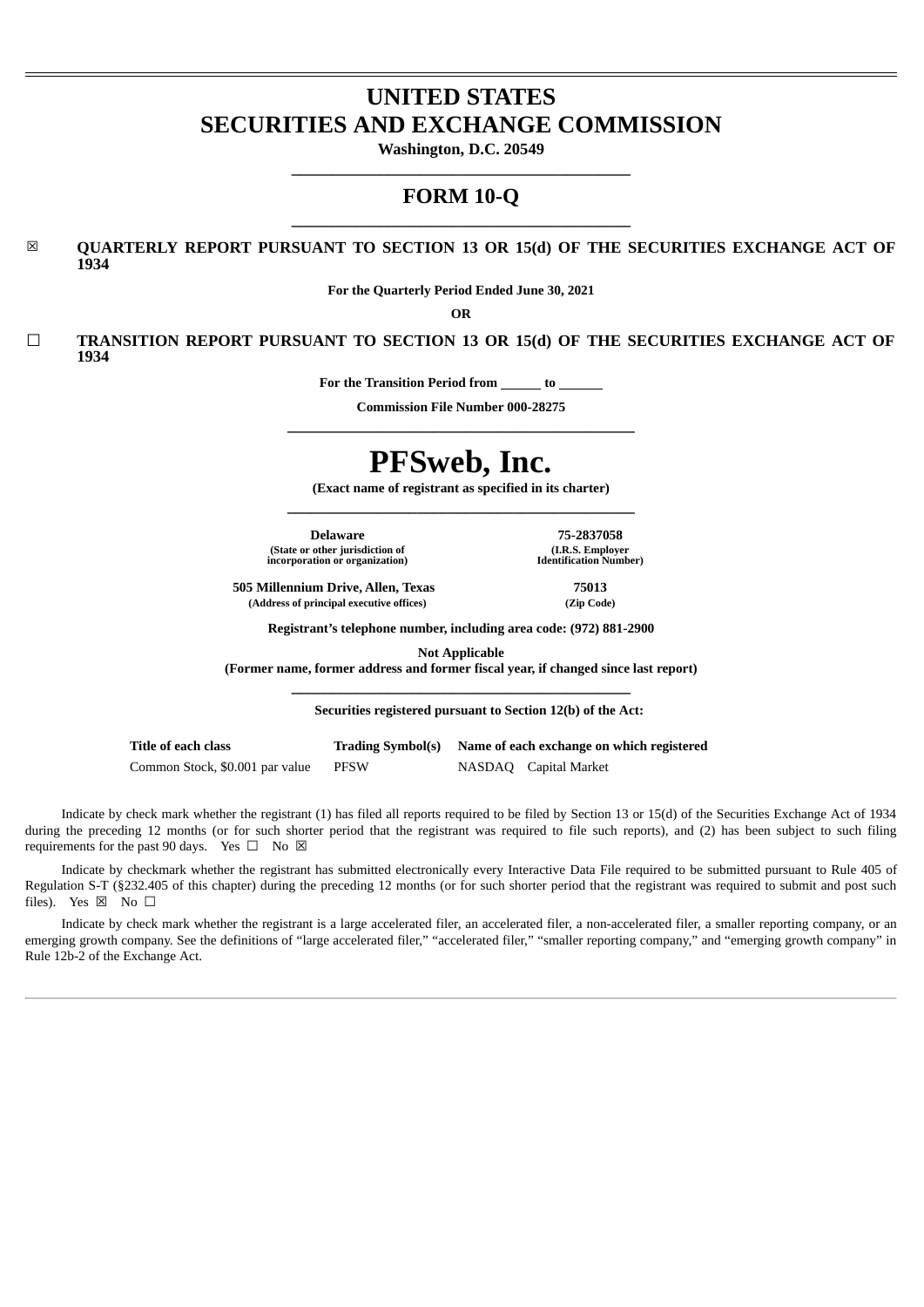If an emerging growth company, indicate by check mark if the registrant has elected not to use the extended transition period for complying with any new or revised financial accounting standards provided pursuant to Section 13(a) of the Exchange Act.  $\Box$ 

Indicate by a check mark whether the registrant is a shell company (as defined in Rule 12b-2 of the Act). Yes  $\Box$  No  $\boxtimes$ 

As of February 2, 2022, there were 22,132,876 shares of registrant's common stock outstanding.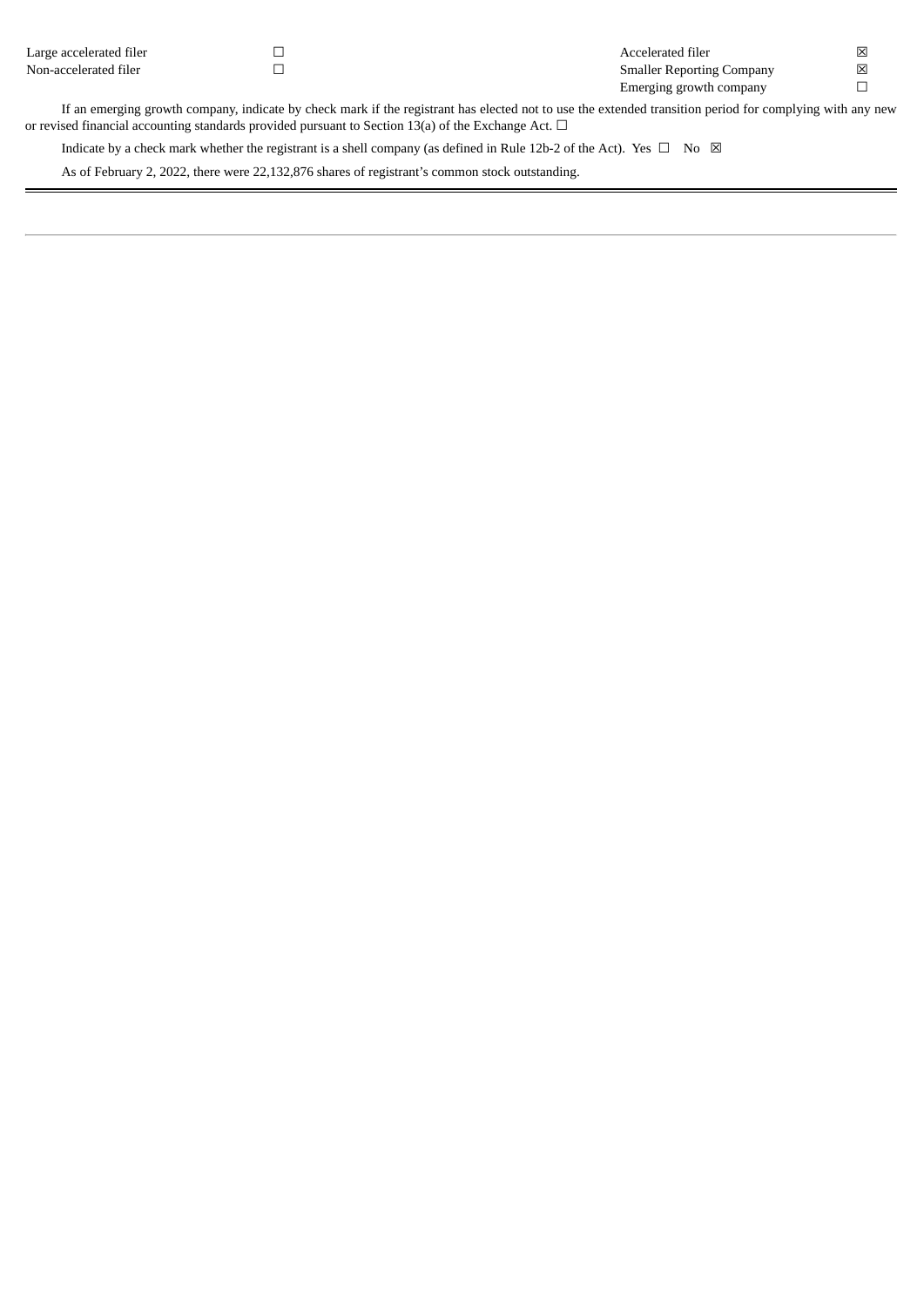# **Form 10-Q**

# **INDEX**

|                   | PART I. FINANCIAL INFORMATION                                                                                                                 | Page<br>Number  |
|-------------------|-----------------------------------------------------------------------------------------------------------------------------------------------|-----------------|
| Item 1.           | <b>Financial Statements:</b>                                                                                                                  |                 |
|                   | Condensed Consolidated Balance Sheets as of June 30, 2021 (Unaudited) and December 31, 2020                                                   | $\overline{4}$  |
|                   | Unaudited Condensed Consolidated Statements of Operations and Comprehensive Loss for the Three and Six Months Ended June 30,<br>2021 and 2020 | $\overline{5}$  |
|                   | Unaudited Condensed Consolidated Statements of Shareholders' Equity for the Three and Six Months Ended June 30, 2021 and 2020                 | $6\phantom{1}6$ |
|                   | Unaudited Condensed Consolidated Statements of Cash Flows for the Six Months Ended June 30, 2021 and 2020                                     | $\underline{8}$ |
|                   | Notes to Unaudited Condensed Consolidated Financial Statements                                                                                | 9               |
| Item 2.           | <b>Management's Discussion and Analysis of Financial Condition and Results of Operations</b>                                                  | <u>18</u>       |
| Item 3.           | <b>Quantitative and Qualitative Disclosure about Market Risk</b>                                                                              | 23              |
| Item 4.           | <b>Controls and Procedures</b>                                                                                                                | 23              |
|                   | <b>PART II. OTHER INFORMATION</b>                                                                                                             |                 |
| Item 1.           | <b>Legal Proceedings</b>                                                                                                                      | 25              |
| Item 1A.          | <b>Risk Factors</b>                                                                                                                           | 25              |
| Item 2.           | <b>Unregistered Sales of Equity Securities and Use of Proceeds</b>                                                                            | 26              |
| Item 3.           | <b>Defaults Upon Senior Securities</b>                                                                                                        | $\overline{26}$ |
| Item 4.           | <b>Mine Safety Disclosure</b>                                                                                                                 | 26              |
| Item 5.           | <b>Other Information</b>                                                                                                                      | 26              |
| Item 6.           | <b>Exhibits</b>                                                                                                                               | 27              |
| <b>SIGNATURES</b> |                                                                                                                                               | 28              |
|                   |                                                                                                                                               |                 |

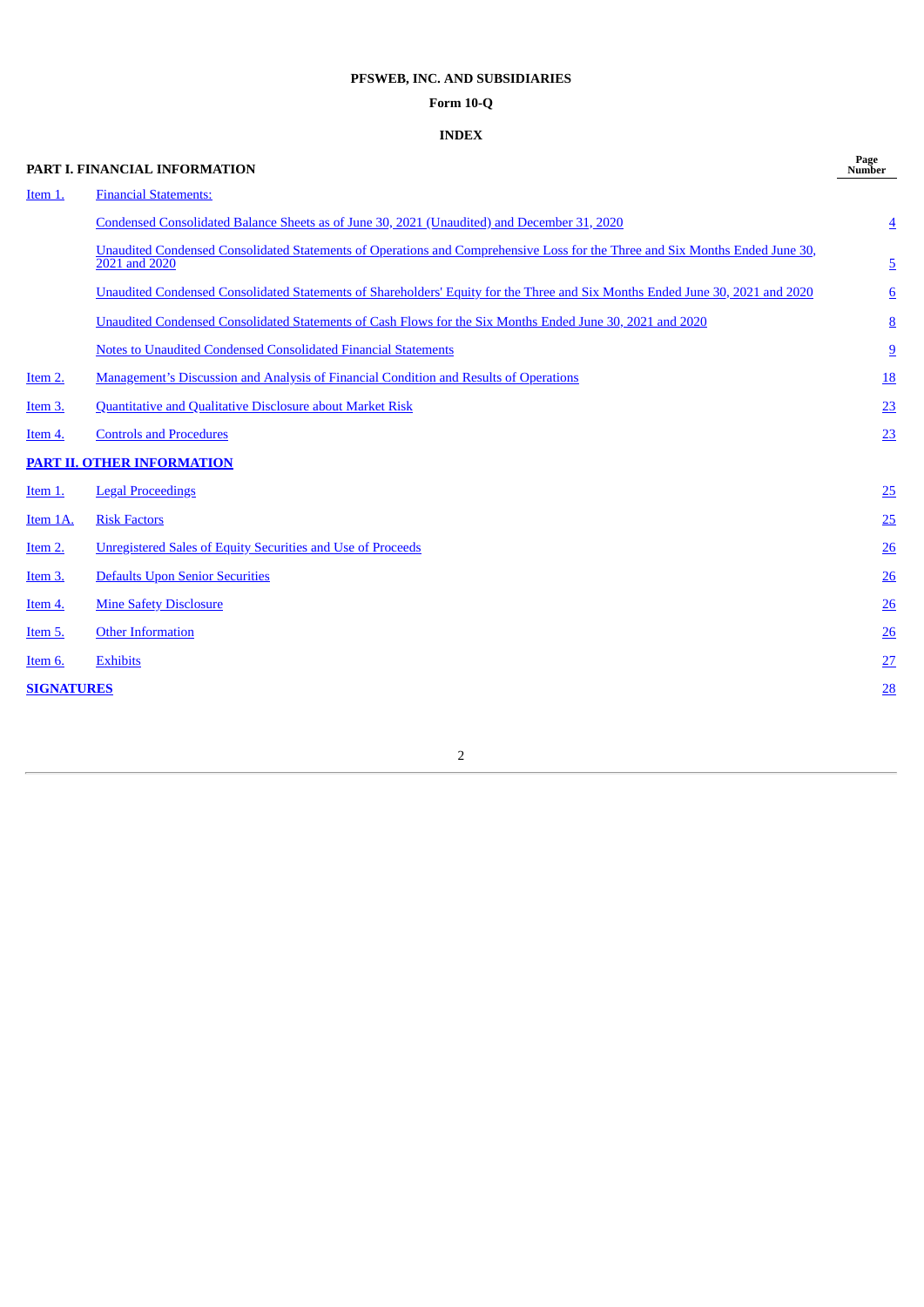<span id="page-3-1"></span><span id="page-3-0"></span>**PART I. FINANCIAL INFORMATION ITEM 1. Financial Statements**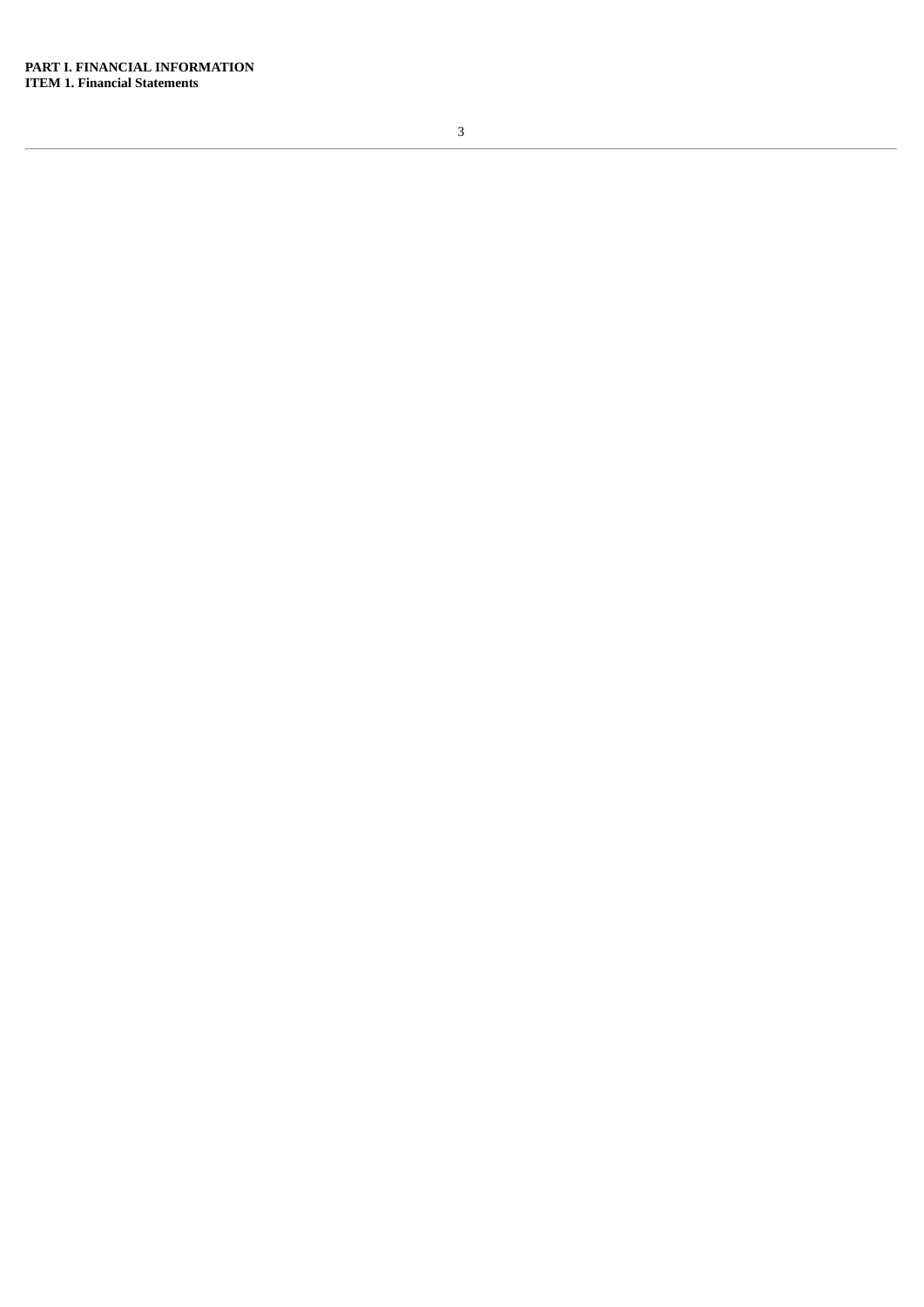# **CONDENSED CONSOLIDATED BALANCE SHEETS**

**(In Thousands, Except Share Data)**

|                                                                                                                                        |                | (Unaudited) June<br>30,<br>2021 |                | December 31,<br>2020 |
|----------------------------------------------------------------------------------------------------------------------------------------|----------------|---------------------------------|----------------|----------------------|
| <b>ASSETS</b>                                                                                                                          |                |                                 |                |                      |
| Current assets:                                                                                                                        |                |                                 |                |                      |
| Cash and cash equivalents                                                                                                              | $\mathbb{S}$   | 12,486                          | - \$           | 10,359               |
| Restricted cash                                                                                                                        |                | 214                             |                | 214                  |
| Accounts receivable, net of allowance for doubtful accounts of \$548 and \$611 at June 30, 2021 and December 31, 2020,<br>respectively |                | 49,117                          |                | 69,594               |
| Inventories, net of reserves of \$107 and \$96 at June 30, 2021 and December 31, 2020, respectively                                    |                | 4,036                           |                | 3,644                |
| Other receivables                                                                                                                      |                | 2,530                           |                | 3,314                |
| Prepaid expenses and other current assets                                                                                              |                | 6,020                           |                | 7,524                |
| Current assets of discontinued operations                                                                                              |                | 54,465                          |                | 13,920               |
| Total current assets                                                                                                                   |                | 128.868                         |                | 108.569              |
| Property and equipment:                                                                                                                |                |                                 |                |                      |
| Cost                                                                                                                                   |                | 95,588                          |                | 97,343               |
| Less: accumulated depreciation                                                                                                         |                | (78, 415)                       |                | (79, 826)            |
|                                                                                                                                        |                | 17,173                          |                | 17,517               |
| Operating lease right-of-use assets, net                                                                                               |                | 33,945                          |                | 34,350               |
| Goodwill                                                                                                                               |                | 22,358                          |                | 22,358               |
| Other assets                                                                                                                           |                | 1,557                           |                | 385                  |
| Long-term assets of discontinued operations                                                                                            |                |                                 |                | 31,717               |
| <b>Total assets</b>                                                                                                                    | $\mathfrak{S}$ | 203,901                         | $\mathfrak{S}$ | 214,896              |
| LIABILITIES AND SHAREHOLDERS' EQUITY                                                                                                   |                |                                 |                |                      |
| Current liabilities:                                                                                                                   |                |                                 |                |                      |
| Trade accounts payable                                                                                                                 | \$             | 26,982                          | - \$           | 34.613               |
| Accrued expenses                                                                                                                       |                | 20,008                          |                | 26,242               |
| Current portion of operating lease liabilities                                                                                         |                | 9,391                           |                | 9,399                |
| Current portion of long-term debt and finance lease obligations                                                                        |                | 49,732                          |                | 3,411                |
| Deferred revenues                                                                                                                      |                | 3,216                           |                | 4,595                |
| Current liabilities of discontinued operations                                                                                         |                | 11,049                          |                | 6,285                |
| Total current liabilities                                                                                                              |                | 120,378                         |                | 84,545               |
| Long-term debt and capital lease obligations, less current portion                                                                     |                | 151                             |                | 39,069               |
| Deferred revenue, less current portion                                                                                                 |                | 1,374                           |                | 1,341                |
| Operating lease liabilities, less current portion                                                                                      |                | 29,279                          |                | 30,012               |
| Other liabilities                                                                                                                      |                | 6,529                           |                | 5,286                |
| Long-term liabilities of discontinued operations                                                                                       |                |                                 |                | 545                  |
| <b>Total liabilities</b>                                                                                                               |                | 157,711                         |                | 160,798              |
|                                                                                                                                        |                |                                 |                |                      |
| COMMITMENTS AND CONTINGENCIES                                                                                                          |                |                                 |                |                      |
| Shareholders' equity:                                                                                                                  |                |                                 |                |                      |
| Preferred stock, \$1.00 par value; 1,000,000 shares authorized; none issued or outstanding                                             |                |                                 |                |                      |

| Common stock, \$0.001 par value; 35,000,000 shares authorized; 21,209,300 and 20,408,558 issued at June 30, 2021 and<br>December 31, 2020, respectively; and 21,175,833 and 20,375,091 outstanding at June 30, 2021 and December 31, 2020,<br>respectively | 21         | 20         |
|------------------------------------------------------------------------------------------------------------------------------------------------------------------------------------------------------------------------------------------------------------|------------|------------|
| Additional paid-in capital                                                                                                                                                                                                                                 | 170,486    | 168,244    |
| Accumulated deficit                                                                                                                                                                                                                                        | (123, 554) | (113, 712) |
| Accumulated other comprehensive loss                                                                                                                                                                                                                       | (638)      | (329)      |
| Treasury stock at cost, 33,467 shares                                                                                                                                                                                                                      | (125)      | (125)      |
| Total shareholders' equity                                                                                                                                                                                                                                 | 46.190     | 54,098     |
| Total liabilities and shareholders' equity                                                                                                                                                                                                                 | 203,901 \$ | 214.896    |

<span id="page-4-0"></span>The accompanying notes are an integral part of these unaudited condensed consolidated financial statements.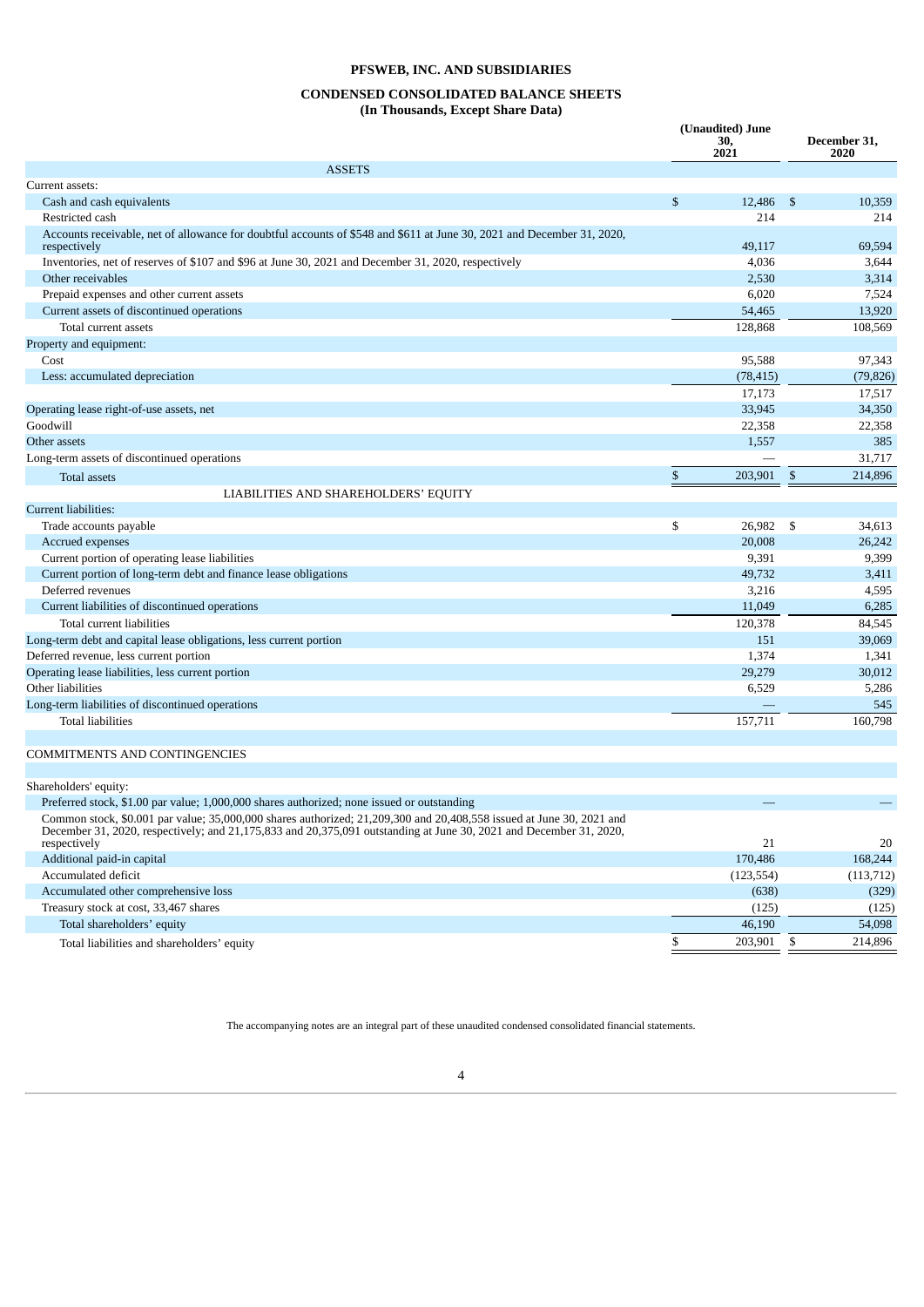# **UNAUDITED CONDENSED CONSOLIDATED STATEMENTS OF OPERATIONS AND COMPREHENSIVE LOSS (In Thousands, Except Per Share Data)**

|                                                                | <b>Three Months Ended</b> | June 30,       |             | <b>Six Months Ended</b><br><b>June 30,</b> |                    |         |
|----------------------------------------------------------------|---------------------------|----------------|-------------|--------------------------------------------|--------------------|---------|
|                                                                | 2021                      |                | 2020        | 2021                                       |                    | 2020    |
| Revenues:                                                      |                           |                |             |                                            |                    |         |
| Service fee revenue                                            | \$<br>43.009              | \$             | 44.852 \$   | 88,529                                     | -S                 | 81,577  |
| Product revenue, net                                           | 4,492                     |                | 5,915       | 8,800                                      |                    | 13,447  |
| Pass-through revenue                                           | 13,598                    |                | 14,524      | 24,474                                     |                    | 29,393  |
| <b>Total revenues</b>                                          | 61,099                    |                | 65,291      | 121,803                                    |                    | 124,417 |
| <b>Costs of Revenues:</b>                                      |                           |                |             |                                            |                    |         |
| Cost of service fee revenue                                    | 31,863                    |                | 31,561      | 65,393                                     |                    | 56,833  |
| Cost of product revenue                                        | 4,284                     |                | 5,590       | 8,370                                      |                    | 12,713  |
| Cost of pass-through revenue                                   | 13,598                    |                | 14,524      | 24,474                                     |                    | 29,393  |
| Total costs of revenues                                        | 49,745                    |                | 51,675      | 98,237                                     |                    | 98,939  |
| Gross profit                                                   | 11,354                    |                | 13,616      | 23,566                                     |                    | 25,478  |
| Selling, general and administrative expenses                   | 15,678                    |                | 12,514      | 28,609                                     |                    | 25,075  |
| Income (loss) from operations                                  | (4, 324)                  |                | 1,102       | (5,043)                                    |                    | 403     |
| Interest expense, net                                          | 333                       |                | 374         | 708                                        |                    | 788     |
| Income (loss) before income taxes                              | (4,657)                   |                | 728         | (5,751)                                    |                    | (385)   |
| Income tax expense (benefit), net                              | (155)                     |                | 332         | 124                                        |                    | 613     |
| Net income (loss) from continuing operations                   | (4,502)                   |                | 396         | (5, 875)                                   |                    | (998)   |
|                                                                |                           |                |             |                                            |                    |         |
| Income (loss) from discontinued operations before income taxes | (590)                     |                | (1,088)     | (1, 410)                                   |                    | 233     |
| Income tax expense, net                                        | 2,528                     |                | 161         | 2,557                                      |                    | 186     |
| Net income (loss) from discontinued operations                 | (3, 118)                  |                | (1,249)     | (3,967)                                    |                    | 47      |
|                                                                |                           |                |             |                                            |                    |         |
| Net loss                                                       | \$<br>(7,620)             | $\mathfrak{S}$ | $(853)$ \$  | (9, 842)                                   | $\mathbf{\hat{S}}$ | (951)   |
|                                                                |                           |                |             |                                            |                    |         |
| Basic earnings (loss) per share:                               |                           |                |             |                                            |                    |         |
| Net income (loss) from continuing operations per share         | \$<br>$(0.21)$ \$         |                | 0.02        | \$<br>$(0.28)$ \$                          |                    | (0.05)  |
| Net income (loss) from discontinued operations per share       | (0.15)                    |                | (0.06)      | (0.19)                                     |                    |         |
| Basic loss per share                                           | \$<br>(0.36)              | \$             | $(0.04)$ \$ | $(0.47)$ \$                                |                    | (0.05)  |
| Diluted earnings (loss) per share:                             |                           |                |             |                                            |                    |         |
| Net income (loss) from continuing operations per share         | \$<br>$(0.21)$ \$         |                | 0.02        | \$<br>$(0.28)$ \$                          |                    | (0.05)  |
| Net income (loss) from discontinued operations per share       | (0.15)                    |                | (0.06)      | (0.19)                                     |                    |         |
| Diluted loss per share                                         | \$<br>(0.36)              | \$             | $(0.04)$ \$ | $(0.47)$ \$                                |                    | (0.05)  |
| Weighted average number of shares outstanding:                 |                           |                |             |                                            |                    |         |
| <b>Basic</b>                                                   | 21,166                    |                | 19,800      | 21,221                                     |                    | 19,739  |
| <b>Diluted</b>                                                 | 21,166                    |                | 20,527      | 21,221                                     |                    | 19,739  |
| Comprehensive loss:                                            |                           |                |             |                                            |                    |         |
| Net loss                                                       | \$<br>(7,620)             | -\$            | $(853)$ \$  | $(9,842)$ \$                               |                    | (951)   |
| Foreign currency translation adjustment                        | 46                        |                | (77)        | (309)                                      |                    | (1,021) |
|                                                                | \$                        | $\mathbb{S}$   | $(930)$ \$  | $(10, 151)$ \$                             |                    |         |
| Total comprehensive loss                                       | (7,574)                   |                |             |                                            |                    | (1,972) |

<span id="page-5-0"></span>The accompanying notes are an integral part of these unaudited condensed consolidated financial statements.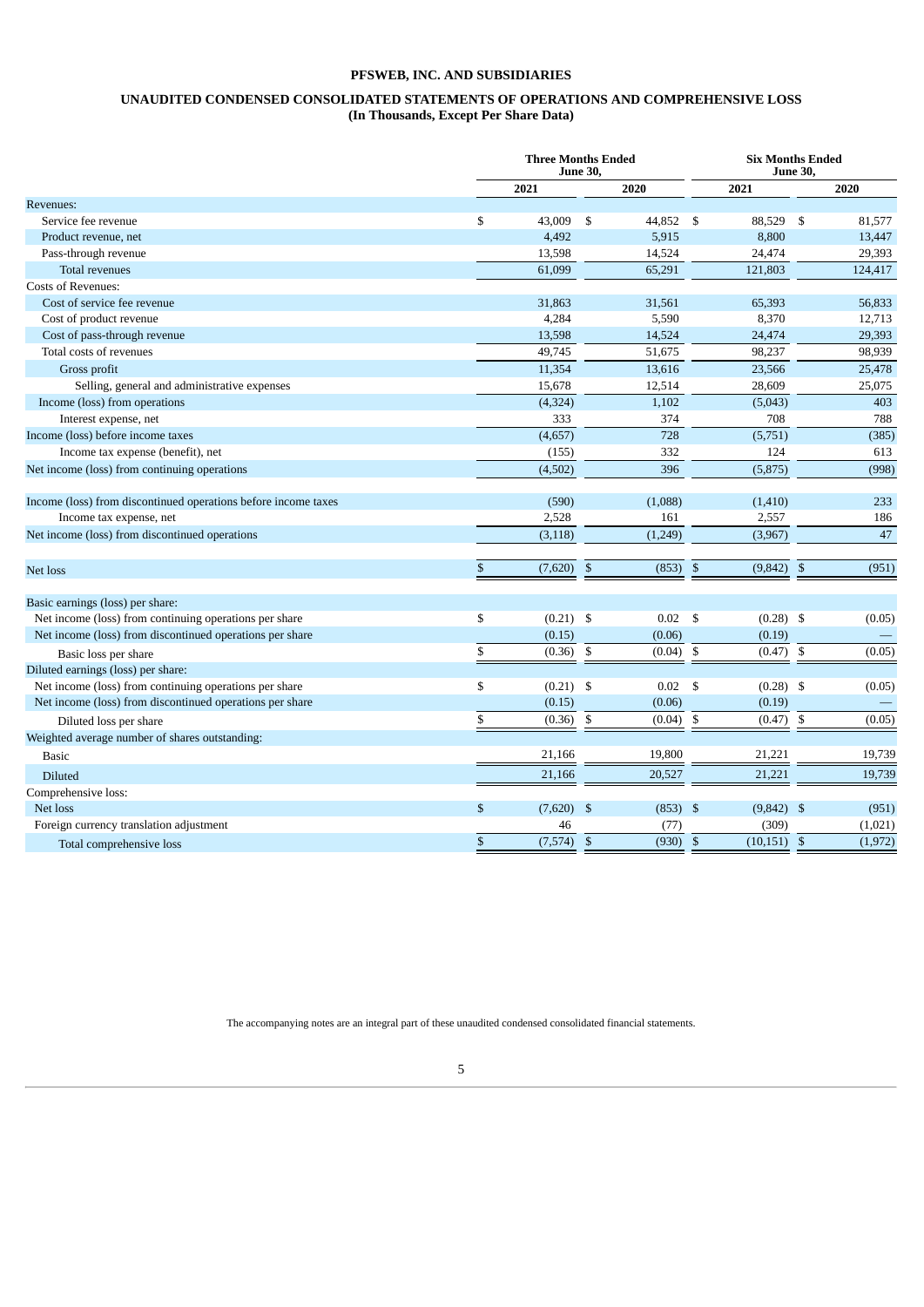# **UNAUDITED CONDENSED CONSOLIDATED STATEMENTS OF SHAREHOLDERS' EQUITY (In Thousands, Except Share Data)**

|                                                                     |                     |        |                            |         |  |                    |      | Three Months Ended June 30, 2021 |               |                       |  |                      |  |  |
|---------------------------------------------------------------------|---------------------|--------|----------------------------|---------|--|--------------------|------|----------------------------------|---------------|-----------------------|--|----------------------|--|--|
|                                                                     |                     |        |                            |         |  |                    |      |                                  |               |                       |  |                      |  |  |
|                                                                     |                     |        | <b>Additional</b><br>Other |         |  |                    |      |                                  |               |                       |  |                      |  |  |
|                                                                     | <b>Common Stock</b> |        |                            | Paid-In |  | <b>Accumulated</b> |      | Comprehensive                    |               | <b>Treasury Stock</b> |  | <b>Shareholders'</b> |  |  |
|                                                                     | Shares              | Amount |                            | Capital |  | <b>Deficit</b>     |      | Income (Loss)                    | <b>Shares</b> | <b>Amount</b>         |  | <b>Equity</b>        |  |  |
| Balance, March 31, 2021                                             | 20,482,974          | 20     |                            | 169,474 |  | (115, 934)         | - 56 | (684)                            | 33,467        | $(125)$ \$            |  | 52,751               |  |  |
| Net loss                                                            |                     |        |                            |         |  | (7,620)            |      |                                  |               |                       |  | (7,620)              |  |  |
| Stock-based compensation                                            |                     |        |                            | 2,601   |  | $-$                |      |                                  |               |                       |  | 2,601                |  |  |
| Exercise of stock options                                           | 68.667              |        |                            | 320     |  |                    |      |                                  |               |                       |  | 320                  |  |  |
| Issuance of shares under stock-based<br>compensation awards         | 657,659             |        |                            | (1)     |  |                    |      |                                  |               |                       |  |                      |  |  |
| Tax withholding on shares under stock-<br>based compensation awards |                     |        |                            | (1,908) |  |                    |      |                                  |               |                       |  | (1,908)              |  |  |
| Foreign currency translation                                        |                     |        |                            |         |  |                    |      | 46                               |               |                       |  | 46                   |  |  |
| Balance, June 30, 2021                                              | 21,209,300          | 21     |                            | 170,486 |  | (123, 554)         |      | (638)                            | 33,467        | (125)                 |  | 46,190               |  |  |

|                                                                     | Six Months Ended June 30, 2021                                                                                                       |   |        |      |            |  |                          |  |                          |               |  |               |     |                        |  |
|---------------------------------------------------------------------|--------------------------------------------------------------------------------------------------------------------------------------|---|--------|------|------------|--|--------------------------|--|--------------------------|---------------|--|---------------|-----|------------------------|--|
|                                                                     | <b>Accumulated</b><br><b>Additional</b><br>Other<br>Paid-In<br><b>Treasury Stock</b><br>Common Stock<br>Accumulated<br>Comprehensive |   |        |      |            |  |                          |  |                          |               |  |               |     | Total<br>Shareholders' |  |
|                                                                     | Shares                                                                                                                               |   | Amount |      | Capital    |  | <b>Deficit</b>           |  | Income (Loss)            | <b>Shares</b> |  | <b>Amount</b> |     | Equity                 |  |
| Balance, December 31, 2020                                          | 20,408,558                                                                                                                           | S | 20     | - \$ | 168,244 \$ |  | $(113,712)$ \$           |  | (329)                    | 33,467        |  | (125)         | -\$ | 54,098                 |  |
| Net loss                                                            | __                                                                                                                                   |   | __     |      | —          |  | (9, 842)                 |  | $\overline{\phantom{a}}$ | —             |  |               |     | (9, 842)               |  |
| Stock-based compensation                                            | —                                                                                                                                    |   | —      |      | 3,454      |  |                          |  |                          |               |  | $-$           |     | 3,454                  |  |
| Exercise of stock options                                           | 143,083                                                                                                                              |   |        |      | 697        |  | $\overline{\phantom{a}}$ |  |                          |               |  |               |     | 697                    |  |
| Issuance of shares under stock-based<br>compensation awards         | 657,659                                                                                                                              |   |        |      | (1)        |  |                          |  |                          |               |  |               |     |                        |  |
| Tax withholding on shares under stock-<br>based compensation awards |                                                                                                                                      |   |        |      | (1,908)    |  |                          |  |                          |               |  |               |     | (1,908)                |  |
| Foreign currency translation                                        |                                                                                                                                      |   |        |      |            |  |                          |  | (309)                    |               |  |               |     | (309)                  |  |
| Balance, June 30, 2021                                              | 21,209,300                                                                                                                           |   | 21     |      | 170,486    |  | $(123, 554)$ \$          |  | (638)                    | 33,467        |  | (125)         |     | 46,190                 |  |

The accompanying notes are an integral part of these unaudited condensed consolidated financial statements.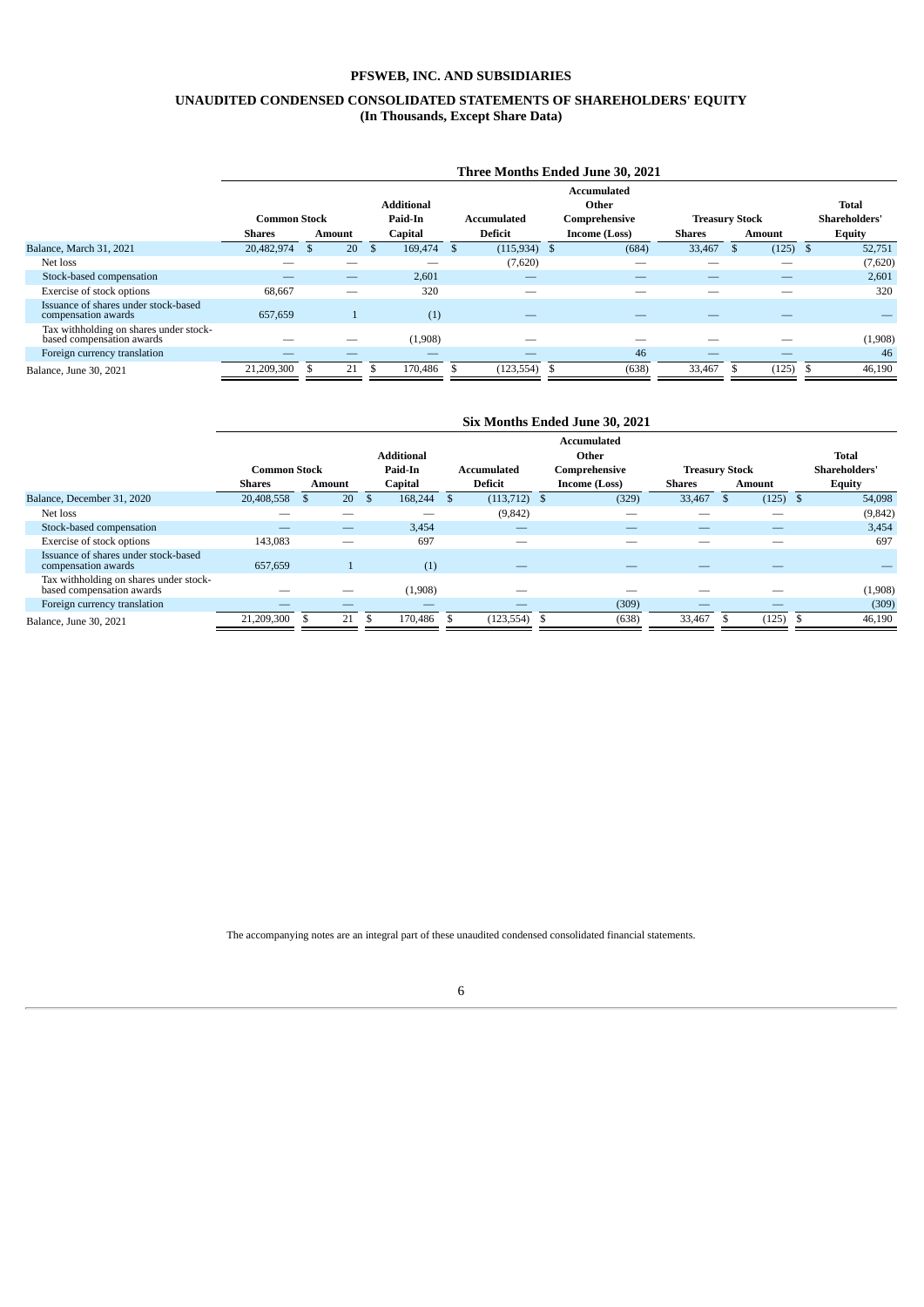# **UNAUDITED CONDENSED CONSOLIDATED STATEMENTS OF SHAREHOLDERS' EQUITY (cont.) (In Thousands, Except Share Data)**

|                                                                     |                                      |        |     |                                         |              |                               | Three Months Ended June 30, 2020                       |               |                                        |      |                                                       |
|---------------------------------------------------------------------|--------------------------------------|--------|-----|-----------------------------------------|--------------|-------------------------------|--------------------------------------------------------|---------------|----------------------------------------|------|-------------------------------------------------------|
|                                                                     | <b>Common Stock</b><br><b>Shares</b> | Amount |     | <b>Additional</b><br>Paid-In<br>Capital |              | Accumulated<br><b>Deficit</b> | Accumulated<br>Other<br>Comprehensive<br>Income (Loss) | <b>Shares</b> | <b>Treasury Stock</b><br><b>Amount</b> |      | <b>Total</b><br><b>Shareholders'</b><br><b>Equity</b> |
| Balance, March 31, 2020                                             | 19,499,220                           | 19     | \$. | 158,664                                 | $\mathbf{s}$ | $(108, 841)$ \$               | (2, 245)                                               | 33,467        | (125)                                  | - \$ | 47,472                                                |
| Net loss                                                            |                                      |        |     |                                         |              | (853)                         |                                                        |               |                                        |      | (853)                                                 |
| Stock-based compensation                                            |                                      | $-$    |     | 5,153                                   |              | $\qquad \qquad -$             |                                                        |               | $\overline{\phantom{m}}$               |      | 5,153                                                 |
| Exercise of stock options                                           | 34,500                               |        |     | 127                                     |              |                               |                                                        |               |                                        |      | 127                                                   |
| Issuance of shares under stock-based<br>compensation awards         | 443,011                              |        |     |                                         |              |                               |                                                        |               |                                        |      |                                                       |
| Tax withholding on shares under stock-<br>based compensation awards |                                      |        |     | (805)                                   |              |                               |                                                        |               |                                        |      | (805)                                                 |
| Foreign currency translation adjustment,<br>net of taxes            |                                      |        |     |                                         |              |                               | (77)                                                   |               |                                        |      | (77)                                                  |
| Balance, June 30, 2020                                              | 19,976,731                           | 19     |     | 163,139                                 |              | $(109, 694)$ \$               | (2, 322)                                               | 33,467        | (125)                                  |      | 51,017                                                |

|                                                                     |                     |        |              |                              |                 |                                              | Six Months Ended June 30, 2020 |                       |        |                                      |               |
|---------------------------------------------------------------------|---------------------|--------|--------------|------------------------------|-----------------|----------------------------------------------|--------------------------------|-----------------------|--------|--------------------------------------|---------------|
|                                                                     | <b>Common Stock</b> |        |              | <b>Additional</b><br>Paid-In | Accumulated     | <b>Accumulated</b><br>Other<br>Comprehensive |                                | <b>Treasury Stock</b> |        | <b>Total</b><br><b>Shareholders'</b> |               |
|                                                                     | Shares              | Amount |              | Capital                      | <b>Deficit</b>  |                                              | <b>Income (Loss)</b>           | <b>Shares</b>         | Amount |                                      | <b>Equity</b> |
| Balance, December 31, 2019                                          | 19,465,877          | 19     | $\mathbf{s}$ | 158,192                      | $(108,743)$ \$  |                                              | (1, 301)                       | 33,467                | (125)  | - \$                                 | 48,042        |
| Net loss                                                            |                     |        |              |                              | (951)           |                                              |                                |                       |        |                                      | (951)         |
| Stock-based compensation                                            |                     | --     |              | 5,698                        |                 |                                              |                                |                       |        |                                      | 5,698         |
| Exercise of stock options                                           | 34,500              |        |              | 127                          |                 |                                              |                                |                       |        |                                      | 127           |
| Issuance of shares under stock-based<br>compensation awards         | 476,354             | --     |              |                              |                 |                                              |                                |                       |        |                                      |               |
| Tax withholding on shares under stock-<br>based compensation awards |                     |        |              | (878)                        |                 |                                              |                                |                       |        |                                      | (878)         |
| Foreign currency translation adjustment,<br>net of taxes            |                     |        |              | __                           |                 |                                              | (1,021)                        |                       |        |                                      | (1,021)       |
| Balance, June 30, 2020                                              | 19,976,731          | 19     |              | 163,139                      | $(109, 694)$ \$ |                                              | (2, 322)                       | 33,467                | (125)  |                                      | 51,017        |

<span id="page-7-0"></span>The accompanying notes are an integral part of these unaudited condensed consolidated financial statements.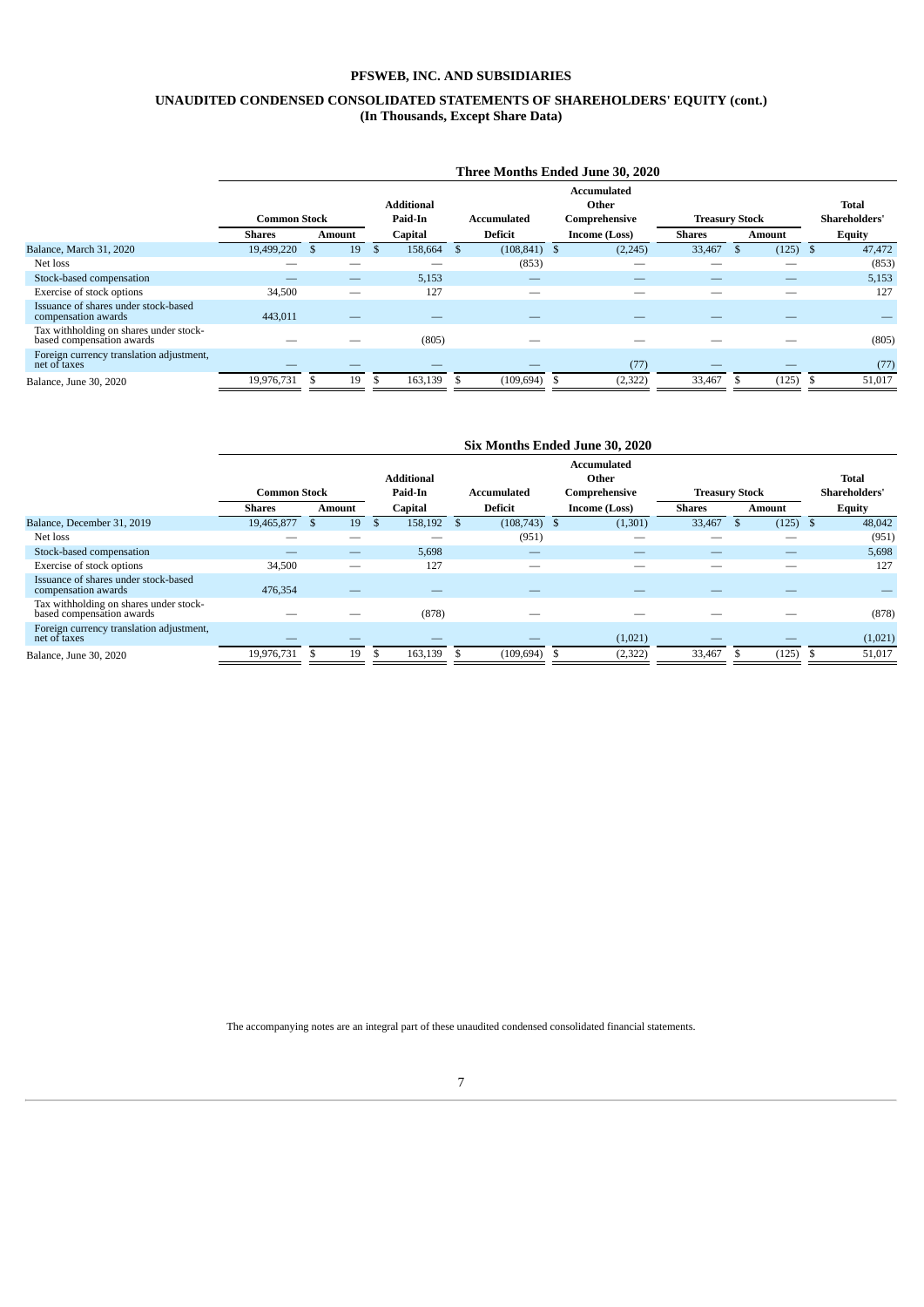# **UNAUDITED CONDENSED CONSOLIDATED STATEMENTS OF CASH FLOWS**

# **(In Thousands)**

|                                                                                           |      | Six Months Ended June 30, |    |           |  |  |
|-------------------------------------------------------------------------------------------|------|---------------------------|----|-----------|--|--|
|                                                                                           | 2021 |                           |    | 2020      |  |  |
| Cash flows from operating activities:                                                     |      |                           |    |           |  |  |
| Net loss                                                                                  | \$   | $(9,842)$ \$              |    | (951)     |  |  |
| Adjustments to reconcile net loss to net cash provided by (used in) operating activities: |      |                           |    |           |  |  |
| Depreciation and amortization                                                             |      | 4,262                     |    | 4,249     |  |  |
| Deferred income taxes                                                                     |      | (77)                      |    | 102       |  |  |
| Stock-based compensation expense                                                          |      | 3,454                     |    | 5,698     |  |  |
| Other                                                                                     |      | 62                        |    | 471       |  |  |
| Changes in operating assets and liabilities:                                              |      |                           |    |           |  |  |
| Accounts receivable                                                                       |      | 14,504                    |    | 6,666     |  |  |
| Inventories                                                                               |      | (412)                     |    | (1,096)   |  |  |
| Prepaid expenses, other receivables and other assets                                      |      | 1,714                     |    | (2, 194)  |  |  |
| <b>Operating leases</b>                                                                   |      | (301)                     |    | (693)     |  |  |
| Trade accounts payable, deferred revenues, accrued expenses and other liabilities         |      | (13,688)                  |    | (15,056)  |  |  |
| Net cash used in operating activities                                                     |      | (324)                     |    | (2,804)   |  |  |
|                                                                                           |      |                           |    |           |  |  |
| Cash flows from investing activities:                                                     |      |                           |    |           |  |  |
| Purchases of property and equipment                                                       |      | (1,985)                   |    | (1, 722)  |  |  |
| Proceeds from sale of property and equipment                                              |      | 6                         |    | 142       |  |  |
| Net cash used in investing activities                                                     |      | (1,979)                   |    | (1,580)   |  |  |
| Cash flows from financing activities:                                                     |      |                           |    |           |  |  |
| Net proceeds from issuance of common stock                                                |      | 697                       |    | 127       |  |  |
| Taxes paid on behalf of employees for withheld shares                                     |      | (1,908)                   |    | (878)     |  |  |
| Payments on finance lease obligations                                                     |      | (511)                     |    | (653)     |  |  |
| Payments on revolving loan                                                                |      | (84, 830)                 |    | (71, 707) |  |  |
| Borrowings on revolving loan                                                              |      | 92,630                    |    | 74,707    |  |  |
| Payments on other debt                                                                    |      | (1, 330)                  |    | (946)     |  |  |
| Borrowings on other debt                                                                  |      | 49                        |    | 1,193     |  |  |
|                                                                                           |      | 4,797                     |    | 1,843     |  |  |
| Net cash provided by financing activities                                                 |      |                           |    |           |  |  |
| Effect of exchange rates on cash, cash equivalents and restricted cash                    |      | (389)                     |    | (213)     |  |  |
| Net increase (decrease) in cash and cash equivalents                                      |      | 2,105                     |    | (2,754)   |  |  |
|                                                                                           |      |                           |    |           |  |  |
| Cash and cash equivalents, beginning of period                                            |      | 10,359                    |    | 11,354    |  |  |
| Restricted cash, beginning of period                                                      |      | 214                       |    | 214       |  |  |
| Cash and cash equivalents discontinued operations, beginning of period                    |      | 392                       |    | 1,080     |  |  |
| Cash, cash equivalents and restricted cash, beginning of period                           |      | 10,965                    |    | 12,648    |  |  |
|                                                                                           |      |                           |    |           |  |  |
| Cash and cash equivalents, end of period                                                  |      | 12,486                    |    | 8,964     |  |  |
| Restricted cash, end of period                                                            |      | 214                       |    | 214       |  |  |
| Cash and cash equivalents discontinued operations, end of period                          |      | 370                       |    | 716       |  |  |
| Cash, cash equivalents and restricted cash, end of period                                 | \$   | 13,070                    | \$ | 9,894     |  |  |
| Supplemental cash flow information:                                                       |      |                           |    |           |  |  |
| Cash paid for income taxes                                                                | \$   | 2,466                     | \$ | 466       |  |  |
| Cash paid for interest                                                                    | \$   | 619                       | \$ | 742       |  |  |
| Non-cash investing and financing activities:                                              |      |                           |    |           |  |  |
| Property and equipment acquired under long-term debt and finance leases                   | \$   | 1,818                     | \$ | 1,489     |  |  |

<span id="page-8-0"></span>The accompanying notes are an integral part of these unaudited condensed consolidated financial statements.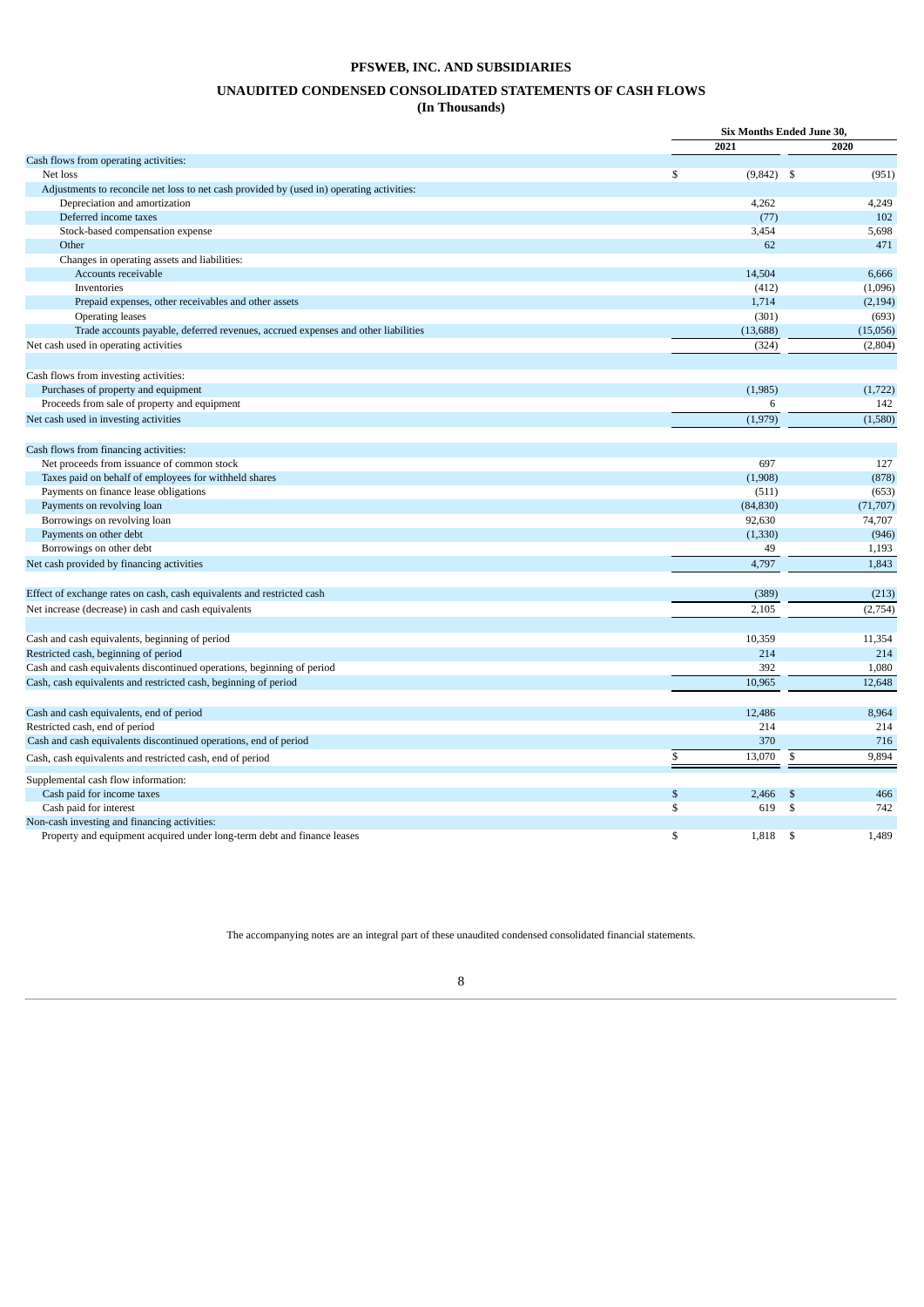## **NOTES TO UNAUDITED CONDENSED CONSOLIDATED FINANCIAL STATEMENTS**

#### **1.** *Basis of Presentation*

The accompanying unaudited condensed consolidated financial statements of PFSweb, Inc. and its subsidiaries have been prepared pursuant to the rules and regulations of the Securities and Exchange Commission ("SEC") and include all normal and recurring adjustments necessary to present fairly the unaudited condensed consolidated balance sheets, statements of operations and comprehensive loss, statements of shareholders' equity, and statements of cash flows for the periods indicated. Certain information and note disclosures normally included in annual financial statements prepared in accordance with accounting principles generally accepted in the United States ("U.S. GAAP") have been condensed or omitted pursuant to the rules and regulations of the SEC. This report should be read in conjunction with our Annual Report on Form 10-K for the year ended December 31, 2020. We refer to PFSweb, Inc. and its subsidiaries collectively as "PFSweb," the "Company," "us," "we" and "our" in these unaudited condensed consolidated financial statements.

In July 2021, we announced an agreement to sell our LiveArea Professional Services business unit ("LiveArea") and the divestiture was completed on August 25, 2021 ("the LiveArea Transaction"). As of June 30, 2021, the criteria for reporting LiveArea as a discontinued operation were met and as such, all periods presented in the Company's Quarterly Report on Form 10-Q for the three and six months ended June 30, 2021 (this "Form 10-Q") have been recast to present LiveArea as a discontinued operation. Results of our operations for interim periods may not be indicative of results for the full fiscal year. See Note 3. Discontinued Operations and Note 9. Subsequent Events for additional information on our sale of LiveArea.

#### *Revision of previously issued consolidated financial statements*

In connection with the preparation of its financial statements for the quarter ended June 30, 2021, the Company identified an immaterial error related to deferred income taxes that were incorrectly recorded in prior periods. In accordance with Staff Accounting Bulletin ("SAB") No. 99, Materiality and SAB No. 108, Considering the Effects of Prior Year Misstatements When Quantifying Misstatements in Current Year Financial Statements, the Company evaluated the materiality of this error both quantitatively and qualitatively and determined that it was not material to any previously issued interim or annual consolidated financial statements. However, adjusting for the cumulative effect of this error in the consolidated statement of operations for the three months ended June 30, 2021 would be material to the Company's results for this period as the cumulative amount of the error increased over time. As such, the Company has revised its previously issued consolidated balance sheet as of December 31, 2020 and its unaudited condensed consolidated financial statements for the three and six months ended June 30, 2020 to correct the error.

The accompanying financial statements and relevant footnotes to the condensed consolidated financial statements in this Form 10-Q have been revised to correct for the immaterial error discussed above. The tables below provide reconciliations of our previously reported amounts to our revised amounts to correct for the immaterial error and to recast certain amounts in order to present LiveArea as a discontinued operation in the Company's consolidated balance sheet as of December 31, 2020 and its unaudited condensed consolidated financial statements for the three and six months ended June 30, 2020. See Note 3. Discontinued Operations and Note 9. Subsequent Events for additional information on our sale of LiveArea.

The effect of the above adjustments on the consolidated balance sheet at December 31, 2020 is as follows (in thousands):

|                                                |          |                      |                   |                     | <b>December 31, 2020</b> |                     |               |      |  |  |  |  |
|------------------------------------------------|----------|----------------------|-------------------|---------------------|--------------------------|---------------------|---------------|------|--|--|--|--|
|                                                |          | <b>Adjustments</b>   |                   |                     |                          |                     |               |      |  |  |  |  |
|                                                | Reported | <b>As Previously</b> | <b>Operations</b> | <b>Discontinued</b> | Asset                    | <b>Deferred Tax</b> | As Revise     |      |  |  |  |  |
| Long-term assets of<br>discontinued operations |          |                      | ЭD.               | 29,982              | \$                       | 1.735               | <sup>\$</sup> | 31   |  |  |  |  |
| Total assets                                   |          | 213,161              |                   |                     |                          | 1,735               | J             | 214  |  |  |  |  |
| Accumulated deficit                            |          | (115, 447)           |                   |                     | \$                       | 1.735               | \$            | (113 |  |  |  |  |
| Total shareholders' equity                     |          | 52,363               | D                 |                     | \$                       | 1,735               | D             | 54   |  |  |  |  |
| Total liabilities and<br>shareholders' equity  |          | 213,161              |                   |                     | D                        | 1,735               | \$            | 214  |  |  |  |  |

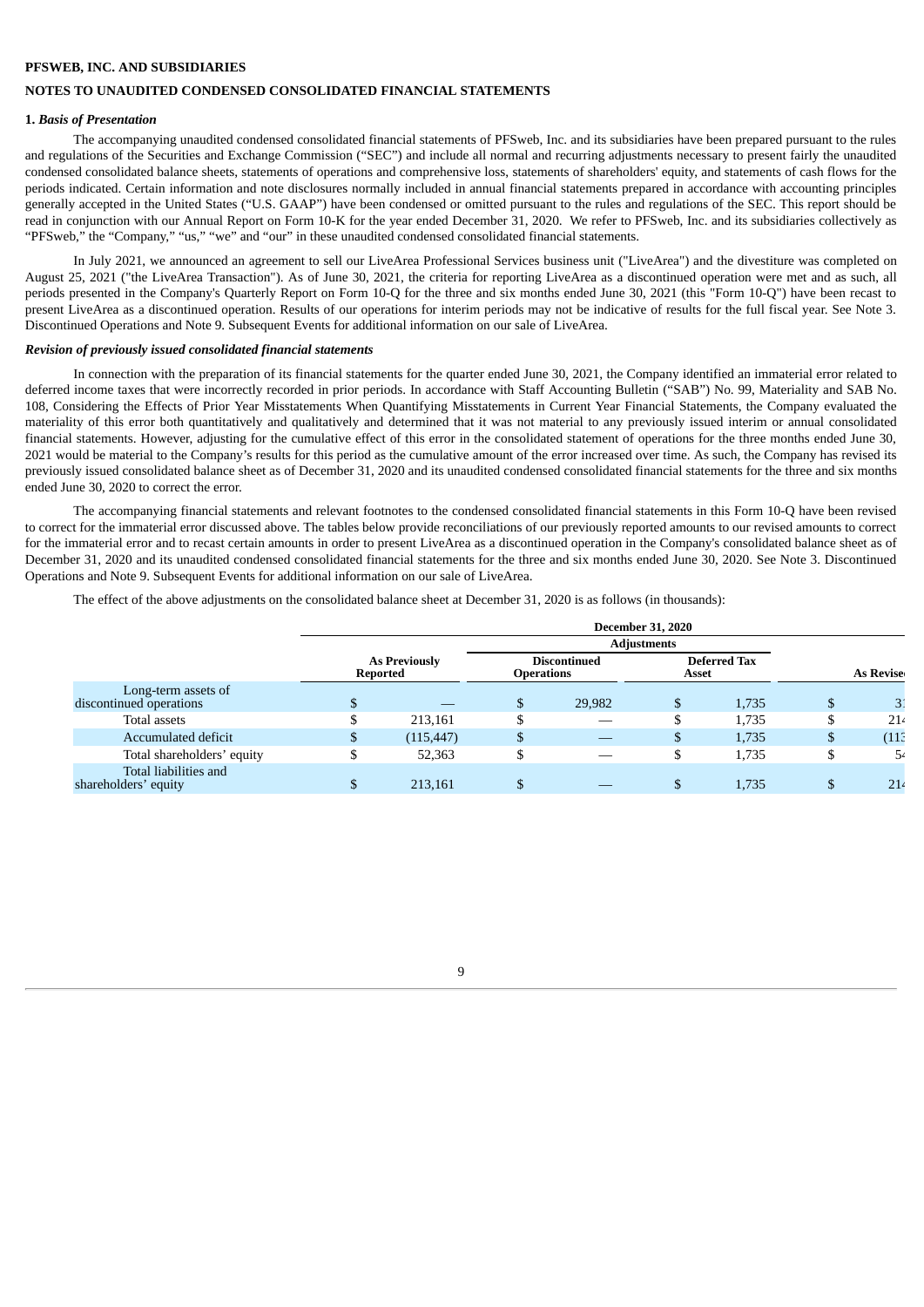The effect of the above adjustments on the consolidated statement of operations and comprehensive income (loss) for the three months ended June 30, 2020 is as follows (in thousands, except per share data):

|                                                                | Three Months Ended June 30, 2020 |                                         |    |                                          |    |                              |      |                   |  |  |
|----------------------------------------------------------------|----------------------------------|-----------------------------------------|----|------------------------------------------|----|------------------------------|------|-------------------|--|--|
|                                                                |                                  |                                         |    | <b>Adjustments</b>                       |    |                              |      |                   |  |  |
|                                                                |                                  | <b>As Previously</b><br><b>Reported</b> |    | <b>Discontinued</b><br><b>Operations</b> |    | <b>Deferred Tax</b><br>Asset |      | <b>As Revised</b> |  |  |
| Income (loss) from discontinued operations before income taxes |                                  |                                         |    | $(1,088)$ \$                             |    |                              |      | (1,088)           |  |  |
| Income tax expense (benefit), net                              |                                  |                                         |    | 295                                      |    | (134)                        |      | 161               |  |  |
| Net income (loss) from discontinued operations                 |                                  |                                         |    | (1,383)                                  |    | 134                          |      | (1,249)           |  |  |
| Net income (loss)                                              | \$                               | $(987)$ \$                              |    |                                          | \$ | 134                          | -S   | (853)             |  |  |
|                                                                |                                  |                                         |    |                                          |    |                              |      |                   |  |  |
| Basic earnings (loss) per share:                               |                                  |                                         |    |                                          |    |                              |      |                   |  |  |
| Net income (loss) from discontinued operations per share       | \$                               |                                         | \$ | $(0.07)$ \$                              |    | 0.01                         | - \$ | (0.06)            |  |  |
| Basic income (loss) per share                                  | \$                               | $(0.05)$ \$                             |    |                                          | S  | 0.01                         | - S  | (0.04)            |  |  |
| Diluted earnings (loss) per share:                             |                                  |                                         |    |                                          |    |                              |      |                   |  |  |
| Net income (loss) from discontinued operations per share       | \$                               |                                         | \$ | $(0.07)$ \$                              |    | 0.01                         | -\$  | (0.06)            |  |  |
| Diluted income (loss) per share                                | \$                               | $(0.05)$ \$                             |    |                                          | £. | 0.01                         | - S  | (0.04)            |  |  |
|                                                                |                                  |                                         |    |                                          |    |                              |      |                   |  |  |
| Comprehensive income (loss):                                   |                                  |                                         |    |                                          |    |                              |      |                   |  |  |
| Net income (loss)                                              | \$                               | (987) \$                                |    |                                          |    | 134                          | - \$ | (853)             |  |  |
| Total comprehensive income (loss)                              | \$                               | $(1,064)$ \$                            |    |                                          |    | 134                          |      | (930)             |  |  |

The effect of the above adjustments on the consolidated statement of operations and comprehensive income (loss) for the six months ended June 30, 2020 is as follows (in thousands, except per share data):

|                                                                | Six Months Ended June 30, 2020 |                                  |      |                                          |                              |                   |     |                   |  |  |  |  |
|----------------------------------------------------------------|--------------------------------|----------------------------------|------|------------------------------------------|------------------------------|-------------------|-----|-------------------|--|--|--|--|
|                                                                |                                |                                  |      |                                          |                              |                   |     |                   |  |  |  |  |
|                                                                |                                | <b>As Previously</b><br>Reported |      | <b>Discontinued</b><br><b>Operations</b> | <b>Deferred Tax</b><br>Asset |                   |     | <b>As Revised</b> |  |  |  |  |
| Income (loss) from discontinued operations before income taxes |                                |                                  |      | 233                                      | $\mathbf{\$}$                | $\qquad \qquad -$ |     | 233               |  |  |  |  |
| Income tax expense (benefit), net                              |                                |                                  |      | 453                                      |                              | (267)             |     | 186               |  |  |  |  |
| Net income (loss) from discontinued operations                 |                                |                                  |      | (220)                                    |                              | 267               |     | 47                |  |  |  |  |
| Net income (loss)                                              |                                | $(1,218)$ \$                     |      |                                          | \$                           | 267               | -\$ | (951)             |  |  |  |  |
|                                                                |                                |                                  |      |                                          |                              |                   |     |                   |  |  |  |  |
| Basic earnings (loss) per share:                               |                                |                                  |      |                                          |                              |                   |     |                   |  |  |  |  |
| Net income (loss) from discontinued operations per share       | \$                             |                                  | - \$ | $(0.01)$ \$                              |                              | $0.01 \quad$ \$   |     |                   |  |  |  |  |
| Basic income (loss) per share                                  | \$                             | $(0.06)$ \$                      |      | —                                        | S                            | $0.01 \quad$ \$   |     | (0.05)            |  |  |  |  |
| Diluted earnings (loss) per share:                             |                                |                                  |      |                                          |                              |                   |     |                   |  |  |  |  |
| Net income (loss) from discontinued operations per share       |                                |                                  | \$   | $(0.01)$ \$                              |                              | 0.01              | -\$ |                   |  |  |  |  |
| Diluted income (loss) per share                                | \$                             | $(0.06)$ \$                      |      |                                          | <b>S</b>                     | $0.01 \quad$ \$   |     | (0.05)            |  |  |  |  |
| Comprehensive income (loss):                                   |                                |                                  |      |                                          |                              |                   |     |                   |  |  |  |  |
| Net income (loss)                                              | \$                             | $(1,218)$ \$                     |      |                                          |                              | 267               | -\$ | (951)             |  |  |  |  |
| Total comprehensive income (loss)                              | \$                             | $(2,239)$ \$                     |      |                                          | \$                           | 267               |     | (1, 972)          |  |  |  |  |

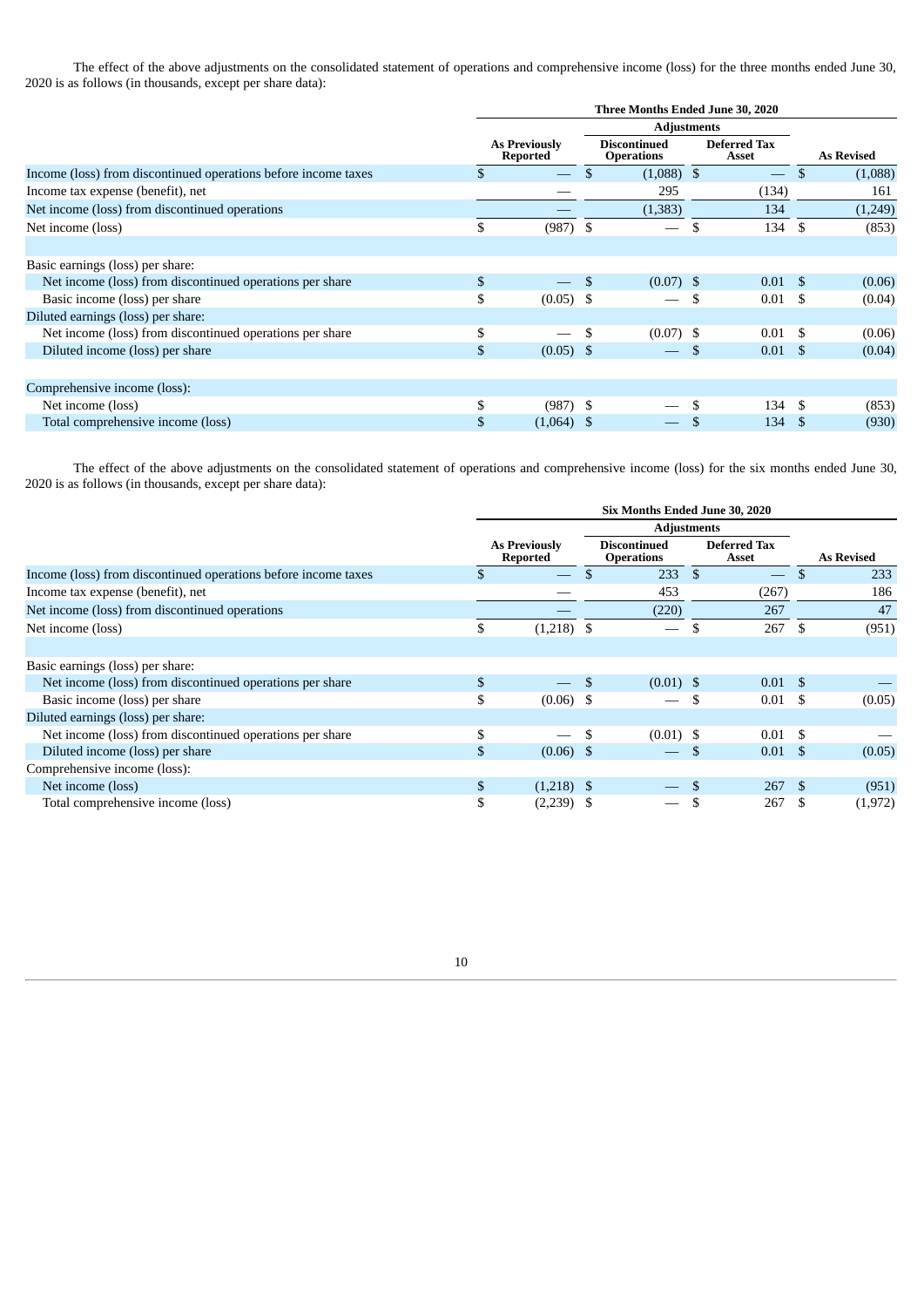The effect of the above adjustments on the consolidated statement of shareholders' equity for the three months ended June 30, 2020 is as follows (in thousands):

|                               |  |                 |                    | Three Months Ended June 30, 2020 |  |                                          |  |                              |  |                   |
|-------------------------------|--|-----------------|--------------------|----------------------------------|--|------------------------------------------|--|------------------------------|--|-------------------|
|                               |  |                 | <b>Adiustments</b> |                                  |  |                                          |  |                              |  |                   |
| <b>Accumulated deficit</b>    |  | Reported        |                    | <b>As Previously</b>             |  | <b>Discontinued</b><br><b>Operations</b> |  | <b>Deferred Tax</b><br>Asset |  | <b>As Revised</b> |
| Balance, March 31, 2020       |  | $(110, 174)$ \$ |                    | $\hspace{0.05cm}$                |  | 1,333                                    |  | (108, 841)                   |  |                   |
| Net loss                      |  | (987)           |                    |                                  |  | 134                                      |  | (853)                        |  |                   |
| <b>Balance, June 30, 2020</b> |  | (111, 161)      |                    | $\qquad \qquad -$                |  | 1,467                                    |  | (109, 694)                   |  |                   |

The effect of the above adjustments on the consolidated statement of shareholders' equity for the six months ended June 30, 2020 is as follows (in thousands):

|                            | Six Months Ended June 30, 2020 |                                  |                                          |                          |    |                              |                   |            |  |  |
|----------------------------|--------------------------------|----------------------------------|------------------------------------------|--------------------------|----|------------------------------|-------------------|------------|--|--|
|                            |                                |                                  |                                          | <b>Adiustments</b>       |    |                              |                   |            |  |  |
| <b>Accumulated deficit</b> |                                | <b>As Previously</b><br>Reported | <b>Discontinued</b><br><b>Operations</b> |                          |    | <b>Deferred Tax</b><br>Asset | <b>As Revised</b> |            |  |  |
| Balance, December 31, 2019 |                                | (109, 943)                       |                                          | $\overline{\phantom{0}}$ | لت | 1,200                        |                   | (108, 743) |  |  |
| Net loss                   |                                | (1,218)                          |                                          |                          |    | 267                          |                   | (951)      |  |  |
| Balance, June 30, 2020     |                                | (111, 161)                       |                                          | $\hspace{0.05cm}$        |    | 1,467                        |                   | (109, 694) |  |  |

The effect of the above adjustments on the consolidated statement of cash flows for the six months ended June 30, 2020 is as follows (in thousands):

|                                       | Six Months Ended June 30, 2020                                                                            |              |  |                          |  |                   |  |                   |  |  |  |  |  |
|---------------------------------------|-----------------------------------------------------------------------------------------------------------|--------------|--|--------------------------|--|-------------------|--|-------------------|--|--|--|--|--|
|                                       |                                                                                                           |              |  |                          |  |                   |  |                   |  |  |  |  |  |
|                                       | <b>As Previously</b><br><b>Discontinued</b><br><b>Deferred Tax Asset</b><br>Reported<br><b>Operations</b> |              |  |                          |  |                   |  | <b>As Revised</b> |  |  |  |  |  |
| Cash flows from operating activities: |                                                                                                           |              |  |                          |  |                   |  |                   |  |  |  |  |  |
| Net loss                              |                                                                                                           | $(1,218)$ \$ |  | $\overline{\phantom{0}}$ |  | 267S              |  | (951)             |  |  |  |  |  |
| Deferred income taxes                 |                                                                                                           | 369S         |  | $-$ \$                   |  | $(267)$ \$        |  | 102               |  |  |  |  |  |
| Net cash used in operating activities |                                                                                                           | $(2,804)$ \$ |  | $\overline{\phantom{a}}$ |  | $\hspace{0.05cm}$ |  | (2,804)           |  |  |  |  |  |

# **2.** *Significant Accounting Policies*

#### *Use of Estimates*

The preparation of consolidated financial statements and related disclosures in conformity with US GAAP requires management to make judgments, estimates and assumptions that affect the reported amounts of assets, liabilities, revenues and expenses and disclosure of contingent assets and liabilities. The recognition and allocation of certain revenues, costs of revenues and selling, general and administrative expenses in these unaudited condensed consolidated financial statements also require management estimates and assumptions.

Estimates and assumptions about future events and their effects cannot be determined with certainty. The Company bases its estimates on historical experience and various other assumptions believed to be applicable and reasonable under the circumstances. These estimates may change as new events occur, as additional information is obtained and as the operating environment changes. These changes have been included in the unaudited condensed consolidated financial statements as soon as they became known. In addition, management is periodically faced with uncertainties, the outcomes of which are not within its control and will not be known for prolonged periods of time. Based on a critical assessment of accounting policies and the underlying judgments and uncertainties affecting the application of those policies, management believes the Company's unaudited condensed consolidated financial statements are fairly stated in accordance with U.S. GAAP and provide a fair presentation of the Company's financial position and results of operations.

Furthermore, we considered the impact of the COVID-19 pandemic on the use of estimates and assumptions used for financial reporting and determined that there was no adverse material impact to our results of operations for the three and six months ended June 30, 2021; however, the extent and duration of future impacts of the COVID-19 pandemic and any resulting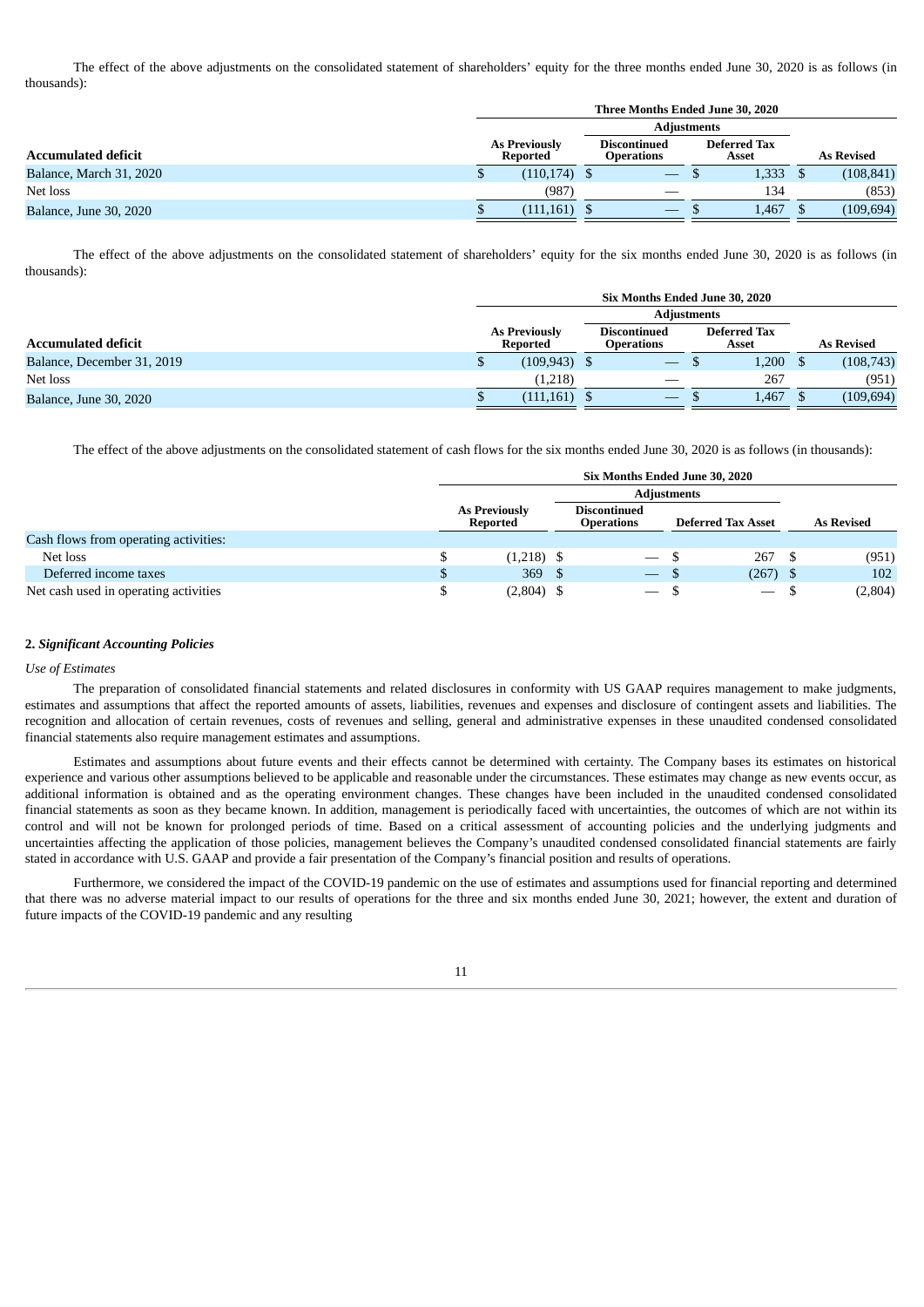economic impact are largely unknown and difficult to predict due to these unknown factors which may have a material impact on our financial position and results of operations in the future.

For a complete set of our significant accounting policies, refer to the consolidated financial statements included in our Annual Report on Form 10-K for the year ended December 31, 2020. Other than the presentation of LiveArea as a discontinued operation, there were no changes to our significant accounting policies during the three and six-month periods ended June 30, 2021.

#### *Income Taxes*

For the three and six months ended June 30, 2021 and 2020, we have utilized the discrete effective tax rate method, as allowed by Accounting Standards Codification ("ASC") 740-270-30-18, "Income Taxes—Interim Reporting," to calculate the interim income tax provision. The discrete method is applied when the application of the estimated annual effective tax rate is impractical because it is not possible to reliably estimate the annual effective tax rate. The discrete method treats the year to date period as if it was the annual period and determines the income tax expense or benefit on that basis. We believe that, at this time, the use of this discrete method is more appropriate than the annual effective tax rate method as (i) the estimated annual effective tax rate method is not reliable due to the high degree of uncertainty in estimating annual pretax earnings by certain jurisdiction and (ii) our ongoing assessment that the recoverability of our deferred tax assets is not likely in certain jurisdictions.

## *Impact of Recently Issued Accounting Standards*

#### *Recently Adopted Accounting Pronouncements*

In December 2019, the FASB issued ASU No. 2019-12, Income Taxes (Topic 740): Simplifying the Accounting for Income Taxes ("ASU No. 2019- 12"). The amendments in this update simplify the accounting for income taxes by removing certain exceptions to the general principles in Topic 740, as well as improve consistency of application by clarifying and amending existing guidance. The Company adopted ASU No. 2019-12 on January 1, 2021, the effect of which was not material on its financial position, results of operations, and cash flows.

#### *Pronouncements Not Yet Adopted*

In June 2016, the FASB issued ASU 2016-13, "*Financial Instruments-Credit Losses (Topic 326): Measurement of Credit Losses on Financial Instruments*," ("ASU 2016-13") which requires the measurement and recognition of expected credit losses for financial assets held at amortized cost. ASU 2016- 13 replaces the existing incurred loss impairment model with an expected loss methodology, which will result in more timely recognition of credit losses. ASU 2016-13 is effective for annual reporting periods, and interim periods within those years, beginning after December 15, 2019 for all public entities, excluding smaller reporting companies, and after December 15, 2022 for smaller reporting companies. It requires a cumulative effect adjustment to the balance sheet as of the beginning of the first reporting period in which the guidance is effective. We will adopt ASU 2016-13 on January 1, 2023. We are currently in the early phase of evaluating the impact of the adoption of ASU 2016-13 on our condensed consolidated financial statements.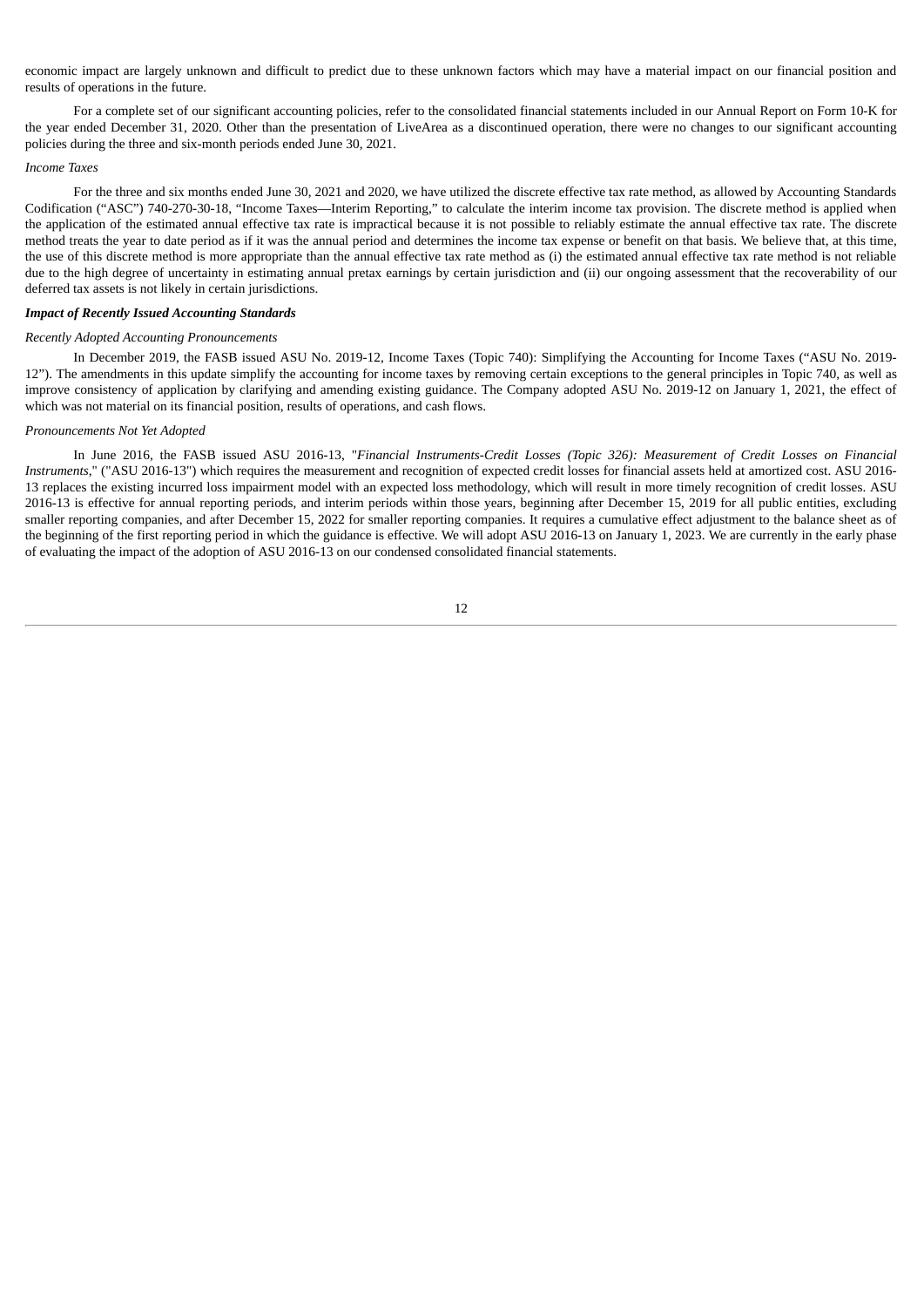# *3. Discontinued Operations*

On July 2, 2021, the Company entered into a definitive agreement to sell LiveArea for \$250.0 million in cash, subject to certain adjustments and customary closing conditions including receipt of regulatory approvals. The LiveArea Transaction closed on August 25, 2021. As of June 30, 2021, we met the criteria set forth in ASC 205-20, "Presentation of Financial Statements - Discontinued Operations"; therefore, the LiveArea segment has been presented as a discontinued operation for all periods presented in this Form 10-Q. As a result of the LiveArea Transaction, we now only operate in one business segment, PFS Operations, and therefore will no longer present segment data. See Note 9. Subsequent Events for additional information on our LiveArea Transaction.

The following table presents the carrying amount of major classes of assets and liabilities of LiveArea and a reconciliation to the amounts reported in the condensed consolidated balance sheets (in thousands):

|                                                                                                                                        | (Unaudited) June<br>30,<br>2021 |              | December 31.<br>2020 |
|----------------------------------------------------------------------------------------------------------------------------------------|---------------------------------|--------------|----------------------|
| <b>ASSETS</b>                                                                                                                          |                                 |              |                      |
| Current assets:                                                                                                                        |                                 |              |                      |
| Cash and cash equivalents                                                                                                              | \$<br>370                       | $\mathbf{s}$ | 392                  |
| Accounts receivable, net of allowance for doubtful accounts of \$884 and \$854 at June 30, 2021 and December 31,<br>2020, respectively | 17,222                          |              | 11,184               |
| Related party receivable                                                                                                               | 525                             |              | 730                  |
| Other receivables                                                                                                                      | 559                             |              | 444                  |
| Prepaid expenses and other current assets                                                                                              | 1,505                           |              | 1,170                |
| Current assets of discontinued operations                                                                                              |                                 |              | 13,920               |
| Property and equipment, net                                                                                                            | 1,578                           |              | 1,661                |
| Operating lease right-of use assets                                                                                                    | 3,133                           |              | 632                  |
| Identifiable intangibles, net                                                                                                          | 524                             |              | 665                  |
| Goodwill                                                                                                                               | 23,339                          |              | 23,257               |
| Other assets                                                                                                                           | 5,710                           |              | 5,502                |
| Long-term assets of discontinued operations                                                                                            |                                 |              | 31,717               |
| Total assets of discontinued operations                                                                                                | \$<br>54,465                    | \$           | 45,637               |
| <b>LIABILITIES</b>                                                                                                                     |                                 |              |                      |
| <b>Current liabilities:</b>                                                                                                            |                                 |              |                      |
| Trade accounts payable                                                                                                                 | \$<br>1,120                     | - \$         | 1,035                |
| Accrued expenses                                                                                                                       | 6,655                           |              | 4,639                |
| Current portion of operating lease liabilities                                                                                         | 557                             |              | 88                   |
| Current portion of long-term debt and finance lease obligations                                                                        | $\overline{2}$                  |              | 3                    |
| Deferred revenues                                                                                                                      | 130                             |              | 520                  |
| Current liabilities of discontinued operations                                                                                         |                                 |              | 6,285                |
| Long-term debt and capital lease obligations, less current portion                                                                     | 4                               |              | 4                    |
| <b>Operating lease liabilities</b>                                                                                                     | 2,581                           |              | 541                  |
| Long-term liabilities of discontinued operations                                                                                       |                                 |              | 545                  |
| Total liabilities of discontinued operations                                                                                           | \$<br>11,049                    | \$           | 6,830                |
|                                                                                                                                        |                                 |              |                      |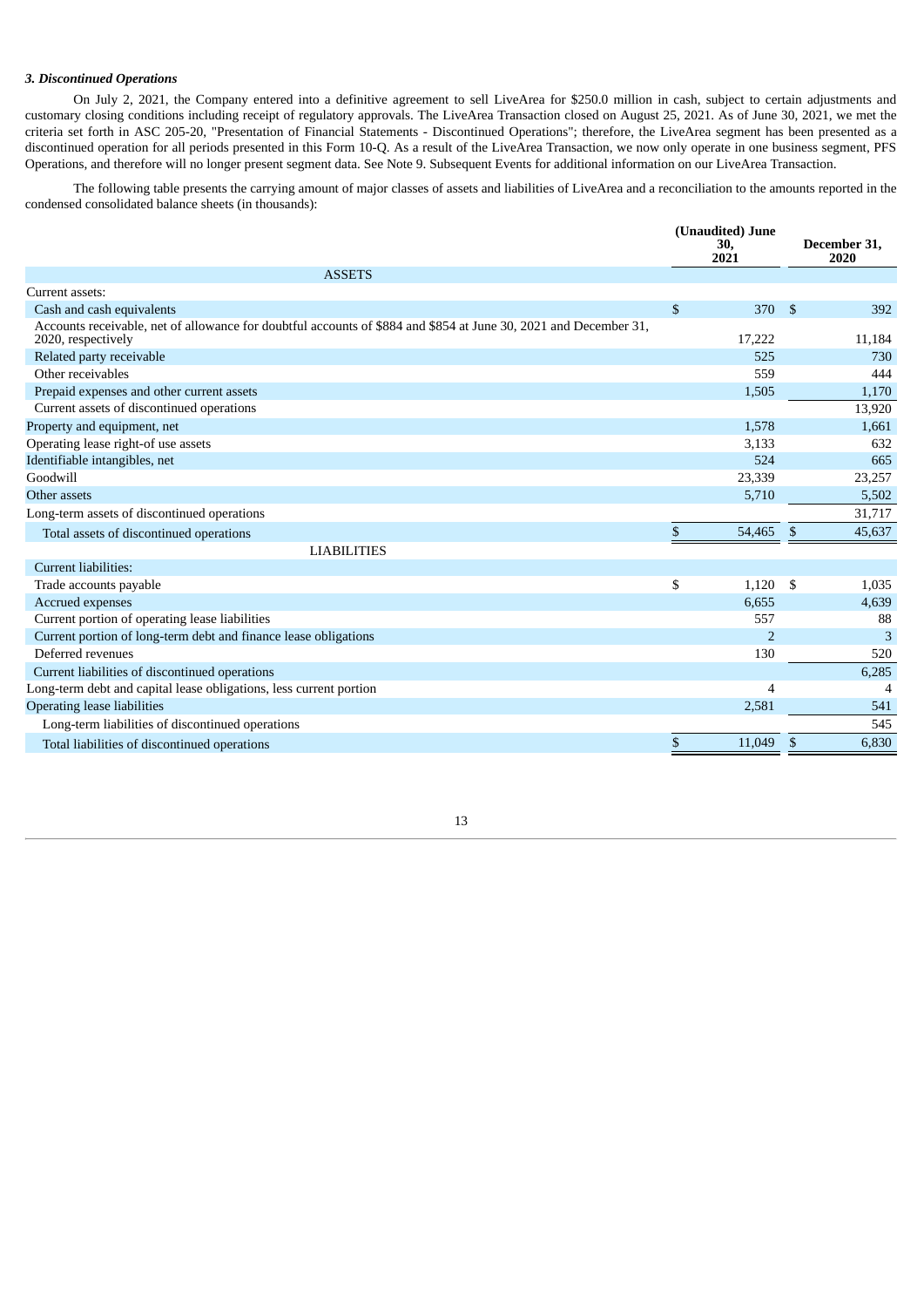The following table presents the major components of net income (loss) of LiveArea and a reconciliation to the amounts reported in the unaudited condensed consolidated statements of operations (in thousands):

|                                                                | <b>Three Months Ended</b> | <b>June 30,</b> |              |      | <b>Six Months Ended</b><br><b>June 30,</b> |   |        |
|----------------------------------------------------------------|---------------------------|-----------------|--------------|------|--------------------------------------------|---|--------|
|                                                                | 2021                      |                 | 2020         |      | 2021                                       |   | 2020   |
| Revenues:                                                      |                           |                 |              |      |                                            |   |        |
| Service fee revenue                                            | \$<br>19,783              | S               | 17,120       | - \$ | 36,581                                     | S | 34,693 |
| Related party revenue                                          | 106                       |                 | 24           |      | 574                                        |   | 24     |
| Total revenues                                                 | 19,889                    |                 | 17,144       |      | 37,155                                     |   | 34,717 |
| Costs of revenues:                                             |                           |                 |              |      |                                            |   |        |
| Cost of service fee revenue                                    | 10,325                    |                 | 9,204        |      | 20,039                                     |   | 18,648 |
| Gross profit                                                   | 9,564                     |                 | 7,940        |      | 17,116                                     |   | 16,069 |
| Selling, general and administrative expenses                   | 10,154                    |                 | 9,027        |      | 18,526                                     |   | 15,836 |
| Interest expense, net                                          |                           |                 |              |      |                                            |   |        |
| Income (loss) from discontinued operations before income taxes | (590)                     |                 | (1,088)      |      | (1, 410)                                   |   | 233    |
| Income tax expense                                             | 2,528                     |                 | 161          |      | 2,557                                      |   | 186    |
| Net income (loss) from discontinued operations                 | (3, 118)                  |                 | $(1,249)$ \$ |      | (3,967)                                    | S | 47     |

The following table presents the depreciation and amortization, capital expenditures and significant noncash operating items of LiveArea (in thousands):

|                                                               | Six Months Ended June 30, |  |       |  |  |  |  |  |
|---------------------------------------------------------------|---------------------------|--|-------|--|--|--|--|--|
|                                                               | 2021                      |  | 2020  |  |  |  |  |  |
| Cash flows from operating activities discontinued operations: |                           |  |       |  |  |  |  |  |
| Depreciation and amortization                                 | $405 \quad$ \$            |  | 537   |  |  |  |  |  |
| Stock-based compensation expense                              | $1.056$ \$                |  | 2.400 |  |  |  |  |  |
|                                                               |                           |  |       |  |  |  |  |  |
| Cash flows from investing activities discontinued operations: |                           |  |       |  |  |  |  |  |
| Capital expenditures                                          | 102S                      |  |       |  |  |  |  |  |
|                                                               |                           |  |       |  |  |  |  |  |

# *4. Revenue from Contracts with Clients and Customers*

#### *Contract Assets and Contract Liabilities*

Changes in costs to fulfill contract assets decreased \$1.9 million from December 31, 2020 to June 30, 2021, due to a decrease of approximately \$2.1 million for amortization and recognition of costs, offset by an increase of approximately \$0.2 million from new projects in the six months ended June 30, 2021. Costs to fulfill contract assets relate to deferred costs, which are included within other current assets and/or other assets, and software development costs, which are included within property and equipment, in our condensed consolidated balance sheets.

Changes in contract liabilities decreased \$0.3 million from December 31, 2020 to June 30, 2021, due to a decrease of approximately \$8.2 million for amortization and recognition of revenue, offset by an increase of approximately \$7.9 million from new projects in the six months ended June 30, 2021. Contract losses recognized for the six months ended June 30, 2021 were not material. Accrued contract liabilities are included within accrued expenses in our condensed consolidated balance sheets.

The timing of revenue recognition, billings and cash collections results in billed accounts receivable, unbilled receivables, and customer advances and deposits (contract liabilities) on the condensed consolidated balance sheets. Changes in the contract asset and liability balances during the six months ended June 30, 2021 were not materially impacted by any other factors.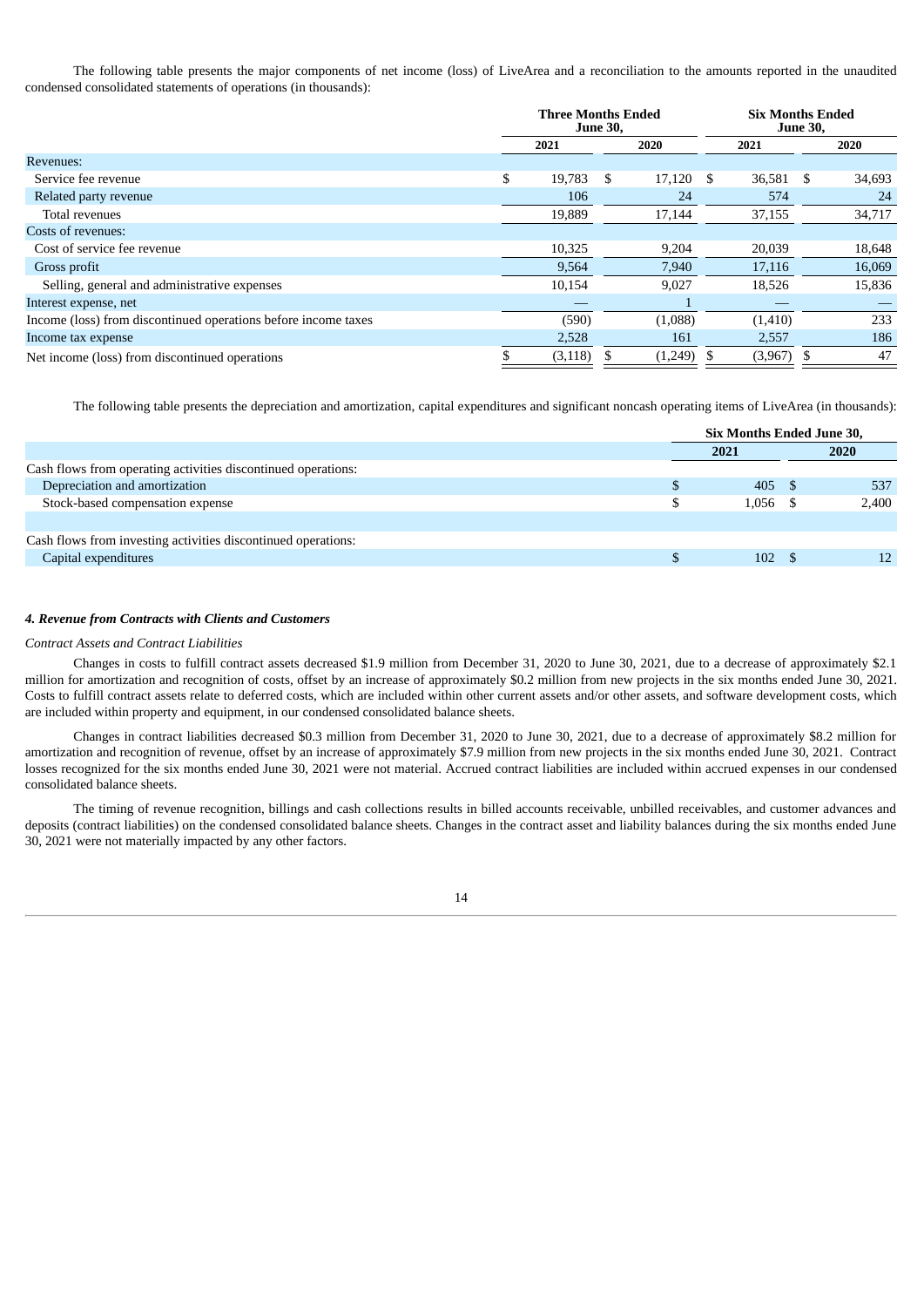Contract balances consist of the following (in thousands):

|       |               | <b>December 31, 2020</b> |
|-------|---------------|--------------------------|
|       |               |                          |
| 3,651 |               | 5,575                    |
| 3,651 |               | 5,575                    |
|       |               |                          |
|       |               | 1,214                    |
| 4,590 |               | 5,936                    |
| 6,861 |               | 7,150                    |
|       | June 30, 2021 | $2,271$ \$               |

Remaining performance obligations represent the transaction price of firm orders for which work has not yet been performed. The amount reported for remaining performance obligations does not include 1) contracts that are less than one year in duration, 2) contracts for which we recognize revenue based on the right to invoice for services performed, or 3) variable consideration allocated entirely to a wholly unsatisfied performance obligation. Much of our revenue qualifies for one of these exemptions. As of June 30, 2021, the aggregate amount of the transaction price allocated to remaining performance obligations for contracts with an original expected duration of one year or more was \$3.6 million. We expect to recognize revenue on approximately 51% of the remaining performance obligations in 2021, 37% in 2022, and the remaining recognized thereafter.

#### *Disaggregation of Revenues*

The following table presents our revenues, excluding sales and usage-based taxes, disaggregated by timing of revenue recognition (in thousands):

|                | Three Months Ended June 30, |      |           |  |         | Six Months Ended June 30, |  |  |  |  |
|----------------|-----------------------------|------|-----------|--|---------|---------------------------|--|--|--|--|
|                | 2021                        | 2020 |           |  | 2021    | 2020                      |  |  |  |  |
| Revenues:      |                             |      |           |  |         |                           |  |  |  |  |
| Over time      | 56,607                      |      | 59,376 \$ |  | 113,003 | 110,970                   |  |  |  |  |
| Point-in-time  | 4.492                       |      | 5,915     |  | 8,800   | 13,447                    |  |  |  |  |
| Total revenues | 61.099                      |      | 65.291    |  | 121,803 | 124,417                   |  |  |  |  |
|                |                             |      |           |  |         |                           |  |  |  |  |

The following table presents our revenues, excluding sales and usage-based taxes, disaggregated by region (in thousands):

|                     |      | Three Months Ended June 30, |      |           |  | <b>Six Months Ended June 30,</b> |         |
|---------------------|------|-----------------------------|------|-----------|--|----------------------------------|---------|
|                     | 2021 |                             | 2020 |           |  | 2021                             | 2020    |
| Revenues by region: |      |                             |      |           |  |                                  |         |
| North America       |      | 50,743 \$                   |      | 50,770 \$ |  | 99,287                           | 99,994  |
| Europe              |      | 10,356                      |      | 14,521    |  | 22,516                           | 24,423  |
| India               |      |                             |      |           |  | __                               |         |
| Total revenues      |      | 61,099                      |      | 65,291    |  | 121,803                          | 124,417 |

# *5. Inventory Financing*

Supplies Distributors, an indirect wholly-owned subsidiary of the Company, has a short-term credit facility with IBM Credit LLC and its assignees ("IBM Credit Facility") to finance its purchase and distribution of Ricoh products in the United States, providing financing for eligible Ricoh inventory and certain receivables up to \$7.5 million, as per an amended agreement. The agreement has no stated maturity date and provides either party the ability to exit the facility following a 90-day notice.

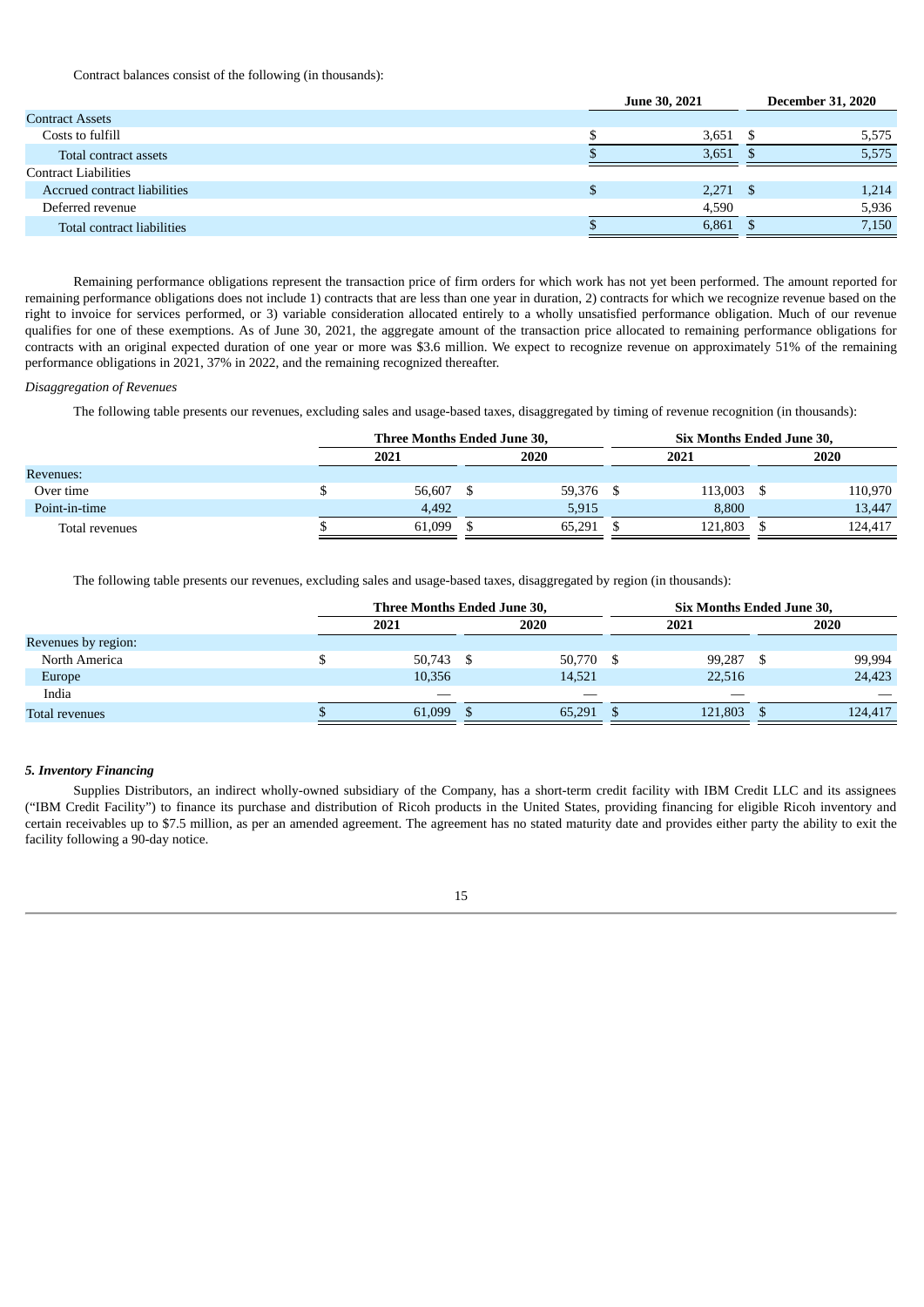Given the structure of this facility and as outstanding balances, which represent inventory purchases, are repaid within twelve months, we have classified the outstanding amounts under this facility, which were \$3.7 million and \$3.6 million as of June 30, 2021 and December 31, 2020, respectively, as trade accounts payable in the condensed consolidated balance sheets. As of June 30, 2021, Supplies Distributors had \$0.3 million of available credit under this facility. The IBM Credit Facility contains cross default provisions, various restrictions upon the ability of Supplies Distributors to, among other things, merge, consolidate, sell assets, incur indebtedness, make loans and payments to related parties (including entities directly or indirectly owned by PFSweb, Inc.), provide guarantees, make investments and loans, pledge assets, make changes to capital stock ownership structure and pay dividends. The IBM Credit Facility also contains financial covenants, such as annualized revenue to working capital, net profit after tax to revenue, and total liabilities to tangible net worth, as defined, and is secured by certain of the assets of Supplies Distributors, as well as a collateralized guaranty of PFSweb. Additionally, PFSweb is required to maintain a minimum Subordinated Note receivable balance from Supplies Distributors of \$1.0 million, as per an amended agreement. Borrowings under the IBM Credit Facility accrue interest, after a defined free financing period, at prime rate plus 0.5%, which resulted in a weighted average interest rate of 3.75% and 3.75% as of June 30, 2021 and December 31, 2020, respectively. As of June 30, 2021, the Company was in compliance with all financial covenants under the IBM Credit Facility, however, due to the late filing of this Form 10-Q, the Company became in violation of certain of its covenants under the IBM Credit Facility. On December 14, 2021, the Company received a consent from the lender thereunder, which waived the event of default caused by the late filing for an indefinite period of time.

#### *6. Debt and Finance Lease Obligations*

Outstanding debt and finance lease obligations consist of the following (in thousands):

|                                        | <b>June 30, 2021</b> |     | <b>December 31, 2020</b> |
|----------------------------------------|----------------------|-----|--------------------------|
| U.S. Credit Agreement                  |                      |     |                          |
| Revolver                               | 41,300               | - S | 33,500                   |
| Equipment loan                         | 8,114                |     | 8,035                    |
| Debt issuance costs                    | (184)                |     | (224)                    |
| <b>Finance Leases</b>                  | 567                  |     | 1,049                    |
| Other                                  | 86                   |     | 120                      |
| Total                                  | 49,883               |     | 42,480                   |
| Less current portion of long-term debt | 49,732               |     | 3,411                    |
| Long-term debt, less current portion   | 151                  |     | 39,069                   |
|                                        |                      |     |                          |

#### *U.S. Credit Agreement*

On November 1, 2018, we entered into Amendment No. 1 to our Credit Agreement with Regions Bank and certain other banking parties (the "Amended Facility"). The Amended Facility provided for an increase in availability of our revolving loans to \$60.0 million, with the ability for a further increase of \$20.0 million to a total of \$80.0 million, and the elimination of the term loan. Amounts outstanding under the term loan were reconstituted as revolving loans. The Amended Facility also extended the maturity date to November 1, 2023 and provided for, subject to approval, up to an additional \$10.0 million in equipment financing.

As of June 30, 2021, we had no available credit under the Amended Facility. As of June 30, 2021 and December 31, 2020, the weighted average interest rate on the Amended Facility was 2.77% and 2.52%, respectively.

As of June 30, 2021, we had approval for \$1.6 million of available credit in equipment financing.

Due to the late filing of this Form 10-Q, the Company was in violation of certain of its covenants under the Amended Facility. On August 11, 2021, the Company received a consent from the lenders thereunder, which waived the event of default caused by the late filing, and extended the delivery date of this Form 10-Q until August 31, 2021. While this waiver was not extended beyond this date, in connection with the LiveArea Transaction, all amounts outstanding under the Amended Facility were paid in full on August 25, 2021 and this Amended Facility was terminated. All amounts outstanding under the Amended Facility at June 30, 2021 have been included in current portion of long-term debt and finance lease obligations on the June 30, 2021 condensed consolidated balance sheet. See Note 9. Subsequent Events for additional information on the LiveArea Transaction.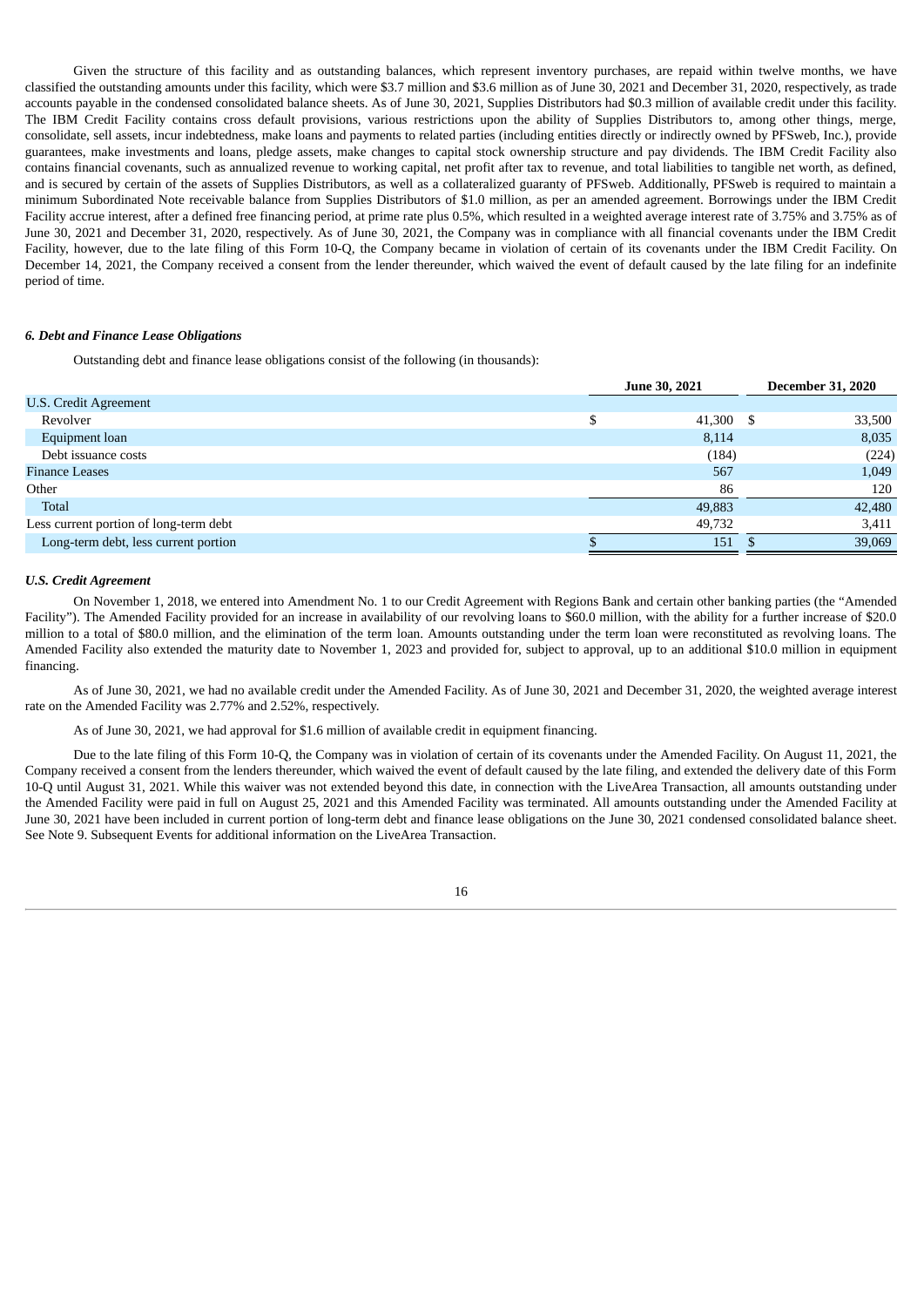#### *7. Earnings (Loss) Per Share*

Basic earnings (loss) per share is computed by dividing net income (loss) available to common stockholders by the weighted-average number of common shares outstanding for the reporting period. Diluted earnings (loss) per share is computed by dividing net income (loss) available to common stockholders by the weighted-average number of common stock and common stock equivalents outstanding for the reporting period. In periods when we recognize a net loss from continuing operations, we exclude the impact of outstanding common stock equivalents from the diluted loss per share calculation as their inclusion would have an antidilutive effect. For the three and six month periods ended June 30, 2021 we had outstanding common stock equivalents of approximately 3.2 million for each period that have been excluded from the calculations of diluted earnings per share attributable to common stockholders because their effect would have been antidilutive. For the six months ended June 30, 2020 we had outstanding common stock equivalents of approximately 3.1 million that have been excluded from the calculations of diluted earnings per share attributable to common stockholders because their effect would have been antidilutive.

#### *8. Commitments and Contingencies*

The Company is subject to claims in the ordinary course of business, including claims of alleged infringement by the Company or its subsidiaries of the patents, trademarks and other intellectual property rights of third parties. The Company is generally required to indemnify its service fee clients against any third party claims asserted against such clients alleging infringement by the Company of the patents, trademarks and other intellectual property rights of third parties. While we are unable to determine the ultimate outcome of any liabilities resulting from these claims, we do not believe the resolution of any particular matter will have a material adverse effect on the Company's financial position or results of operations.

#### *9. Subsequent Event*

On July 2, 2021, the Company entered into a definitive agreement to sell LiveArea for \$250.0 million in cash, subject to certain adjustments and customary closing conditions including receipt of regulatory approvals. The LiveArea Transaction closed on August 25, 2021 for initial gross proceeds of approximately \$250.0 million. As a result of the LiveArea Transaction, the Company expects to release a majority of its deferred tax valuation allowance applicable to its federal net operating loss carryforwards during the three months ended September 30, 2021.

In connection with the LiveArea Transaction, the Company entered into a transaction services agreement with the purchaser to provide certain accounting and administrative services for a period of up to twelve months. Income generated from transaction services provided to the purchaser will be reflected in selling, general and administrative expenses from continuing operations in the condensed consolidated statement of operations for the three months ended September 30, 2021.

On August 25, 2021, the Company used \$62.7 million of the LiveArea Transaction proceeds to fully repay and extinguish its Amended Facility. As a result of the full repayment of our Amended Facility with Regions Bank, we recognized a \$0.4 million loss on extinguishment of debt in the third quarter of 2021 which will be reflected in our results of continuing operations for the three months ended September 30, 2021.

Additionally, in connection with the LiveArea Transaction, in July 2021 the Company's Board of Directors approved a modification to the Company's existing stock-based compensation plans to provide for accelerated vesting of certain restricted stock awards and stock options for LiveArea personnel. As a result of the LiveArea Transaction, approximately 635,000 shares of restricted stock and approximately 160,000 stock options previously awarded to certain executives and employees were accelerated and fully vested on August 25, 2021. Also as a result of the LiveArea Transaction, the Company's Board of Directors approved the full payout of the 2021 cash compensation plan to certain LiveArea executives and employees. We recorded incremental compensation expense of \$3.3 million and \$0.3 million related to the stock-based compensation modification and full targeted payout of the 2021 cash compensation plan, respectively, which will be reflected in the results of discontinued operations for the three months ended September 30, 2021 and an additional total of \$0.7 million will be reflected in the results of continuing operations during the period from October 1, 2021 through March 31, 2022.

Furthermore, certain executives and employees of PFSweb, Inc., including the LiveArea business segment, received cash transaction bonuses as a result of the successful completion of the LiveArea Transaction. Compensation expense of \$1.0 million and \$3.5 million will be reflected in the results of continuing operations and discontinued operations, respectively, for the three months ended September 30, 2021.

<span id="page-17-0"></span>See Note 3. Discontinued Operations for additional information on the LiveArea Transaction.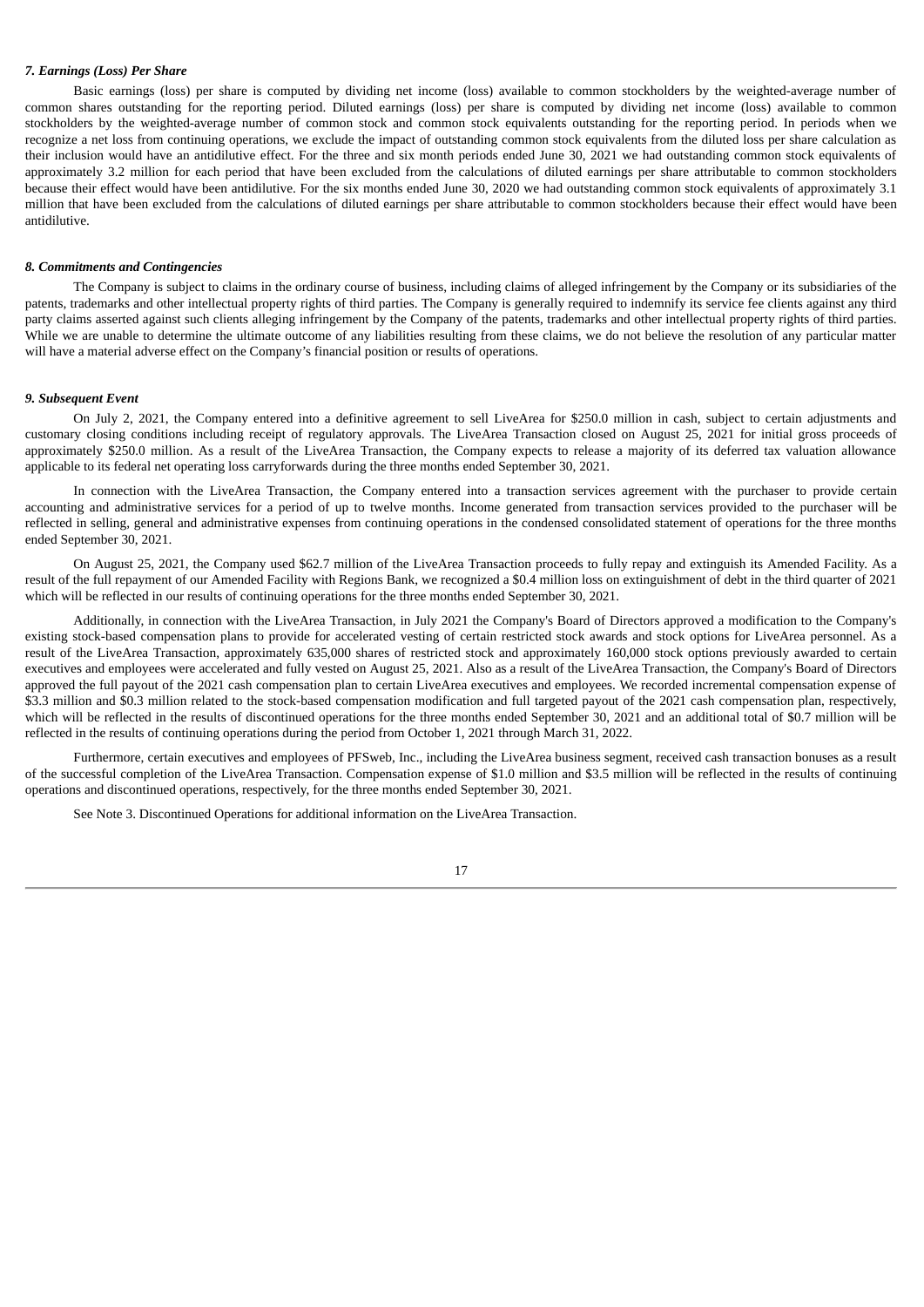#### **ITEM 2. Management's Discussion and Analysis of Financial Condition and Results of Operations**

The following discussion and analysis of our results of operations and financial condition should be read in conjunction with the unaudited condensed consolidated financial statements and related notes appearing elsewhere in this Form 10-Q.

#### **Forward-Looking Information**

This Form 10-Q contains forward-looking statements within the meaning of the Private Securities Litigation Reform Act of 1995, Section 27A of the Securities Act of 1933 and Section 21E of the Securities Exchange Act of 1934, including statements that involve expectations, plans or intentions (such as those relating to future business, future results of operations or financial condition, new or planned features or services, or management strategies). You can identify these forward-looking statements by words such as "may," "will," "would," "should," "could," "expect," "anticipate," "believe," "estimate," "intend," "plan," "potential," "project," "predict," "future," "target," "seek," "continue" and other similar expressions. These forward-looking statements involve risks and uncertainties, and may include assumptions as to how we may perform in the future, including the risk Nasdaq may delist our common stock since we have not met Nasdaq's continued listing standards which could have a material adverse effect on our company and the price of our common stock, and the impact of the COVID-19 pandemic (and any variants thereof) on our business, results of operations and global economic conditions. Although we believe the expectations reflected in our forward-looking statements are reasonable, we cannot guarantee these expectations will actually be achieved. In addition, some forward-looking statements are based upon assumptions about future events that may not prove to be accurate. Therefore, our actual results may differ materially from those expressed or implied in our forward-looking statements. Such risks and uncertainties include, among others, those discussed in "Part I, Item 1A: Risk Factors" of our Annual Report on Form 10-K for the fiscal year ended December 31, 2020 as supplemented by our Form 10-K/A filed with the Securities and Exchange Commission (the "SEC") on April 30, 2021 (the "Annual Report"), as well as in our consolidated financial statements, related notes, and the other information appearing elsewhere in the Annual Report and our other filings with the SEC, including any quarterly reports on Form 10-Q. We do not intend, and undertake no obligation, to update any of our forward-looking statements after the date of this report to reflect actual results or future events or circumstances. There may be additional risks we do not currently view as material or that are not presently known or that are beyond our ability to control or predict. Given these risks and uncertainties, investors are cautioned not to place undue reliance on such forward-looking statements.

#### **Key Events and Trends**

On July 2, 2021, the Company entered into a definitive agreement to sell LiveArea for \$250.0 million in cash, subject to certain adjustments and customary closing conditions including receipt of regulatory approvals. The LiveArea Transaction closed on August 25, 2021 ("the LiveArea Transaction Date"). As of June 30, 2021, the criteria for reporting LiveArea as a discontinued operation were met and, as such, all periods presented in this Form 10-Q have been recast to present LiveArea as a discontinued operation. Unless otherwise specified, the financial information and discussion in this Form 10-Q are based on our continuing operations (i.e., PFS Operations) and exclude any results of our discontinued operations (i.e., LiveArea).

In completing the discontinued operations presentation, certain LiveArea revenues, costs of fees and gross margin related to client contracts that were not fully transferred to contracts directly operating under the LiveArea operating entities as of the August 2021 transaction date were maintained by PFSweb as part of the continuing operations presentation. As of the LiveArea Transaction Date, future activities of certain contracts where we have subcontracted services to LiveArea are expected to be recorded as pass-through revenue and pass-through costs, for as long as such contracts continue to be maintained directly through PFSweb. Additionally, certain costs previously reported as LiveArea selling, general and administrative costs in prior segment reporting have been reallocated to continuing operations costs, if such rights and obligations were not transferred as part of the LiveArea Transaction, and certain costs previously reported as unallocated corporate expenses have been reported as discontinued operations if such costs were related to rights and obligations that were transferred as part of the LiveArea Transaction. As such, the historical continuing operations presentation included herein reflects the historical PFS Operations segment and certain components of the LiveArea business which will not be reflected in a similar manner going forward. See Note 3. Discontinued Operations to the condensed consolidated financial statements included in this Form 10-Q for additional information on our discontinued operations.

#### **COVID-19 Pandemic**

We continue to monitor the impact of the COVID-19 pandemic (and any variants thereof) on all aspects of our business. While the COVID-19 pandemic has not had a material adverse impact on our results of operations to date, the future impacts of the pandemic and any resulting economic impact are still uncertain as the pandemic continues to evolve. We have experienced labor rate increases in certain of our markets for fulfillment activities and labor shortages in all markets. We believe this will continue and that this could impact our overall fulfillment related costs and staffing.

We have taken a number of precautionary measures designed to help minimize the risk of the spread of the virus to our employees and adjusted our operations wherever necessary to help ensure a safe environment for our staff across business functions. As a result of the impact of COVID-19, many businesses continue to experience short-term or long-term liquidity issues. Based on our current expectations, we believe we have the appropriate financial structure in place to support our own business operations through the pandemic. However, we do expect increased potential risk from the viability of clients and their

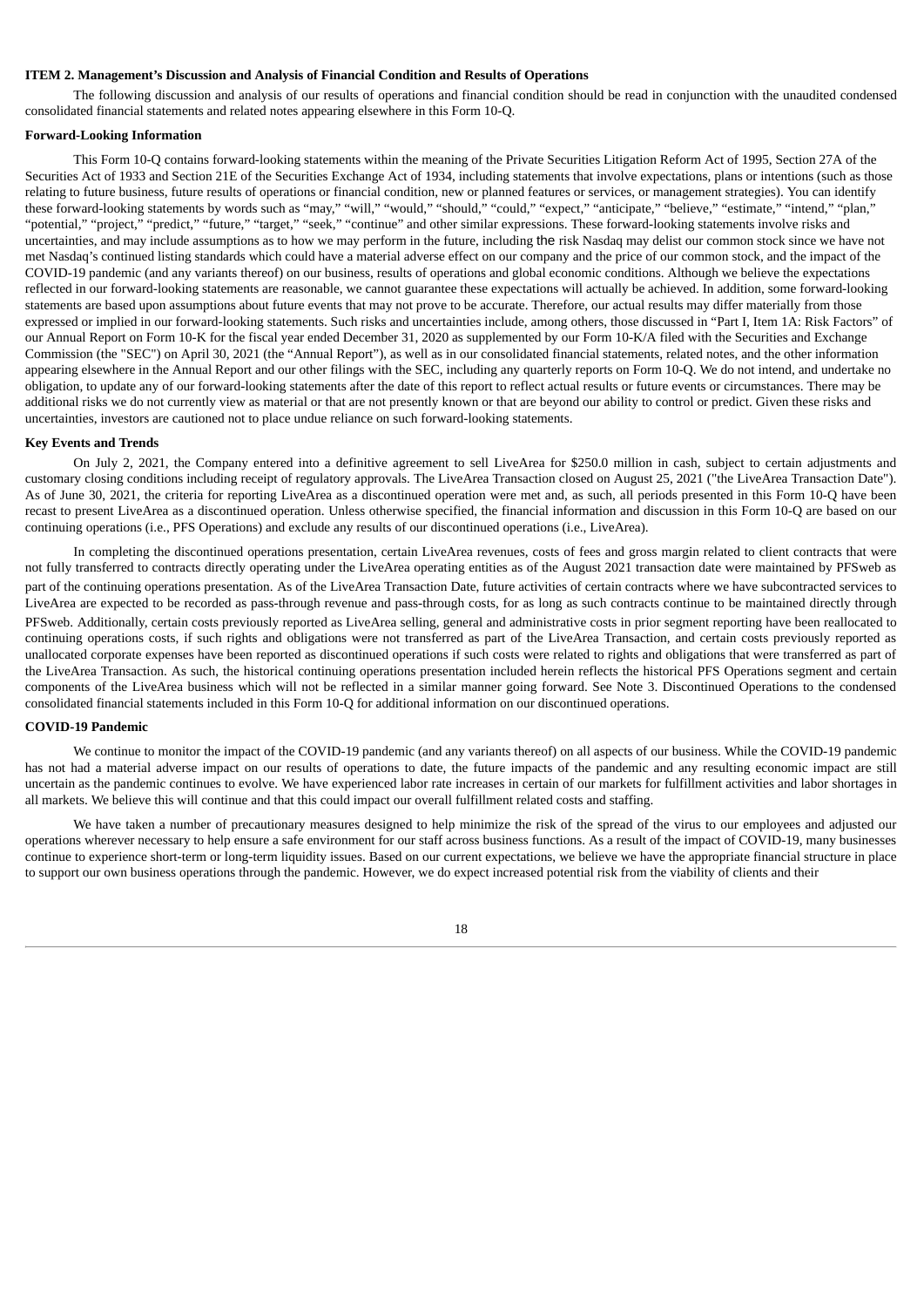ability to make payments on time. We have and will continue to closely monitor our clients' financial results, payment patterns and business updates in an effort to minimize any potential credit risk impact.

While many of the related restrictions have been lifted, we have also seen a resurgence of the virus (including new variants) in many geographic regions, which could have a negative impact on our business and adversely affect the Company's results of operations, cash flows and financial position as well as that of our clients.

We incurred additional costs related to the enhanced cleaning regimen implemented in our facilities and purchases of personal protective equipment ("PPE") for employees. However, for the six months ended June 30, 2021 and 2020, the increased costs related to the COVID-19 pandemic, excluding hourly wage rate related labor cost increases, were not material. We will continue to monitor these for potential impacts to future cash flow.

While the COVID-19 pandemic has not had a material adverse impact on our operations to date, the extent and duration of future impacts of the pandemic (including any variants of COVID-19) and any resulting economic impact on our business are largely unknown and difficult to predict.

#### **Overview**

PFSweb is a Global Commerce Services Company. We manage the customer shopping experience for major branded manufacturers and retailers. We provide services to support or improve the physical, post-click experience, such as logistics and order fulfillment, customer care, and order-to-cash services including distributed order orchestration and payment services. We offer each of these services on an à la carte basis or as a complete solution. Major brands and other companies turn to us to optimize their customer experiences and enhance their traditional and online business channels, creating commerce without compromise.

#### **Operating Results**

The following table discloses certain financial information about our continuing operations for the periods presented and excludes results of our discontinued operations. The financial information below is expressed in terms of dollars, dollar change, percentage change and as a percentage of total revenues (in thousands, except percentages)*:*

|                                                                 |                | <b>Three Months Ended</b><br><b>June 30.</b> |      |        |        |          | % of Total<br><b>Revenues</b> |              |              | <b>Six Months Ended</b> | June 30. |         |              |          | % of Total<br><b>Revenues</b> |  |         |  |
|-----------------------------------------------------------------|----------------|----------------------------------------------|------|--------|--------|----------|-------------------------------|--------------|--------------|-------------------------|----------|---------|--------------|----------|-------------------------------|--|---------|--|
|                                                                 |                | 2021                                         |      | 2020   | Change |          | 2021                          | 2020         |              | 2021                    |          | 2020    |              | Change   | 2021                          |  | 2020    |  |
| Revenues                                                        |                |                                              |      |        |        |          |                               |              |              |                         |          |         |              |          |                               |  |         |  |
| Service fee revenue                                             |                | 43,009                                       | £.   | 44,852 | -\$    | (1,843)  | 70.4 %                        | 68.7 % \$    |              | 88,529                  | \$       | 81,577  | -\$          | 6,952    | 72.7%                         |  | 65.6 %  |  |
| Product revenue, net                                            | S              | 4,492                                        | -S   | 5,915  | - \$   | (1, 423) | 7.3 %                         | $9.1\%$ \$   |              | 8,800                   | -\$      | 13,447  | - \$         | (4,647)  | 7.2 %                         |  | 10.8 %  |  |
| Pass-through revenue                                            |                | 13,598                                       |      | 14,524 | - 55   | (926)    | 22.3 %                        | 22.2 % \$    |              | 24,474                  |          | 29,393  | -5           | (4,919)  | 20.1 %                        |  | 23.6 %  |  |
| Total revenues                                                  |                | 61,099                                       | \$   | 65,291 | \$     | (4, 192) | 100.0 %                       | 100.0 %      | $\mathbf{s}$ | 121,803                 | \$       | 124,417 | \$           | (2,614)  | 100.0%                        |  | 100.0 % |  |
| <b>Costs of Revenues</b>                                        |                |                                              |      |        |        |          |                               |              |              |                         |          |         |              |          |                               |  |         |  |
| Cost of service fee revenue                                     | $\mathfrak{L}$ | 31,863                                       | Æ    | 31,561 | - \$   | 302      | $74.1\%$ (1)                  | 70.4 % \$    |              | 65,393                  | -\$      | 56,833  | - \$         | 8,560    | 73.9 % (1)                    |  | 69.7%   |  |
| Cost of product revenue                                         |                | 4,284                                        | æ    | 5,590  | - \$   | (1,306)  | $95.4\%$ (2)                  | 94.5 % \$    |              | 8,370                   | -S       | 12,713  | -S           | (4,343)  | $95.1\%$ (2)                  |  | 94.5 %  |  |
| Cost of pass-through revenue                                    |                | 13,598                                       | Ъ.   | 14,524 | - \$   | (926)    | $100.0 \%$ (3)                | 100.0 % \$   |              | 24,474                  | - 5      | 29,393  | -S           | (4,919)  | $100.0 \%$ (3)                |  | 100.0 % |  |
| Total costs of revenues                                         |                | 49,745                                       |      | 51,675 | £.     | (1,930)  | 81.4 %                        | 79.1 %       |              | 98,237                  | £.       | 98,939  | \$.          | (702)    | 80.7%                         |  | 79.5 %  |  |
| Service fee gross profit                                        |                | 11,146                                       | £.   | 13,291 | -\$    | (2, 145) | $25.9\%$ (1)                  | 29.6 % \$    |              | 23,136                  | £.       | 24,744  | \$           | (1,608)  | $26.1\%$ (1)                  |  | 30.3 %  |  |
| Product revenue gross profit                                    |                | 208                                          |      | 325    | - 5    | (117)    | 4.6 $% (2)$                   | $5.5 \%$ \$  |              | 430                     | \$       | 734     | .S           | (304)    | 4.9 $% (2)$                   |  | 5.5 %   |  |
| Total gross profit                                              | \$             | 11,354                                       | \$   | 13,616 | \$     | (2,262)  | 18.6 %                        | $20.9 \%$ \$ |              | 23,566                  | Ŝ.       | 25,478  | \$           | (1, 912) | 19.3 %                        |  | 20.5 %  |  |
| Selling, General and Administrative<br>expenses                 |                | 15,678                                       | -S   | 12,514 | - \$   | 3,164    | 25.7%                         | 19.2 % \$    |              | 28,609                  | -S       | 25,075  | -S           | 3,534    | 23.5 %                        |  | 20.2 %  |  |
| Income (loss) from continuing operations                        | S.             | (4, 324)                                     | \$   | 1,102  | \$     | (5,426)  | $(7.1)\%$                     | $1.7 \%$ \$  |              | (5,043)                 | -S       | 403     | $\mathbf{s}$ | (5, 446) | $(4.1)\%$                     |  | 0.3%    |  |
| Interest expense, net                                           |                | 333                                          | £.   | 374    | - \$   | (41)     | $0.5 \%$                      | $0.6 \%$ \$  |              | 708                     | S        | 788     | - \$         | (80)     | $0.6\%$                       |  | 0.6 %   |  |
| Income (loss) from continuing operations<br>before income taxes |                | $(4,657)$ \$                                 |      | 728    | - \$   | (5,385)  | (7.6)%                        | $1.1 \%$ \$  |              | (5,751)                 | -S       | (385)   | -\$          | (5,366)  | (4.7)%                        |  | (0.3)%  |  |
| Income tax expense (benefit), net                               |                | (155)                                        | - \$ | 332    | -S     | (487)    | $(0.3)\%$                     | $0.5 \%$ \$  |              | 124                     | -S       | 613     | -S           | (489)    | 0.1%                          |  | 0.5%    |  |
| Net income (loss) from continuing<br>operations                 |                | (4,502)                                      | -5   | 396    | æ      | (4,898)  | (7.4)%                        | $0.6\%$      | - S          | (5, 875)                | -S       | (998)   | -5           | (4,877)  | $(4.8)\%$                     |  | (0.8)%  |  |

(1) Represents the percent of Service fee revenue.

(2) Represents the percent of Product revenue, net.

(3) Represents the percent of Pass-through revenue.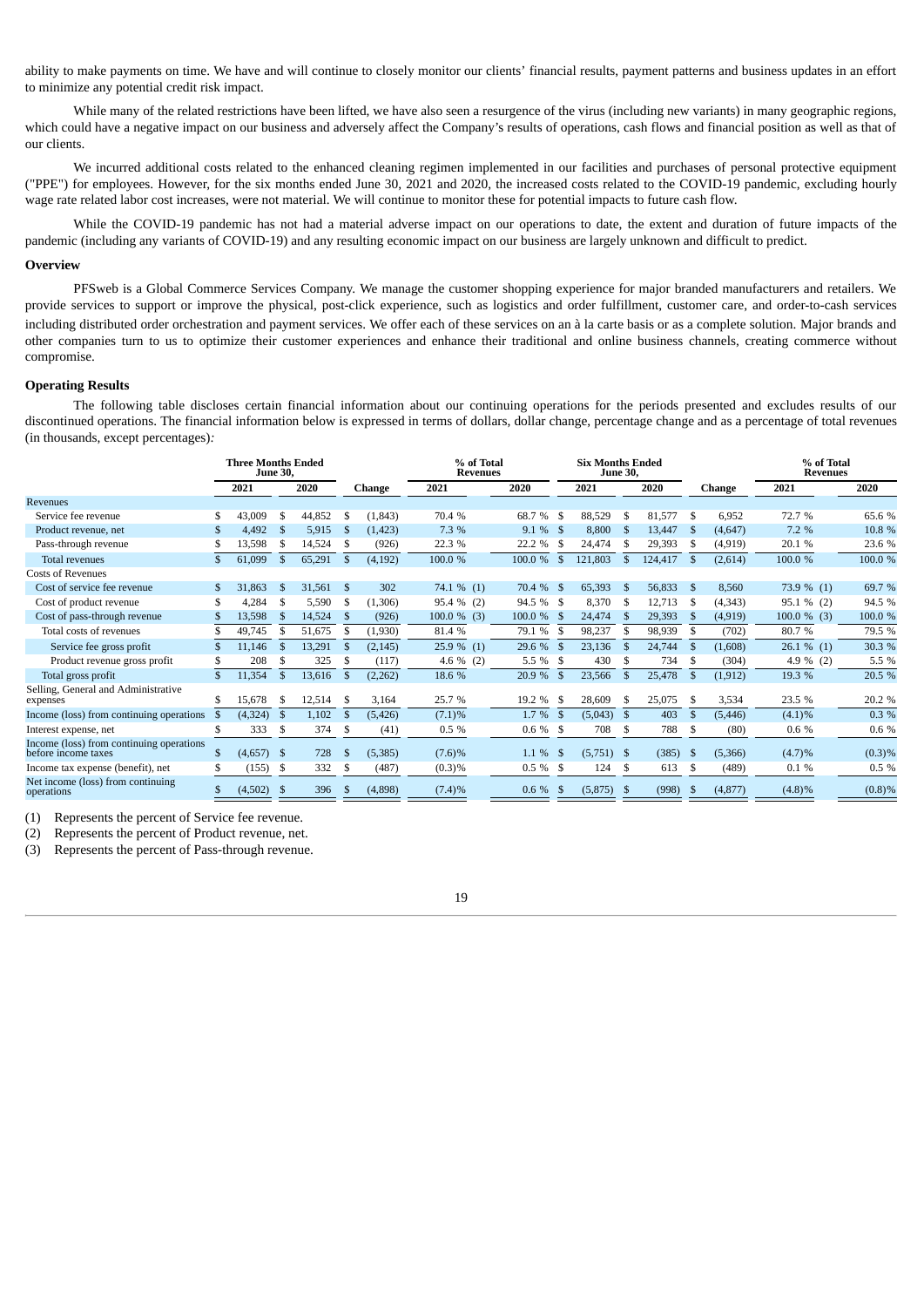Total revenues for the three and six months ended June 30, 2021 decreased by \$4.2 million and \$2.6 million, respectively, compared with the corresponding periods in 2020. Service fee revenue for the three and six months ended June 30, 2021 decreased \$1.8 million and increased \$7.0 million, respectively, compared to the corresponding periods in 2020. The service fee revenue decrease for the three months ended June 30, 2021, primarily reflects the elevated online consumer buying activity during the initial stages of the COVID-19 pandemic in the corresponding period in 2020 coinciding with the interim closure of many retail stores, which resulted in much higher online fulfillment related revenues for the Company. While the current period activity continued to reflect the impact from high online fulfillment volumes, including the benefit from new clients, such fulfillment volumes were not as high as in the corresponding three month period in 2020. The increase for the six months ended June 30, 2021 was primarily driven by fulfillment volumes during the three months ended March 31, 2021 being much higher than the pre-pandemic fulfillment volumes in the corresponding three month period in 2020. This increased volume during the three months ended March 31, 2021 over the corresponding three month period in 2020 more than offset the reduction during the quarter ended June 30, 2021.

Certain client contracts supported by the LiveArea segment were not fully transferred to the buyer as part of the LiveArea Transaction. The services provided under these client contracts are currently being managed by PFSweb, and as such, the related service fee revenues, costs of revenues and gross profit previously generated by this LiveArea related activity have been included in our continuing operations. Subsequent to the LiveArea Transaction Date, PFSweb will act as a general contractor for these certain client contracts and the related services will be provided by the former LiveArea business as a subcontractor. Service fee revenue billed under this contractor-subcontractor relationship are expected to be recorded as pass-through revenue and pass-through costs for as long as such contracts continue to be managed directly by PFSweb. Service fee revenues generated under these contracts applicable to our former LiveArea segment of \$3.3 million, \$3.4 million, \$6.4 million and \$6.7 million are included in service fee revenue in the condensed consolidated statement of operations for each of the three and six months ended June 30, 2021 and 2020, respectively.

Product revenue, net, for the three and six months ended June 30, 2021, decreased by \$1.4 million and \$4.6 million, respectively, compared with the corresponding periods in 2020. Product revenue declined as it is primarily dependent on one client, which restructured its operations and discontinued certain product lines. We expect to see continued reduced product revenue as the year continues, as a result of the restructuring of our client and we expect this client relationship to be terminated in the first half of calendar year 2022, resulting in a discontinuance of product revenue activity after such time.

Pass-through revenue for the three and six months ended June 30, 2021 decreased by \$0.9 million and \$4.9 million, respectively, compared to the corresponding periods in 2020. This was primarily due to reduced freight activity (the primary component of pass-through revenue) applicable to certain client accounts, including the impact of one client's transition of their freight management activities to an in-house solution, and the reduction of certain social media client related pass-through activities.

Gross margin decreased by 2.4% to 18.6% for the three months ended June 30, 2021 as compared to 20.9% in the same period of the prior year. The decreased gross margin is due to a decrease of our service fee margin of 3.7% to 25.9% for the three months ended June 30, 2021 as compared to 29.6% in the same period of the prior year, primarily as a result of increased fulfillment labor costs. This was somewhat offset by the impact of revenue mix, as the service fee business activity, which generates a higher gross margin than the product revenue and pass-through revenue activity, represents a larger proportion of total revenues for the three months ended June 30, 2021 as compared to the prior year.

Gross margin decreased by 1.1% to 19.3% for the six months ended June 30, 2021 as compared to 20.5% in the same period of the prior year. The service fee margin decreased by 4.2% to 26.1% for the six months ended June 30, 2021 as compared to 30.3% for the same period of the prior year, primarily as a result of increased fulfillment labor rates and PPE related costs. Additionally, our gross margin was negatively impacted by reduced technology-related project activity. This was partially offset by our service fee business, which generates a higher gross margin than the product revenue and pass-through revenue activity representing a larger proportion of our total revenues for the six months ended June 30, 2021, as compared to the same period of the prior year.

## *Selling, General and Administrative Expenses*

Selling, general and administrative expenses increased \$3.2 million and \$3.5 million for the three and six months ended June 30, 2021, respectively, compared to the corresponding periods in 2020. The increase was primarily attributable to (1) the prior year three and six month periods including a reduction to vacation expense related to a change in policy to allow for the introduction of a flexible vacation policy that was not restricted to time earned by the Company for US employees and (2) increased personnel related costs and (3) increased facility related costs.

#### *Income Taxes*

During the three months ended June 30, 2021, we recorded a tax benefit of \$0.2 million as compared to tax expense of \$0.3 million in the corresponding period of the prior year. During the six months ended June 30, 2021, we recorded a tax expense of \$0.1 million as compared to a tax expense of \$0.6 million in the corresponding period in 2020.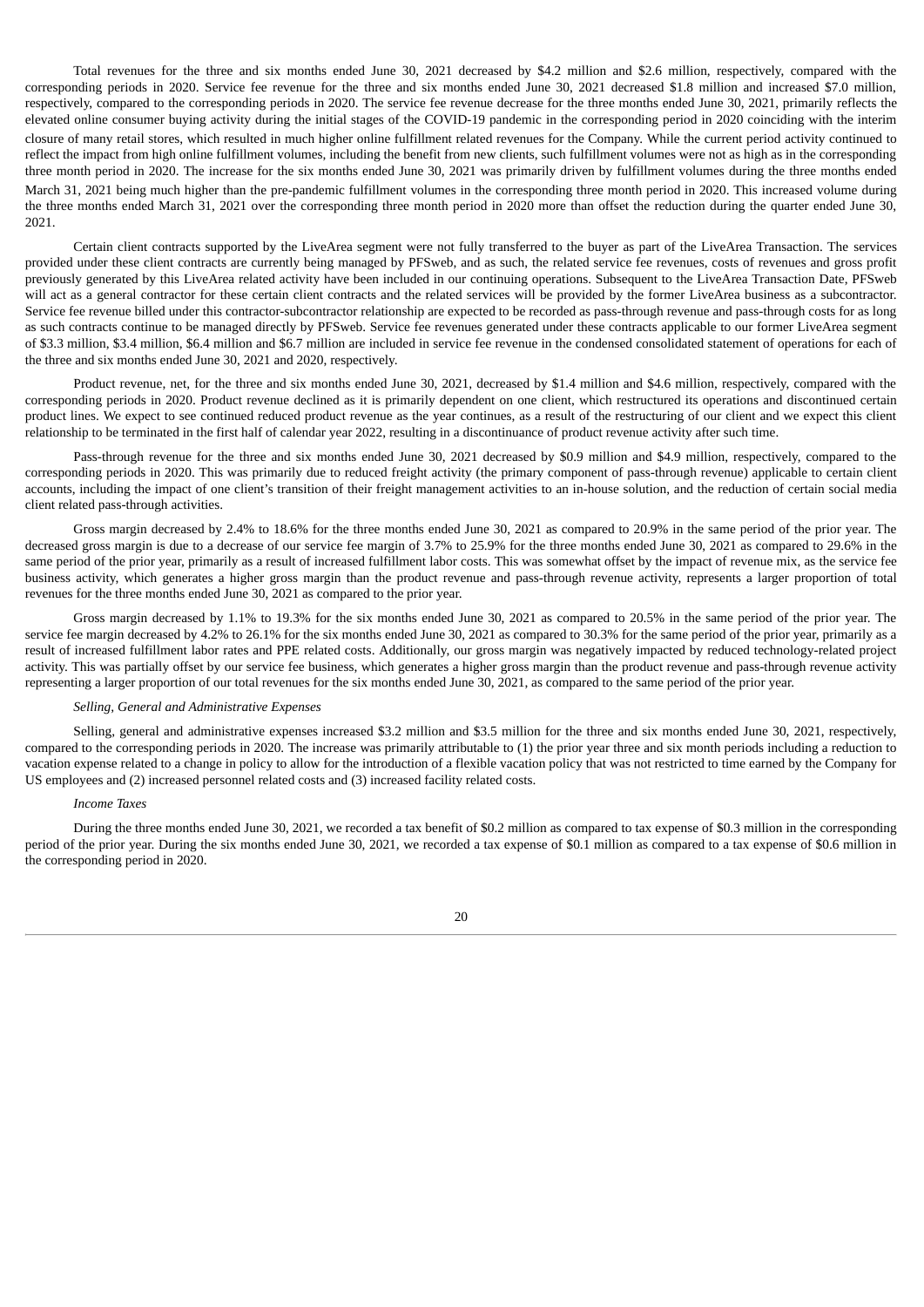A valuation allowance has been provided for the majority of our domestic net deferred tax assets, which are primarily related to our net operating loss carryforwards, and for certain foreign deferred tax assets. As a result of the gain on the sale of LiveArea, we expect to reverse a majority of the federal valuation allowance in the third quarter of 2021.

# *Discontinued Operations*

See Note 3. Discontinued Operations and Note 9. Subsequent Events to the unaudited condensed consolidated financial statements included in this Form 10-Q for information regarding discontinued operations.

## **Liquidity and Capital Resources**

In conjunction with the LiveArea Transaction in August 2021, we generated approximately \$250.0 million in gross proceeds, of which approximately \$62.7 million was used to pay off and extinguish the Company's Credit Agreement with Regions Bank. Additionally, we incurred approximately \$15.0 million in cash-based transaction related costs and used proceeds of approximately \$33.0 million to make estimated income tax payments related to the LiveArea Transaction. We currently believe our improved cash position, as a result of the LiveArea Transaction, will satisfy our known operating cash needs, working capital and capital expenditure requirements, debt and lease obligations, loans to our subsidiaries, if needed, and potential distributions to shareholders for at least the next twelve months. However, our cash position may be adversely impacted by the uncertain duration and extent of the COVID-19 pandemic and our ability to adjust our overall cost structure to support a smaller remaining business following the completion of the LiveArea Transaction.

Our cash position increased in the six months ended June 30, 2021, primarily from cash provided by financing activities, partially offset by cash used in investing activities.

#### *Cash Flows from Operating Activities*

During the six months ended June 30, 2021, net cash used in operations was \$0.3 million, compared to net cash used in operations of \$2.8 million in the same period of the prior year. The six months ended June 30, 2021 included a net use of cash related to operations before changes in operating assets and liabilities. The six months ended June 30, 2020 included a benefit from cash income generated from operations before changes in operating assets and liabilities. Such cash use and benefit were then either increased or decreased, depending on period, by the net impact of changes in assets and liabilities, primarily related to the amount and timing of client revenue billings and collections as well as vendor purchasing and payment activity.

#### *Cash Flows from Investing Activities*

Cash used in investing activities included capital expenditures of \$2.0 million and \$1.7 million during the six months ended June 30, 2021 and 2020, respectively, exclusive of property and equipment acquired under debt and finance lease financing, which consisted primarily of capitalized software costs and equipment purchases. Capital expenditures have historically consisted of additions to upgrade our management information systems, development of customized technology solutions to support and integrate with our service fee clients and general expansion and upgrades to our facilities, both domestic and foreign. We expect to incur capital expenditures to support new facilities, contracts and anticipated future growth opportunities. Based on our current client business activity and our targeted growth plans, we anticipate our total investment in additions and upgrades to facilities and information technology solutions and services for the upcoming twelve months, including costs to implement new clients, will be approximately \$8.0 million to \$10.0 million, although additional capital expenditures may be necessary to support the infrastructure requirements of new clients. To maintain our current operating cash position, a portion of these expenditures may be financed through client reimbursements, debt, operating or finance leases or additional equity.

#### *Cash Flows from Financing Activities*

During the six months ended June 30, 2021, cash provided by financing activities was \$4.8 million and during the six months ended June 30, 2020, cash provided by financing activities was \$1.8 million. The balances in both periods were primarily due to net borrowing and payment activity on our revolving loan and other debt.

#### *Working Capital*

During the six months ended June 30, 2021, our working capital decreased to \$8.5 million compared to \$24.0 million at December 31, 2020, which was primarily a result of our Amended Facility, as defined below, being classified as a current liability as of June 30, 2021 as compared to the Amended Facility's long term debt presentation as of December 31, 2020, as discussed below. This was partially offset by certain assets and liabilities of the LiveArea business being previously treated as long-term assets and liabilities of discontinued operations as of December 31, 2020 and instead being treated as current assets and liabilities as of June 30, 2021 due to the LiveArea Transaction.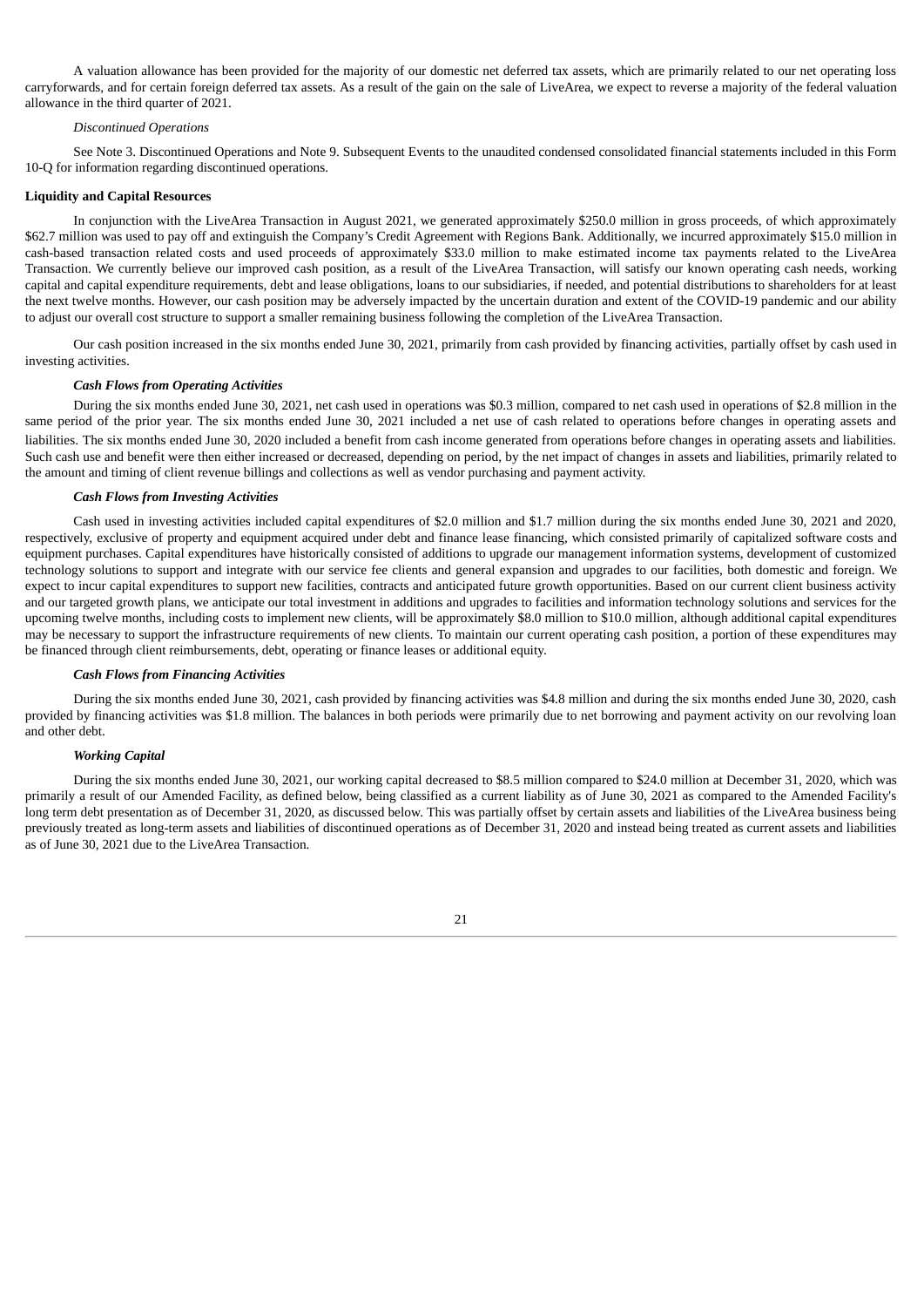#### *Inventory Financing*

Supplies Distributors has a short-term credit facility with IBM Credit LLC and its assignees ("IBM Credit Facility") to finance its purchase and distribution of Ricoh products in the United States, providing financing for eligible Ricoh inventory and certain receivables up to \$7.5 million, as per an amended agreement. The agreement has no stated maturity date and provides either party the ability to exit the facility following a 90-day notice.

The IBM Credit Facility contains cross default provisions, various restrictions upon the ability of Supplies Distributors to, among other things, merge, consolidate, sell assets, incur indebtedness, make loans and payments to related parties (including entities directly or indirectly owned by PFSweb, Inc.), provide guarantees, make investments and loans, pledge assets, make changes to capital stock ownership structure and pay dividends. The IBM Credit Facility also contains financial covenants, such as annualized revenue to working capital, net profit after tax to revenue, and total liabilities to tangible net worth, as defined, and is secured by certain of the assets of Supplies Distributors, as well as a collateralized guaranty of PFSweb. Additionally, PFSweb is required to maintain a minimum Subordinated Note receivable balance from Supplies Distributors of \$1.0 million, as per an amended agreement. Furthermore, we are obligated to repay any over-advance made to Supplies Distributors or its subsidiaries under these facilities if they are unable to do so. We have also provided a guarantee of substantially all of the obligations of Supplies Distributors and its subsidiaries to IBM and Ricoh.

Due to the late filing of this Form 10-Q, the Company became in violation of certain of its covenants under the IBM Credit Facility. On December 14, 2021, the Company received a consent from the lender thereunder, which waived the event of default caused by the late filing for an indefinite period of time.

#### *Debt and Finance Lease Obligations*

*U.S. Credit Agreement.* In August 2015, we entered into a credit agreement ("Credit Agreement") with Regions Bank, as agent for itself and one or more future lenders (the "Lenders"). Under the Credit Agreement, and subject to the terms set forth therein, the Lenders provided us with a revolving loan facility for up to \$32.5 million and a term loan facility for up to \$30 million. Borrowings under the Credit Agreement accrued interest at a variable rate based on prime rate or LIBOR, plus an applicable margin.

On November 1, 2018, we entered into Amendment No. 1 to our credit agreement with Regions Bank (the "Amended Facility"). The Amended Facility provided for an increase in availability of our revolving loans to \$60.0 million, with the ability for a further increase of \$20.0 million to a total of \$80.0 million, and the elimination of the term loan. Amounts outstanding under the term loan were reconstituted as revolving loans. The Amended Facility also extended the maturity date to November 1, 2023.

As of June 30, 2021 and December 31, 2020, the weighted average interest rate on the revolving loan facility was 2.77% and 2.52%, respectively. In connection with the Amended Facility, the Company paid \$0.3 million of fees, which are being amortized through the life of the Amended Facility and are reflected as a net reduction in debt. The Amended Facility is secured by a lien on substantially all of the operating assets of the US entities and a pledge of 65% of the shares of certain of our foreign subsidiaries. The Amended Facility contains cross default provisions, various restrictions upon the Company's ability to, among other things, merge, consolidate, sell assets, incur indebtedness, make loans and payments to subsidiaries, affiliates and related parties, make capital expenditures, make investments and loans, pledge assets, make changes to capital stock ownership structure, as well as financial covenants, as defined, of a minimum consolidated fixed charge ratio and a maximum consolidated leverage ratio.

Due to the late filing of this Form 10-Q, the Company was in violation of certain of its covenants under the Amended Facility. On August 11, 2021, the Company received a consent from the lenders thereunder, which waived the event of default caused by the late filing, and extended the delivery date of this Form 10-Q until August 31, 2021. While this waiver was not extended beyond this date, in connection with LiveArea Transaction all amounts outstanding under the Amended Facility were paid in full on August 25, 2021 and this Amended Facility was terminated. All amounts outstanding under the Amended Facility at June 30, 2021 have been included in current portion of long-term debt and finance lease obligations on the June 30, 2021 condensed consolidated balance sheet. See Note 9. Subsequent Events to the unaudited condensed consolidated financial statements included in this Form 10-O for additional information on our sale of LiveArea.

*Master Lease Agreements.* We have various agreements that provide for leasing or financing transactions of equipment and other assets and will continue to enter into such arrangements as needed to finance the purchasing or leasing of certain equipment or other assets. Borrowings under these agreements, which generally have terms of three to five years, are generally secured by the related equipment, and in certain cases, by a Company parent guarantee.

Other than our finance and operating lease commitments, we do not have any other material financial commitments, although future client contracts may require capital expenditures and lease commitments to support the services provided to such clients.

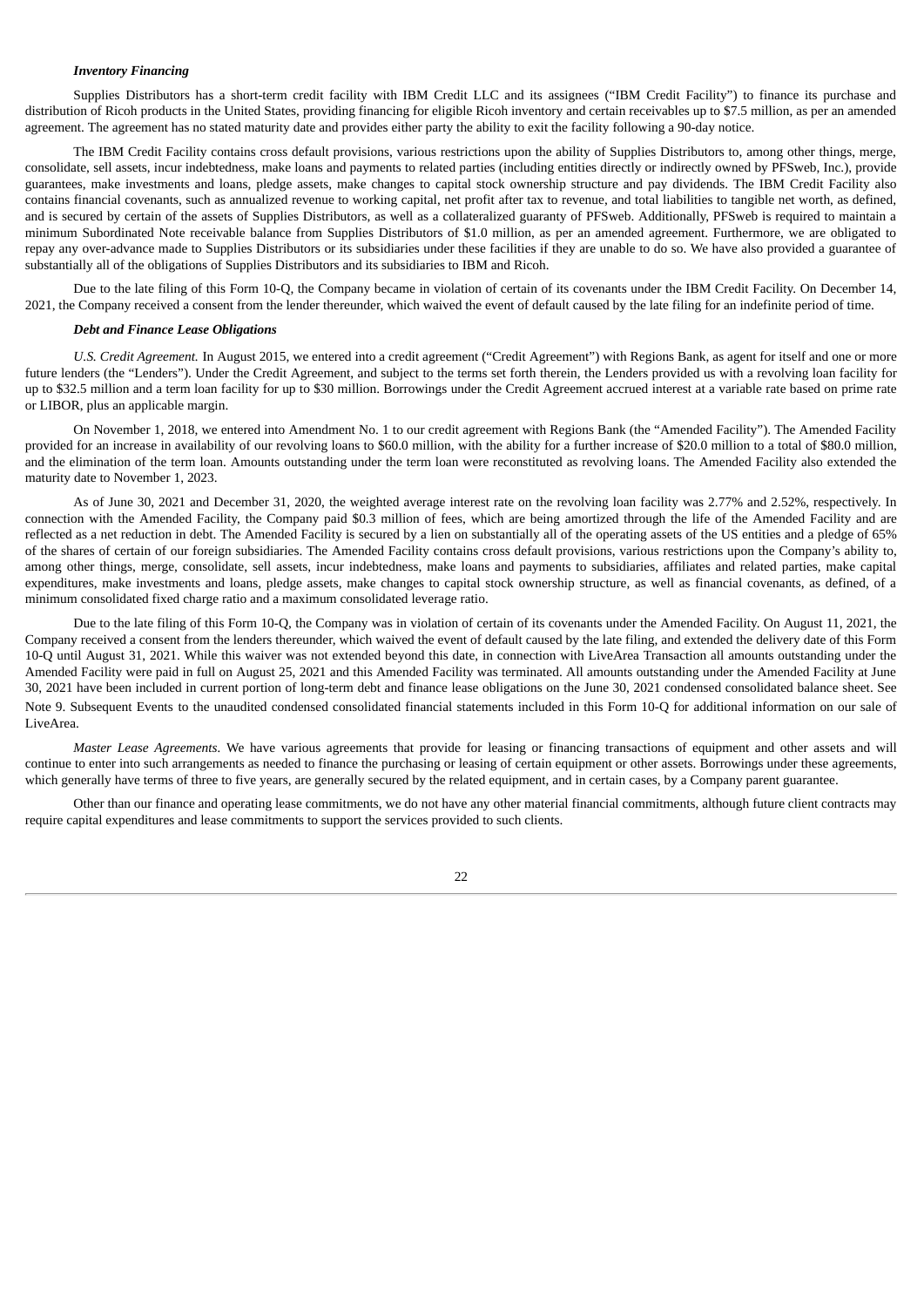# <span id="page-23-0"></span>**ITEM 3. Quantitative and Qualitative Disclosure about Market Risk**

Not applicable.

#### <span id="page-23-1"></span>**ITEM 4. Controls and Procedures**

## **(a) Evaluation of Disclosure Controls and Procedures**

As of the end of the period covered by this report, under the supervision and with the participation of our management, including our Chief Executive Officer ("CEO") and Chief Financial Officer ("CFO" and together with the CEO, the "Certifying Officers"), we evaluated the effectiveness of the design and operation of our disclosure controls and procedures (as such term is defined in Rule 13a-15(e) under the Securities Exchange Act of 1934, as amended (the "Exchange Act")). Disclosure controls and procedures are controls and other procedures designed to ensure that information required to be disclosed in our reports filed or submitted under the Exchange Act is recorded, processed, summarized and reported within the time periods specified in the SEC's rules and forms. Disclosure controls and procedures include, without limitation, controls and procedures designed to ensure that information required to be disclosed in our reports filed or submitted under the Exchange Act is accumulated and communicated to management, including our Certifying Officers, or persons performing similar functions, as appropriate, to allow timely decisions regarding required disclosure.

Based upon this evaluation, and the above criteria, our CEO and CFO concluded that due to the material weaknesses described below, the Company's disclosure controls and procedures were not effective as of June 30, 2021.

## *Material Weakness in Internal Control over Financial Reporting*

A material weakness is a deficiency, or combination of deficiencies, in internal control over financial reporting, such that there is a reasonable possibility that a material misstatement of our annual or interim consolidated financial statements will not be prevented or detected on a timely basis.

During the three months ended June 30, 2021, we identified a material weakness in our internal control over financial reporting relating to accounting for unusual transactions. Specifically, deficiencies were identified relating to the financial reporting requirements triggered by the LiveArea Transaction, including the required financial statement presentation of discontinued operations.

During the three months ended June 30, 2021 we further identified deficiencies in various aspects of our income tax controls related to the preparation and review of our income tax provision, including the tax complexities triggered by the disposition of LiveArea in multiple jurisdictions as part of the LiveArea Transaction, which management concluded such deficiencies aggregated to a material weakness.

In addition, we identified a material weakness in internal control over financial reporting related to ineffective information technology general controls ("ITGCs") in the areas of user access and segregation of duties related to administration of certain information technology ("IT") systems that support the Company's financial reporting processes. These control deficiencies were a result of inadequate risk-assessment processes to identify and assess user access and change management controls in certain IT systems.

Notwithstanding the material weaknesses described above and the previously identified material weakness related to our revenue process noted below, our management, including our CEO and CFO, concluded that the consolidated financial statements in this Quarterly Report on Form 10-Q for the three and six months ended June 30, 2021 fairly present, in all material respects, the Company's financial condition, results of operations and cash flows for the periods presented, in conformity with GAAP. However, because the material weaknesses create a reasonable possibility that a material misstatement to our consolidated financial statements may not have been prevented or detected on a timely basis, the Company's management concluded that at June 30, 2021, the Company's internal control over financial reporting was ineffective.

# *Management's Plan for Remediation*

In response to these material weaknesses, management, with oversight of the Audit Committee of the Board of Directors, has identified and begun to implement steps to remediate the material weaknesses. Specifically:

- The Company has hired additional accounting personnel (including temporary personnel with requisite accounting and reporting experience) to fill needed roles and assist in our accounting and financial reporting.
- The Company has engaged a third-party advisory accounting firm to fill needed roles and assist in proper accounting and financial reporting for income taxes.
- Regarding the ITGC deficiencies, the Company has identified and implemented mitigating controls that will continue through the remainder of 2021. Our remediation plan with respect to such ITCG deficiencies also included the training of

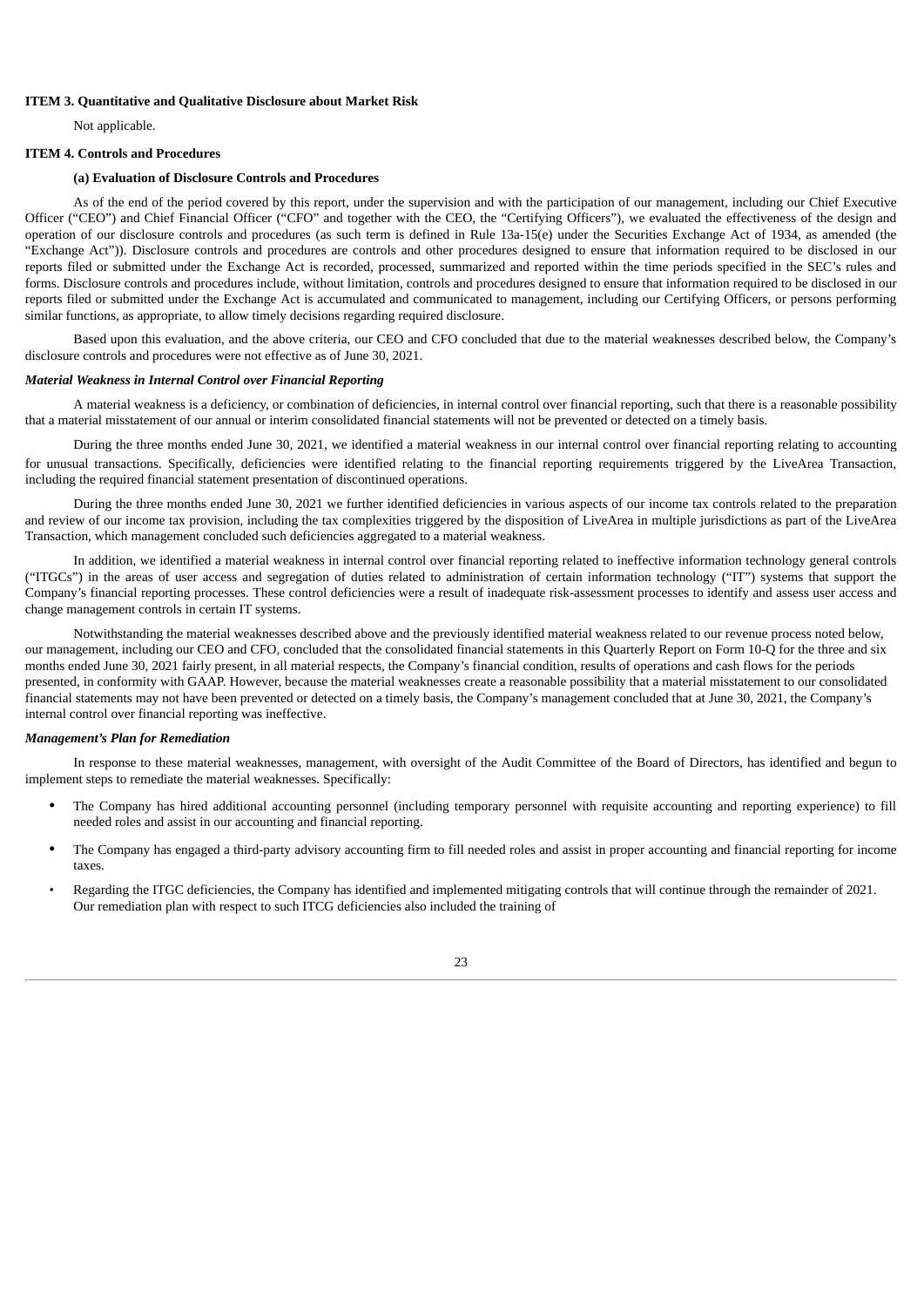personnel tasked with reviewing IT system change management and user access. Subject to testing of the effectiveness of the mitigating controls, management believes the implemented mitigating controls will remediate this material weakness as of December 31, 2021.

The Company continues to implement certain remediation actions and continues to test and evaluate the elements of the remediation plan. Other potential remediation activities that may be considered include training of employees and the design and implementation of mitigating controls.

# *Previously Reported Material Weakness in Internal Control over Financial Reporting*

As previously described in Part II—Item 9A – Controls and Procedures of our Annual Report, our management concluded that the Company did not design, implement, and operate effective process-level control activities related to order-to-cash process (specifically controls over revenue recognition pertaining to client invoicing) resulting in deficiencies in our process-level control activities. We have held meetings with the invoice preparers to emphasize the importance of ensuring all backup is up to date and prices are agreed to current contracts, as well as the importance of an overall self-review; however, we have not remediated the material weakness as of the date of this Quarterly Report on Form 10-Q for the three and six months ended June 30, 2021.

We are committed to ensuring that our internal controls over financial reporting are designed and operating effectively. The material weaknesses will not be considered remediated until the applicable controls operate for a sufficient period of time and management has concluded, through testing, that these controls are operating effectively.

<span id="page-24-0"></span>Other than discussed above, during the three months ended June 30, 2021, there was no change in internal control over financial reporting (as defined in Rule 13a-15(f) or Rule 15d-15(f) under the Exchange Act) that has materially affected, or is reasonably likely to materially affect, our internal control over financial reporting.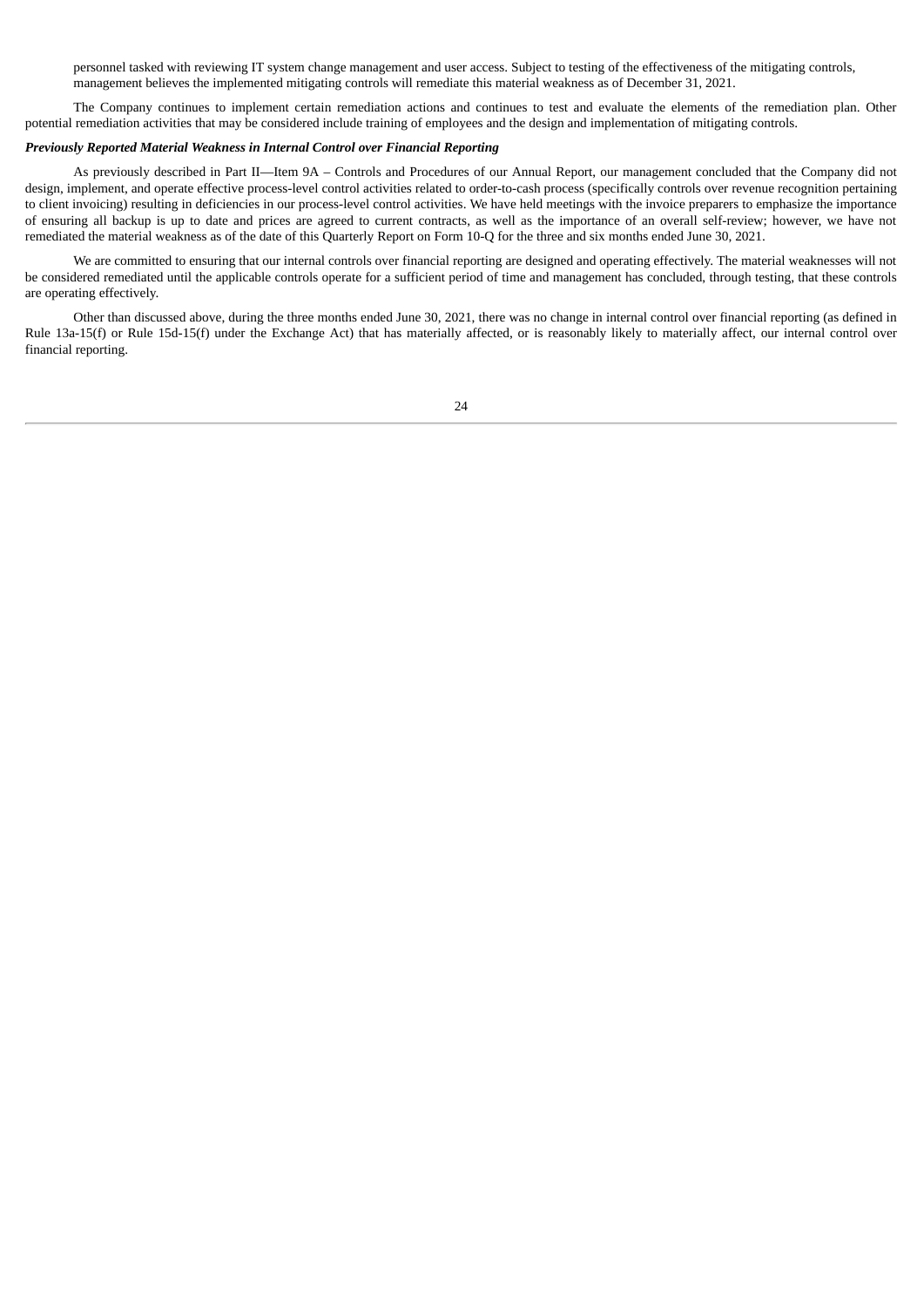#### <span id="page-25-0"></span>**ITEM 1. Legal Proceedings**

None**.**

#### <span id="page-25-1"></span>**ITEM 1A. Risk Factors**

Investing in our common stock involves a high degree of risk. You should carefully consider the risks and uncertainties described in Part I - Item 1A under the heading "Risk Factors" in our Annual Report on Form 10-K for the year ended December 31, 2020 and the risk factors and other information included or incorporated by reference in this Report before making an investment decision regarding our common stock. If any of these risks were to actually occur, our business, financial condition or operating results would likely suffer, possibly materially, the trading price of our common stock could decline, and you could lose part or all of your investment.

The risk factors below update, and should be read in connection with, the risk factors and information discussed in our Annual Report on Form 10-K for the year ended December 31, 2020.

## Since we have not met the Nasdaa Global Market continued listina standards. Nasdaa may delist our common stock which could have a material adverse effect on our company, the price of our common stock and your ability to sell our common stock.

The continued listing of our common stock on the Nasdaq Global Market is subject to our compliance with Nasdaq listing standards. As previously disclosed, we have received notices from Nasdaq Stock Market that we are not in compliance with the periodic filing requirements for continued listing set forth in Nasdaq Listing Rule 5250(c)(1) (the "Listing Requirements") because we did not timely file with the SEC our Quarterly Reports on Form 10-Q for the periods ended June 30, 2021 and September 30, 2021 (the "Delinquent Reports").

Nasdaq has provided us with a deadline of February 7, 2022 to file with the SEC the Delinquent Reports. We have by the deadline filed our Quarterly Report on Form 10-Q for the three and six months ended June 30, 2021, but we have not been able to file our Quarterly Report on Form 10-Q for the three and nine months ended September 30, 2021 by the Nasdaq deadline. As such, we expect to receive a delisting notification from Nasdaq on or around February 8, 2022.After the receipt of the delisting notice, we plan to request a hearing before the Nasdaq Listing Qualifications Panel and a stay of the delisting. We may not be successful in such an appeal process and our common stock could ultimately be delisted from the Nasdaq Global Market.

A delisting from Nasdaq could adversely affect our relationships with our business partners, vendors, clients and potential clients and our ability to attract and retain employees by means of equity compensation. If our common stock ultimately were to be delisted for any reason, trading of our common stock thereafter would be conducted on the over-the-counter market, or in the so-called "pink sheets." As a consequence, our stockholders would likely find it more difficult to dispose of, or to obtain accurate quotations as to the prices of, our common stock. A delisting could further adversely impact us by (i) reducing the liquidity and market price of our common stock; (ii) reducing the number of investors willing to hold or acquire our common stock, which could adversely impact our ability to raise equity financing; and (iii) limiting our ability to use a registration statement to offer and sell freely tradable securities, thereby preventing us from accessing the public capital markets.

## We have identified material weaknesses in our internal control over financial reporting which, if not timely remediated, may adversely affect the accuracy and reliability of our financial statements, and our reputation, business, and the price of our common stock, as well as lead to a loss of investor *confidence in us.*

We are required under the Sarbanes-Oxley Act and related rules and regulations to maintain internal control over financial reporting and disclosure controls and procedures in order to provide reasonable assurance regarding the reliability of financial reporting and the preparation of our consolidated financial statements for external purposes in accordance with U.S. GAAP.

As described in Part II, Item 9A, "Controls and Procedures," of our Annual Report on Form 10-K as of December 31, 2020, we determined that we had material weaknesses in our revenue process and in "Item 4, Controls and Procedures" of this Quarterly Report on Form 10-Q, we further concluded that our internal controls over financial reporting and our disclosure controls and procedures were not effective as of June 30, 2021 as a result of deficiencies in (1) accounting for and reporting on unusual transactions (the LiveArea Transaction) and (2) our income tax controls and income tax provision process. For a discussion of these material weaknesses, please see "Part II—Item 9A. Controls and Procedures," of our Form 10-K for December 31, 2020 filed on March 31, 2021 and "Item 4. Controls and Procedures" of this Quarterly Report on Form 10-Q for June 30, 2021.

The material weaknesses identified did not result in any material adjustments or restatements of our audited and unaudited consolidated financial statements or disclosures for any prior period previously reported by the Company. Until we fully remediate these weaknesses, it may be more difficult for us to report results accurately and on time and we may rely

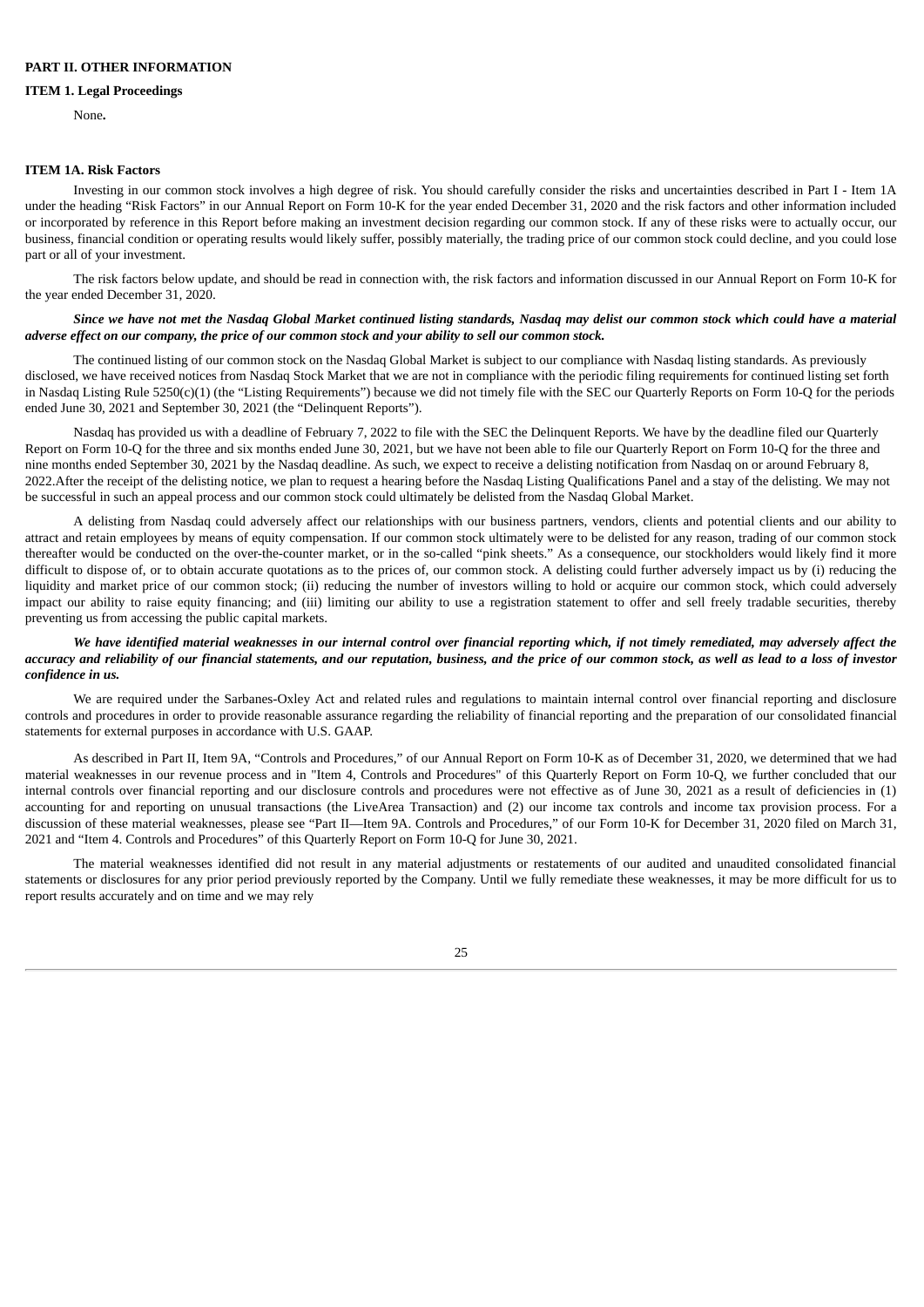significantly on manual procedures to assist us with meeting the objectives otherwise fulfilled by an effective control environment and need to engage third-party advisory accounting firms to assist with financial report around our income taxes. The implementation of new procedures and controls and the addition of hiring staff and advisory firms could be costly and distract management from other activities. While we are working to address our internal control over financial reporting, we cannot be certain that our efforts will be successful or that we will be able to maintain adequate controls over our financial processes and reporting in the future and we expect to incur additional audit fees related to incremental procedures performed and we may see a decline in our stock price due to reduced investor confidence.

Because of the inherent limitations in a cost-effective control system, misstatements due to error or fraud may occur undetected, and it is possible that additional significant deficiencies or material weaknesses in our internal control over financial reporting may be identified in the future. Any failure of our internal controls could result in material misstatements in our consolidated financial statements, significant deficiencies, material weaknesses, costs, failure to timely meet our periodic reporting obligations, incremental audit fees and further erosion of investor confidence. It would also adversely affect the results of periodic management evaluations and could have a material adverse effect on our business, financial condition, results of operations or cash flow. If our internal controls continue to be deemed deficient in the future, our current external auditors could resign, and the process of retaining new auditors could limit our access to capital for an extended period of time.

## <span id="page-26-0"></span>**ITEM 2. Unregistered Sales of Equity Securities and Use of Proceeds**

None.

# <span id="page-26-1"></span>**ITEM 3. Defaults Upon Senior Securities**

None.

#### <span id="page-26-2"></span>**ITEM 4. Mine Safety Disclosures**

None.

#### <span id="page-26-3"></span>**ITEM 5. Other Information**

<span id="page-26-4"></span>None.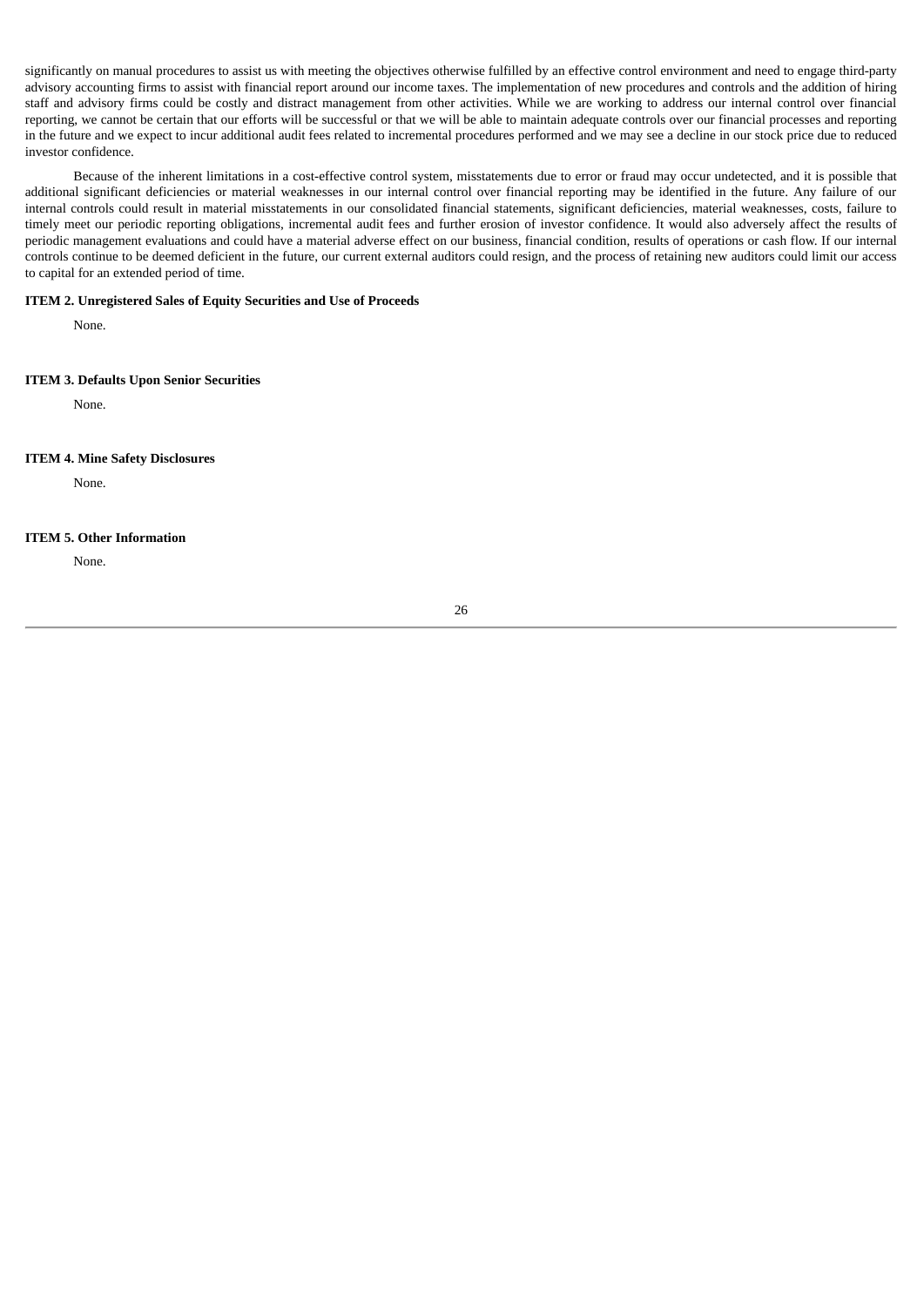# **ITEM 6. Exhibits**

a) Exhibits:

| <b>Exhibit No.</b> | <b>Description of Exhibits</b>                                                                                                                                                                                                                                                                                                                                                                                                                                                       |  |  |
|--------------------|--------------------------------------------------------------------------------------------------------------------------------------------------------------------------------------------------------------------------------------------------------------------------------------------------------------------------------------------------------------------------------------------------------------------------------------------------------------------------------------|--|--|
| 2.1                | Stock Purchase Agreement, dated as of July 2, 2021, by and among PFSweb, Inc., Priority Fulfillment Services, Inc., RevTech Solutions<br>India Private Limited, Merkle, Inc. and Dentsu Aegis Network India Private Limited.                                                                                                                                                                                                                                                         |  |  |
| 2.1.1              | Amendment to Stock Purchase Agreement, dated as of August 26, 2021, by and among PFSweb, Inc., Priority Fulfillment Services, Inc.,<br>RevTech Solutions India Private Limited, Merkle, Inc. and Dentsu Aegis Network India Private Limited.                                                                                                                                                                                                                                         |  |  |
| 3.1                | Amended and Restated Certificate of Incorporation of PFSweb, Inc.                                                                                                                                                                                                                                                                                                                                                                                                                    |  |  |
| 3.1.1              | Certificate of Amendment of Certificate of Incorporation of PFSweb, Inc.                                                                                                                                                                                                                                                                                                                                                                                                             |  |  |
| 3.1.2              | Certificate of Amendment to Certificate of Incorporation of PFSweb, Inc.                                                                                                                                                                                                                                                                                                                                                                                                             |  |  |
| 3.1.3              | Certificate of Amendment to Certificate of Incorporation of PFSweb, Inc.                                                                                                                                                                                                                                                                                                                                                                                                             |  |  |
| 3.1.4              | Certificate of Amendment to Amended and Restated Certificate of Incorporation of PFSweb, Inc.                                                                                                                                                                                                                                                                                                                                                                                        |  |  |
| 3.2                | <b>Amended and Restated By-Laws.</b>                                                                                                                                                                                                                                                                                                                                                                                                                                                 |  |  |
| 4.1                | Rights Agreement, dated as of June 8, 2000, between the Company and ChaseMellon Shareholder Services, LLC.                                                                                                                                                                                                                                                                                                                                                                           |  |  |
| 4.1.8              | Amendment No. 8 to Rights Agreement, dated as of August 24, 2021 between the Company and Computershare Inc., successor in interest to<br>Computershare Shareowner Services LLC (formerly known as Mellon Investor Services LLC.) as successor to ChaseMellon Shareholder<br>Services, LLC., as rights agent.                                                                                                                                                                         |  |  |
| $10.101*$          | Transaction Bonus Agreement by and between PFSweb, Inc., Priority Fulfillment Services, Inc. and James Butler, dated as of August 25,<br>2021.                                                                                                                                                                                                                                                                                                                                       |  |  |
| $10.102*$          | Transaction Bonus Agreement by and between PFSweb, Inc., Priority Fulfillment Services, Inc. and Michael Willoughby, dated as of July 2,<br>2021.                                                                                                                                                                                                                                                                                                                                    |  |  |
| $10.103*$          | Transaction Retention Bonus Agreement by and between Zach Thomann and Priority Fulfillment Services, Inc. dated as of January 18, 2022                                                                                                                                                                                                                                                                                                                                               |  |  |
| $10.105*$          | Form of STI 2021 Company Performance Based Cash Award                                                                                                                                                                                                                                                                                                                                                                                                                                |  |  |
| $10.106*$          | Form of STI 2021 Company Performance Based Share Award                                                                                                                                                                                                                                                                                                                                                                                                                               |  |  |
| 10.107*            | Form of LTI 2021 Performance Based Restricted Stock Unit Award                                                                                                                                                                                                                                                                                                                                                                                                                       |  |  |
| $10.108*$          | Form of LTI 2021 Time Based Restricted Stock Unit Award                                                                                                                                                                                                                                                                                                                                                                                                                              |  |  |
| 10.109*            | Form of LTI 2021 TSR Performance Share Award                                                                                                                                                                                                                                                                                                                                                                                                                                         |  |  |
| $31.1***$          | Certification of Chief Executive Officer Pursuant to 18 U.S.C. Section 1350, as Adopted Pursuant to Section 302 of the Sarbanes-Oxley Act<br>of 2002.                                                                                                                                                                                                                                                                                                                                |  |  |
| $31.2**$           | Certification of Chief Financial Officer Pursuant to 18 U.S.C. Section 1350, as Adopted Pursuant to Section 302 of the Sarbanes-Oxley Act<br>of 2002.                                                                                                                                                                                                                                                                                                                                |  |  |
| $32.1***$          | Certifications of Chief Executive Officer and Chief Financial Officer Pursuant to 18 U.S.C. Section 1350, as Adopted Pursuant to Section<br>906 of the Sarbanes-Oxley Act of 2002.                                                                                                                                                                                                                                                                                                   |  |  |
| $101**$            | The following unaudited financial statements from the Company's Quarterly Report on Form 10-Q for the quarter ended June 30, 2021,<br>formatted in Inline XBRL: (i) Condensed Consolidated Balance Sheets, (ii) Condensed Consolidated Statements of Operations and<br>Comprehensive Income, (iii) Condensed Consolidated Statements of Shareholders' Equity, (iv) Condensed Consolidated Statements of Cash<br>Flows, and (y) Notes to Condensed Consolidated Financial Statements. |  |  |
| $104**$            | Cover Page Interactive Data file, formatted in Inline XBRL (included as Exhibit 101).                                                                                                                                                                                                                                                                                                                                                                                                |  |  |

\* Denotes management or compensatory agreements

<span id="page-27-0"></span>\*\* Filed herewith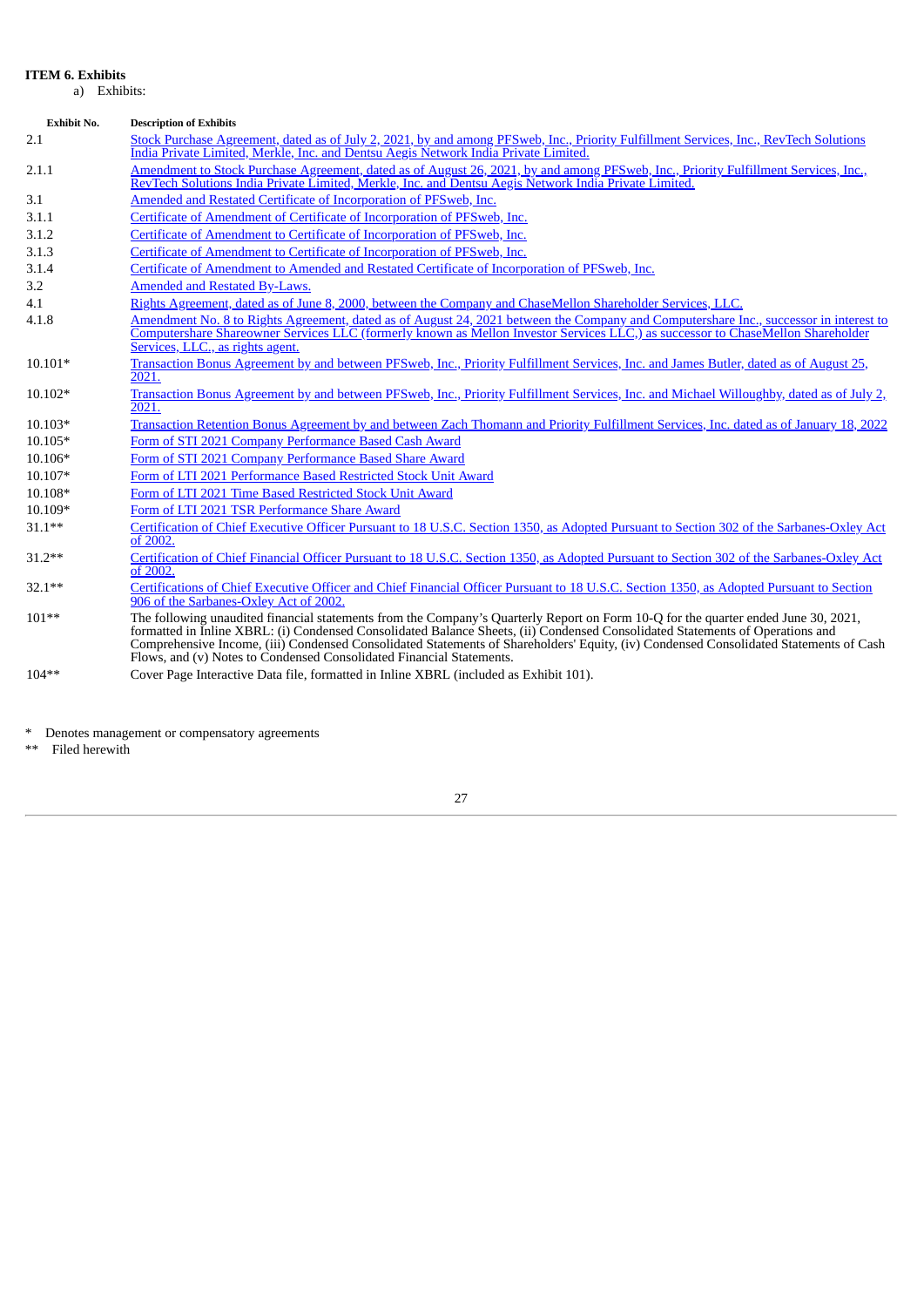# **SIGNATURES**

Pursuant to the requirements of the Securities Exchange Act of 1934, the registrant has duly caused this report to be signed on its behalf by the undersigned thereunto duly authorized.

Date: February 7, 2022

PFSweb, Inc.

By: /s/ Thomas J. Madden

Thomas J. Madden Chief Financial Officer Executive Vice President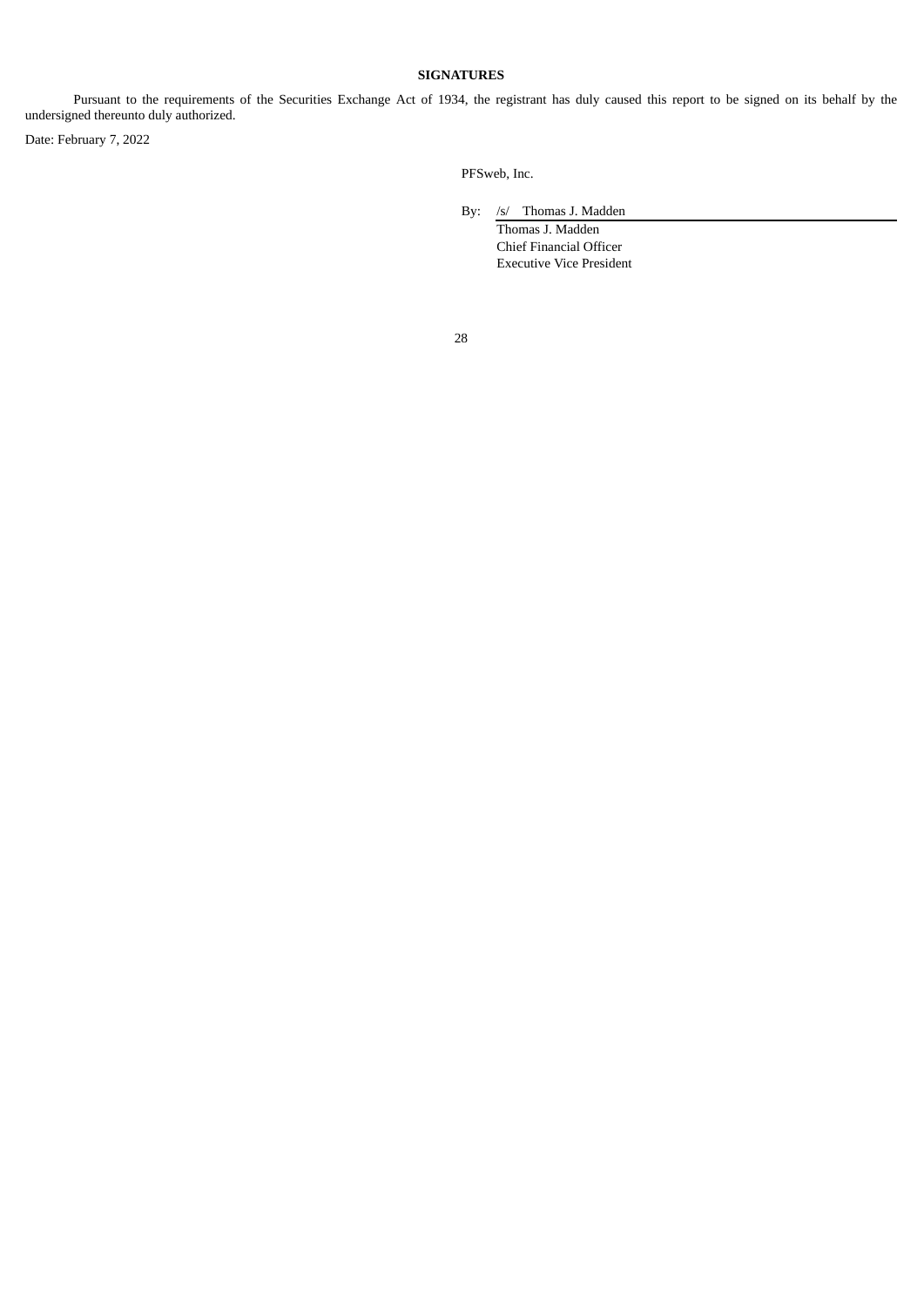# **2021 STI COMPANY PERFORMANCE-BASED CASH AWARD**

<span id="page-29-0"></span>**THIS 2021 STI COMPANY PERFORMANCE-BASED CASH AWARD (this "Agreement") is made and entered into as of the \_\_\_\_** day of \_\_\_\_\_\_, 2021 (the "Grant Date") by and between the employee named in the Award Certificate attached hereto (the "Employee") and PFSweb, Inc., a Delaware corporation (the "Company"), and is issued under and pursuant to the PFSweb, Inc., 2020 Stock and Incentive Plan, as the same may be amended from time to time (the "Plan;" terms defined in the Plan having the same meaning when used herein, except as otherwise defined herein).

**NOW, THEREFORE**, intending to be legally bound, and for good and valuable consideration, the sufficiency of which is hereby acknowledged, the Company and the Employee hereby agree as follows:

**1. Definitions**. The following terms (not otherwise defined herein), when used in this Agreement, shall have the following meanings, unless the context clearly requires otherwise (such definitions to be equally applicable to both the singular and plural of the defined terms):

"Bonus Target" shall mean the corresponding Bonus Target(s) as set forth in the individual Award Certificate issued by the Company to the Employee.

"Change in Control" shall mean the (i) upon the merger or consolidation of the Company with, or the sale of all or substantially all of the assets of the Company to, any other corporation or other entity, in each case, unless, following such merger, consolidation or sale (A) the voting securities of the Company outstanding immediately prior thereto continue to represent (either by remaining outstanding or by being converted into voting securities of the surviving or purchasing entity (the "Surviving Entity")) more than fifty percent (50%) of the combined voting power of the voting securities of the Company or the Surviving Entity outstanding immediately after such merger, consolidation or sale; and (B) at least a majority of the members of the board of directors of the Surviving Entity were Incumbent Directors at the time of the execution of the initial agreement, or of the action of the Board, providing for such merger, consolidation or sale; or (ii) sale of an operating business segment of the Company for which the Employee is designated or allocated to perform services or is otherwise employed under.

"ERISA" shall mean the Employee Retirement Income Security Act of 1986, as amended.

"Fiscal Year" shall mean the 12-consecutive-month period beginning on January 1 and ending on December 31, so that, by way of example, Fiscal Year 2021 shall mean the 12-consecutive-month period beginning on January 1, 2021 and ending on December 31, 2021.

"Fiscal Year Date" shall mean December 31, 2021.

"Severance Period" shall mean the period following the termination of the Employee's employment by the Company during which the employee is entitled to continue to receive his or her base compensation pursuant to a written severance agreement.

**2. Performance-Based Cash Award**. The amount of the Performance-Based Cash Award payable to the Employee hereunder shall be determined based upon the achievement of the Bonus Target as set forth in the Award Certificate issued to the Employee hereunder.

**3. Determination of Target Achievement**. The Committee, in its sole and absolute discretion, shall determine when, whether, and if so, the extent to which, the Bonus Target has been achieved. Such determination, which shall be final and binding on all parties, shall be certified in writing as soon as administratively practicable in Fiscal Year 2022.

**4. Vesting of Performance-Based Cash Award; Forfeiture**. The Employee shall have no vested right in the Performance-Based Cash Award unless the Committee certifies that the Bonus Target has been achieved. Such achievement, as evidenced by such certification by the Committee, shall be construed by all parties as a condition related to the purpose of the compensation for purposes of Section 409A of the Code. Provided that such certification is made, and that the Employee is employed by the Company as of the Fiscal Year Date, vesting shall occur as of the day following the Fiscal Year Date. If, prior to the Fiscal Year Date, the Employee voluntarily leaves employment with the Company other than for Good Reason or is terminated by the

1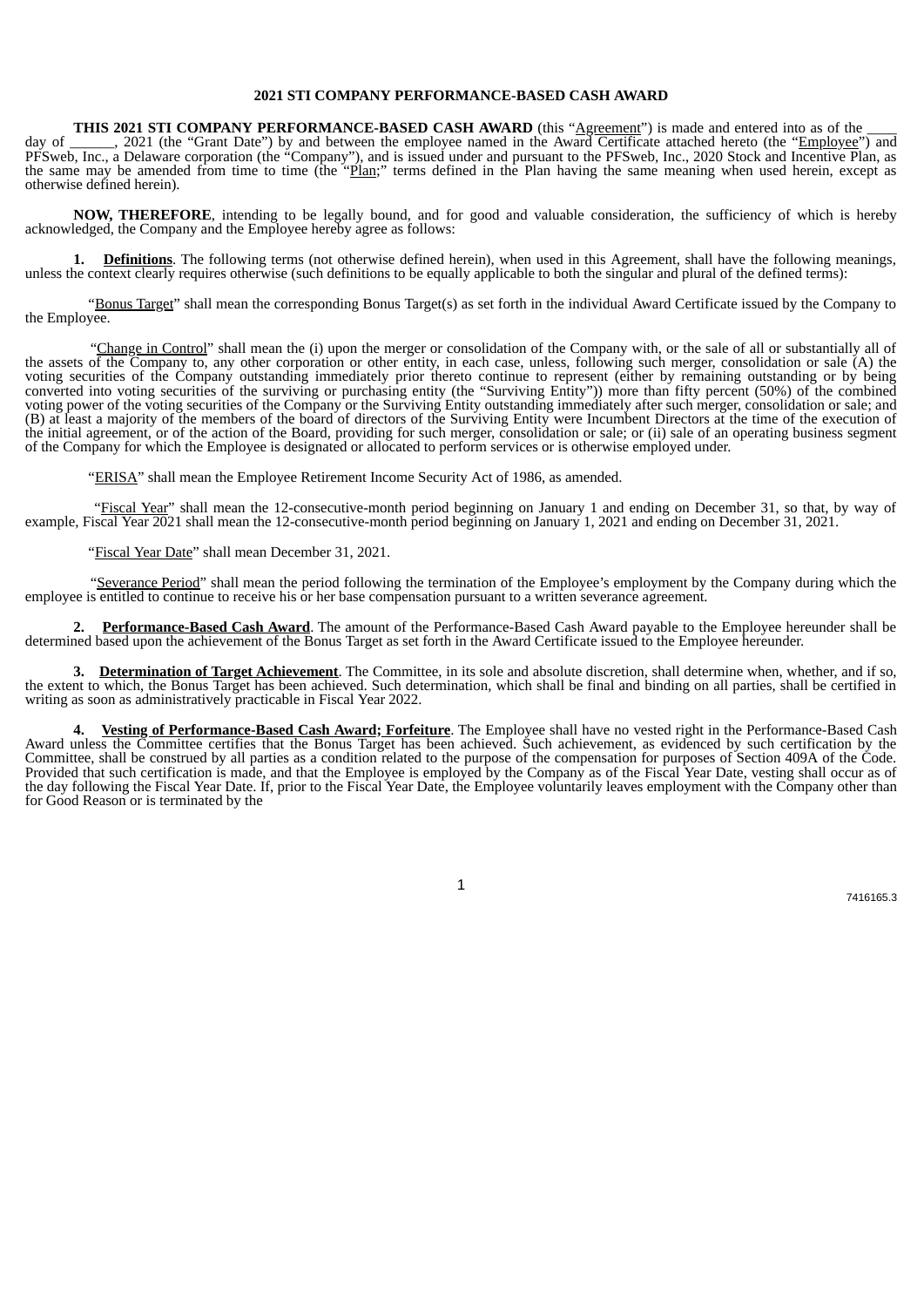Company for Cause, the Employee shall forfeit the entirety of the Performance-Based Cash Award otherwise payable hereunder.

**5. Adjustment of Performance-Based Cash Award**. If the Employee's employment by the Company is terminated between the Grant Date and the Fiscal Year Date without Cause or as the result of the Grantee's death or Disability, or if the Employee's employment by the Company is terminated by the Employee for Good Reason, the Employee shall be entitled to payment of a portion of the Performance-Based Cash Award equal to the amount of the Performance-Based Cash Award which the Employee would have received hereunder, if any, subject to and based upon the achievement of the Bonus Target, multiplied by a fraction, the numerator of which is the number of days in Fiscal Year 2021 in which the Employee is employed by the Company and the denominator of which is 365. Solely for purposes of the preceding sentence, the Employee shall be deemed employed by the Company during any applicable Severance Period (but, in no event, beyond the Fiscal Year Date). If the Committee determines that the occurrence of one or more events following the Grant Date has or will cause the achievement of the Bonus Target to no longer be an appropriate measure of performance or achievement, the Committee reserves the right, in its sole discretion, to make one or more further adjustments to the terms hereof to reflect such event(s). In addition, in the event of a Change in Control prior to the Fiscal Year Date, (i) the achievement of the Bonus Target shall be determined based upon an adjusted Bonus Target equal to the corresponding Bonus Target amounts set forth in the Company budget through the end of the second to last full calendar month preceding the effective date of the Change in Control, and (ii) subject to, and based upon, the achievement of the aforesaid adjusted Bonus Target, the Employee shall be entitled to issuance of the Performance-Based Cash Award in full as though such Change of Control occurred on the Fiscal Year Date.

**6. Payment of Performance-Based Cash Award**. Payment of the Performance-Based Cash Award shall be made in a single lump sum in cash, less all applicable withholdings, as soon as practicable following the certification by the Committee set forth in Section 4 above. In no event shall payment of the Performance-Based Cash Award be made later than the last day of Fiscal Year 2022.

**7. Provisions of Plan**. Except as provided herein, the provisions of this Agreement shall be subject to the provisions of the Plan, which are hereby incorporated herein by reference and made part hereof. The Employee acknowledges and agrees that he or she has been provided with and has read the Plan and understands the provisions thereof. In the event of any conflict between the terms of the Plan and the terms of this Agreement, the terms of the Plan shall take precedence, other than for such provisions of the Plan which, by their terms, are subject to the provisions of an Award Certificate.

**8. No ERISA Plan**. Neither this Agreement nor the award of the Performance-Based Cash Award hereunder shall be construed by any party as being subject to any provisions of ERISA, and shall not be so subject. Without in any way limiting the generality of the foregoing, the Performance-Based Cash Award awarded hereunder shall constitute a mere unfunded promise to pay by the Company and a bonus program within the meaning of Department of Labor Regulation Section 2510.3-2(c) promulgated under ERISA.

**9. Notices**. Any notice required to be delivered to the Company under this Agreement shall be in writing and addressed to the Secretary of the Company at the Company's principal corporate offices. Any notice required to be delivered to the Employee under this Agreement shall be in writing and addressed to the Employee at the Employee's address as shown in the records of the Company. Either party may designate another address in writing (or by such other method approved by the Company) from time to time.

**10. Parachute Payments and Parachute Awards.** If the Employee is a "disqualified individual," as defined in paragraph (c) of Code Section 280G, then, notwithstanding any other provision of this Agreement or of any other agreement, contract, or understanding heretofore entered into by the Employee and the Company (an "Other Agreement"), except an agreement, contract, or understanding that expressly addresses Code Section 280G or Code Section 4999 (a "280G Agreement"), and notwithstanding any formal or informal plan or other arrangement for the direct or indirect provision of compensation to the Employee (or an employee group of which the Employee is a member), whether or not such compensation is deferred, is in cash, or is in the form of a benefit to or for the Employee (a "<u>Benefit Arrangement</u>"), if any of the payments or benefits provided or to be provided by the Company or its affiliates to the Employee or for the Employee's benefit pursuant to the terms of this Agreement, all Other Agreements and all Benefit Arrangements ("Covered Payments") constitute parachute payments ("Parachute Payments") within the meaning of Code Section 280G and would, but for this Section, be subject to the excise tax imposed under Section 4999 of the Code (or any successor provision thereto) or any similar tax imposed by state or local law or any interest or penalties with respect to such taxes (collectively, the "Excise Tax"), then prior to making the Covered Payments, a calculation shall be made comparing (i) the Net

2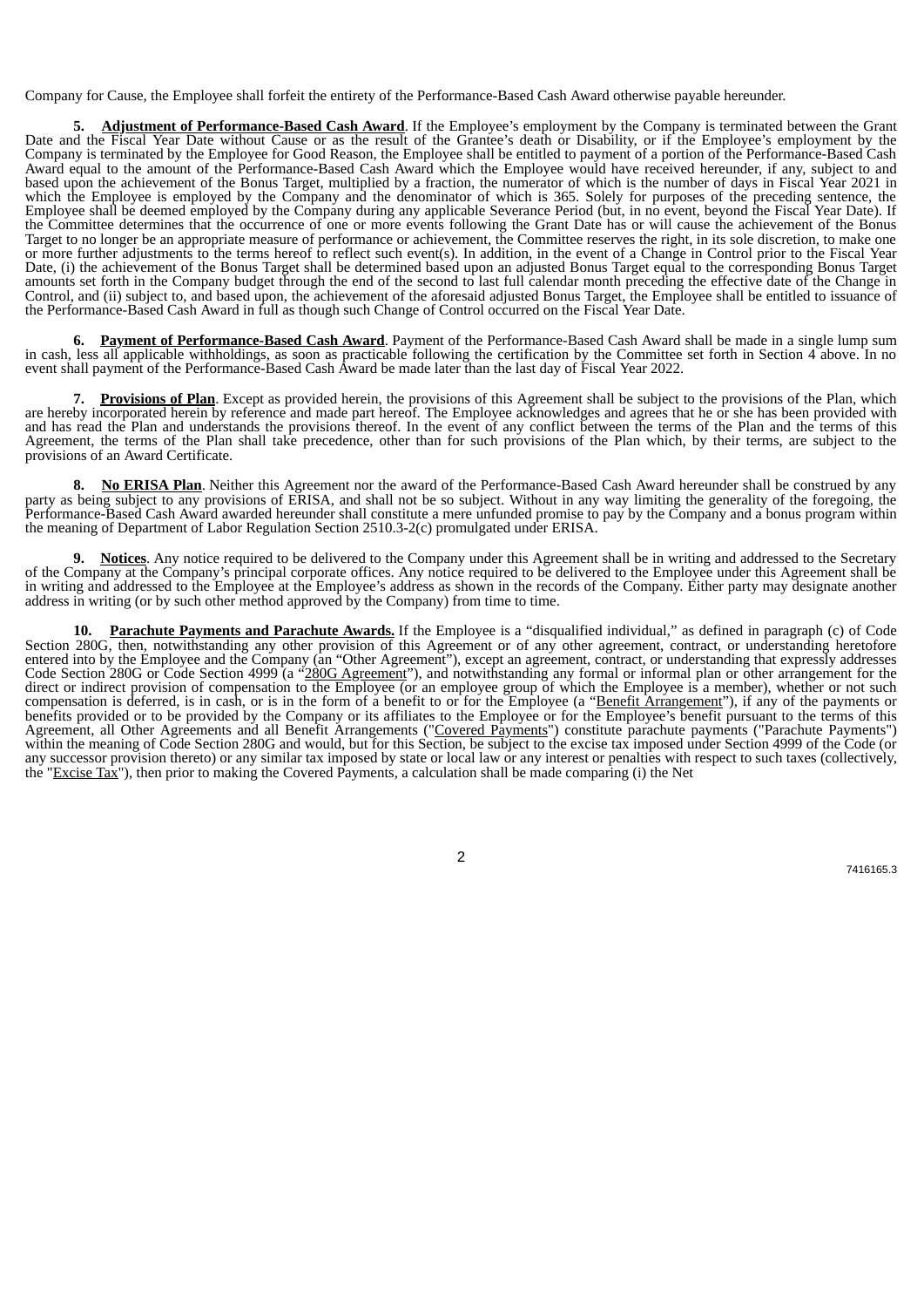Benefit (as defined below) to the Employee of the Covered Payments after payment of the Excise Tax to (ii) the Net Benefit to the Employee if the Covered Payments are limited to the extent necessary to avoid being subject to the Excise Tax. Only if the amount calculated under (i) above is less than the amount under (ii) above will the Covered Payments be reduced to the minimum extent necessary to ensure that no portion of the Covered Payments is subject to the Excise Tax (that amount, the "Reduced Amount"). "Net Benefit" shall mean the present value of the Covered Payments net of all federal, state, local, foreign income, employment and excise taxes. Any such reduction shall be made in accordance with Section 409A of the Code and the following: (i) the Covered Payments which do not constitute nonqualified deferred compensation subject to Section 409A of the Code shall be reduced first; and (ii) the Covered Payments shall be reduced in a manner that maximizes the Employee's economic position. In applying this principle, the reduction shall be made in a manner consistent with the requirements of Section 409A of the Code, and where two economically equivalent amounts are subject to reduction but payable at different times, such amounts shall be reduced on a pro rata basis but not below zero. The foregoing shall not be interpreted so as to restrict, reduce, amend or modify any of the existing terms and provisions of any 280G Agreement to which the Employee and the Company may be a party and any payment hereunder shall be entitled to the benefits thereof.

**11. Severability**. If any provision of this Agreement is determined by a court of competent jurisdiction to be unenforceable, such determination shall not affect the remaining provisions of this Agreement, which shall be enforced to the maximum extent permitted under applicable law.

**12. Modification**. Subject to the provisions of the Plan, this Agreement may be modified only in writing pursuant to an agreement by and between the Company and the Employee.

**13. Headings**. The headings contained herein are for convenience of reference only and shall not be construed by any party as having any substantive significance.

**14. Clawback**. Notwithstanding any other provisions in this Agreement, this Award is subject to recovery under any current or future law, government regulation or stock exchange listing requirement, and is subject to such deductions and clawback as may be required to be made pursuant to such law, government regulation or stock exchange listing requirement (or any policy adopted by the Company at any time pursuant to any such law, government regulation or stock exchange listing requirement).

**15. Execution and Counterparts**. This Agreement shall be deemed effective as of the Grant Date upon the delivery to the Employee of the Award Certificate hereto (or information contained therein), by electronic or other means of transmission, and such effectiveness shall not require any counterpart signature of the Employee.

**16**. **Section 409A of the Code**. If the Employee is deemed a "specified employee" within the meaning of Section 409A of the Code, as determined by the Committee, at a time when the Employee becomes eligible for settlement hereunder upon his/her "separation from service" within the meaning of Section 409A of the Code, then to the extent necessary to prevent any accelerated or additional tax under Section 409A of the Code, such settlement will be delayed until the earlier of: (i) the date that is six months following the Employee's separation from service and (ii) the Employee's death. It is the intent that this Performance Cash Award shall comply with the requirements of Section 409A, and any ambiguities herein will be interpreted to so comply. The Company reserves the right, to the extent the Company deems necessary or advisable in its sole discretion, to unilaterally amend or modify this Agreement as may be necessary to ensure that all vesting or payouts provided under this Agreement are made in a manner that complies with Section 409A or to mitigate any additional tax, interest and/or penalties or other adverse tax consequences that may apply under Section 409A if compliance is not practical; provided, however, that nothing in this paragraph creates an obligation on the part of the Company to modify the terms of this Agreement or the Plan, and the Company makes no representation that the terms of this Performance Cash Award Agreement will comply with Section 409A or that payments under this Performance Cash Award Agreement will not be subject to taxes, interest and penalties or other adverse tax consequences under Section 409A. In no event shall the Company or any of its Subsidiaries be liable to any party for any additional tax, interest or penalties that may be imposed on the Employee by Section 409A or any damages for failing to comply with Section 409A.

\*\*\*\*\*

7416165.3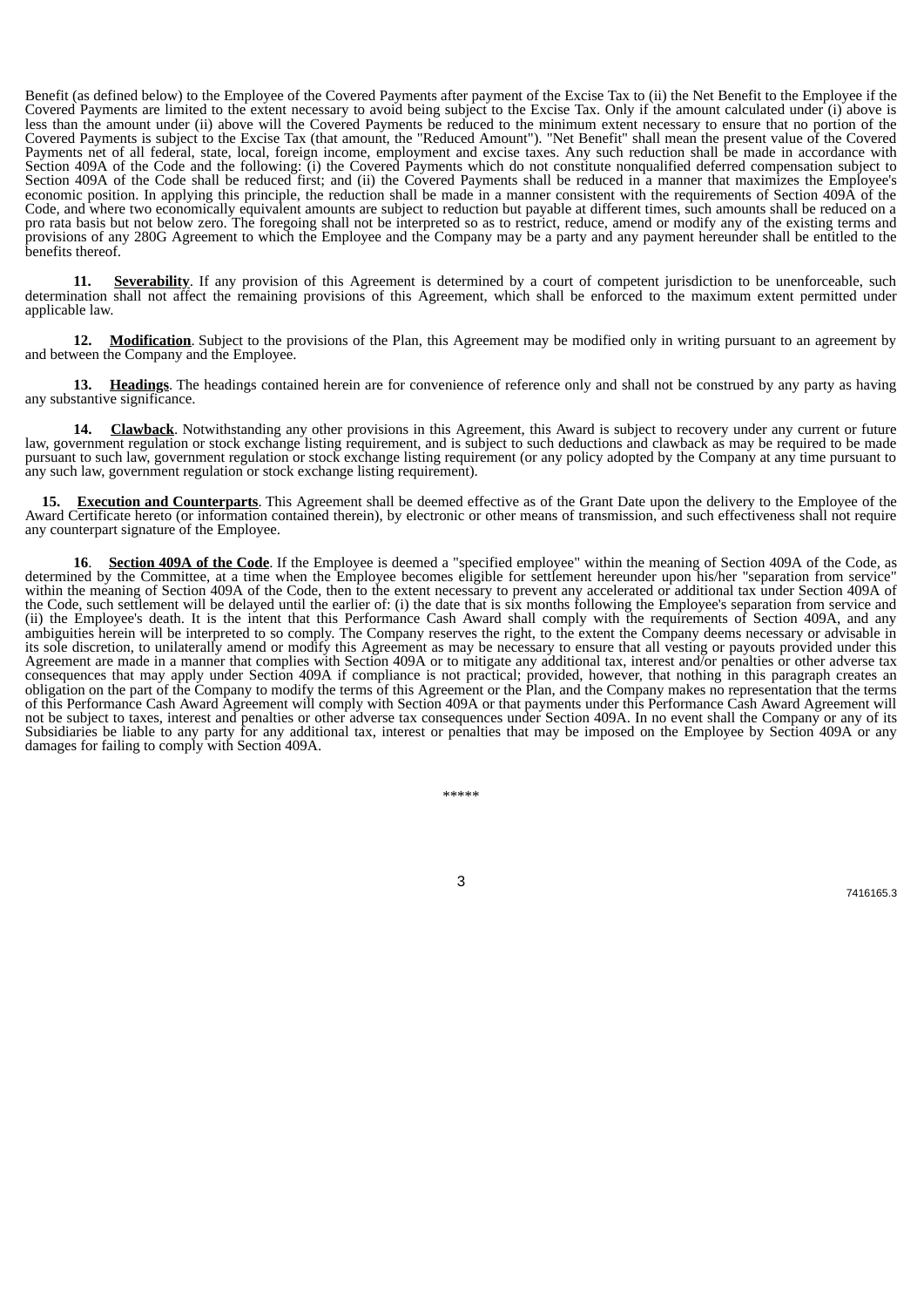# **2021 STI COMPANY PERFORMANCE-BASED SHARE AWARD**

<span id="page-32-0"></span>**THIS 2021 STI COMPANY PERFORMANCE-BASED SHARE AWARD** (this "Agreement") is made and entered into as of the \_\_ day of \_\_\_\_\_\_\_\_, 2021 (the "Grant Date") by and between the employee named on the Award Certificate attached hereto (the "Employee") and PFSweb, Inc., a Delaware corporation (the "Company"), and is issued under and pursuant to the PFSweb, Inc. 2020 Stock and Incentive Plan, as the same may be amended from time to time (the "Plan;" terms defined in the Plan having the same meaning when used herein, except as otherwise defined herein).

**NOW, THEREFORE**, intending to be legally bound, and for good and valuable consideration, the sufficiency of which is hereby acknowledged, the Company and the Employee hereby agree as follows:

**1. Definitions**. The following terms (not otherwise defined herein), when used in this Agreement, shall have the following meanings, unless the context clearly requires otherwise (such definitions to be equally applicable to both the singular and plural of the defined terms):

"Bonus Target" shall mean the corresponding Bonus Target(s) as set forth in the individual Award Certificate issued by the Company to the Employee.

"Change in Control" shall mean the (i) upon the merger or consolidation of the Company with, or the sale of all or substantially all of the assets of the Company to, any other corporation or other entity, in each case, unless, following such merger, consolidation or sale (A) the voting securities of the Company outstanding immediately prior thereto continue to represent (either by remaining outstanding or by being converted into voting securities of the surviving or purchasing entity (the "Surviving Entity")) more than fifty percent (50%) of the combined voting power of the voting securities of the Company or the Surviving Entity outstanding immediately after such merger, consolidation or sale; and (B) at least a majority of the members of the board of directors of the Surviving Entity were Incumbent Directors at the time of the execution of the initial agreement, or of the action of the Board, providing for such merger, consolidation or sale; or (ii) sale of an operating business segment of the Company for which the Employee is designated or allocated to perform services or is otherwise employed under.

"ERISA" shall mean the Employee Retirement Income Security Act of 1986, as amended.

"Fiscal Year" shall mean the 12-consecutive-month period beginning on January 1 and ending on December 31, so that, by way of example, Fiscal Year 2021 shall mean the 12-consecutive-month period beginning on January 1, 2021 and ending on December 31, 2021.

"Fiscal Year Date" shall mean December 31, 2021.

"Severance Period" shall mean the period following the termination of the Employee's employment by the Company during which the employee is entitled to continue to receive his or her base compensation pursuant to a written severance agreement.

**2. Performance-Based Share Award**. The number of Shares of the Performance-Based Share Award issuable to the Employee hereunder shall be determined based upon the achievement of the Bonus Target, as set forth in the Award Certificate issued to the Employee hereunder.

**3. Determination of Target Achievement**. The Committee, in its sole and absolute discretion, shall determine when, whether, and if so, the extent to which, the Bonus Target has been achieved. Such determination, which shall be final and binding on all parties, shall be certified in writing as soon as administratively practicable in Fiscal Year 2022.

**4. Vesting of Performance-Based Share Award; Forfeiture**. The Employee shall have no vested right in the Performance-Based Share Award unless the Committee certifies that the Bonus Target has been achieved. Such achievement, as evidenced by such certification by the Committee, shall be construed by all parties as a condition related to the purpose of the compensation for purposes of

1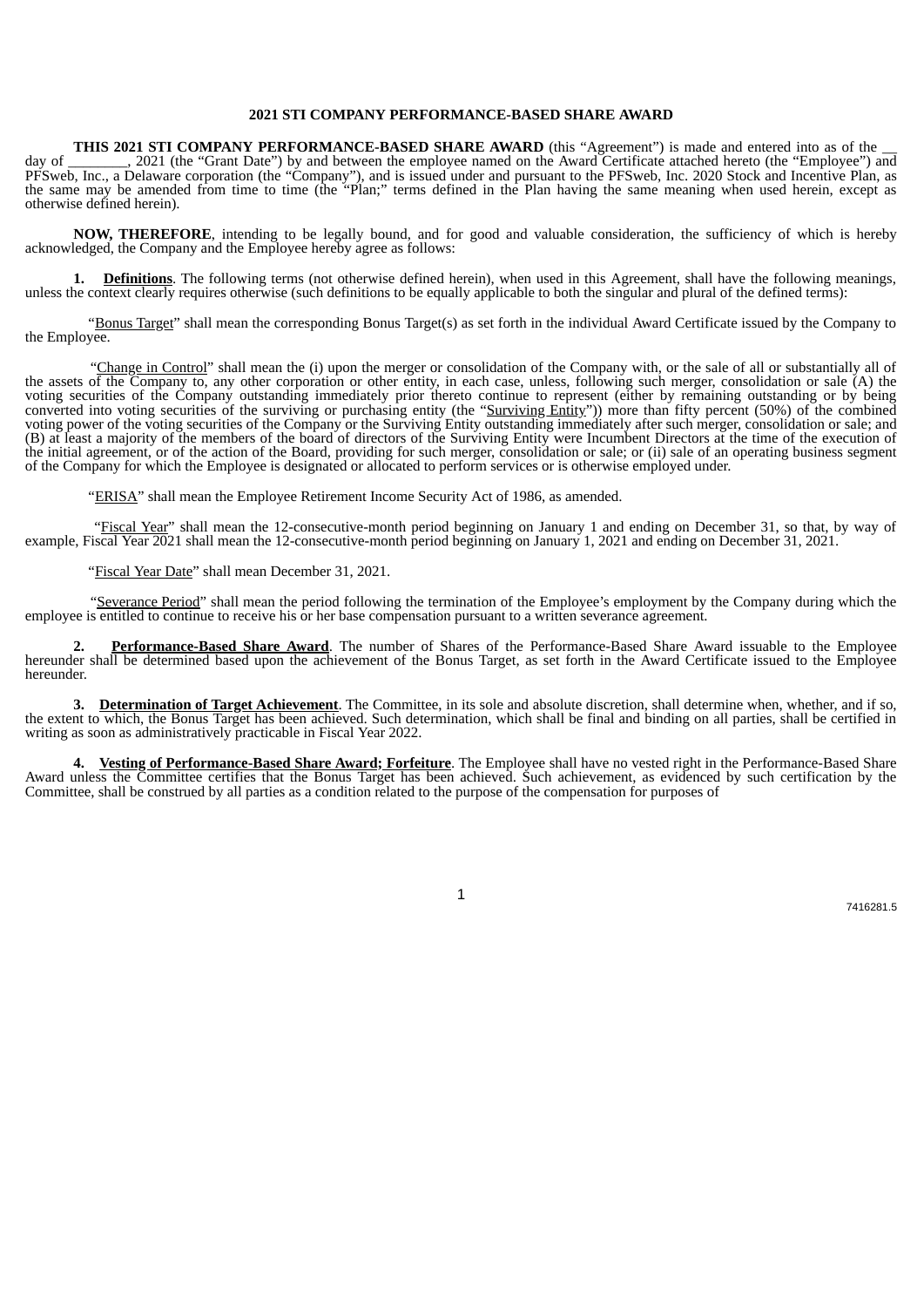Section 409A of the Code. Provided that such certification is made, and that the Employee is employed by the Company as of the Fiscal Year Date, vesting shall occur as of the day following the Fiscal Year Date. If, prior to the Fiscal Year Date, the Employee voluntarily leaves employment with the Company other than for Good Reason or is terminated by the Company for Cause, the Employee shall forfeit the entirety of the Performance-Based Share Award otherwise issuable hereunder.

**5. Adjustment of Performance-Based Share Award**. If the Employee's employment by the Company is terminated between the Grant Date and the Fiscal Year Date without Cause or as the result of the Employee's death or Disability, or if the Employee's employment by the Company is terminated by the Employee for Good Reason, the Employee shall be entitled to issuance of a portion of the Performance-Based Share Award equal to the amount of the Performance-Based Share Award which the Employee would have received hereunder, if any, subject to and based upon the achievement of the Bonus Target, multiplied by a fraction, the numerator of which is the number of days in Fiscal Year 2021 in which the Employee is employed by the Company and the denominator of which is 365. Solely for purposes of the preceding sentence, the Employee shall be deemed employed by the Company during any applicable Severance Period (but, in no event, beyond the Fiscal Year Date). If the Committee determines that the occurrence of one or more events following the Grant Date has or may cause the achievement of the Bonus Target to no longer be an appropriate measure of performance or achievement, the Committee reserves the right, in its sole discretion, to make one or more further adjustments to the terms hereof to reflect such event(s). In addition, in the event of a Change in Control prior to the Fiscal Year Date, (i) the achievement of the Bonus Target shall be determined based upon an adjusted Bonus Target equal to the corresponding Bonus Target amounts set forth in the Company budget through the end of the second to last full calendar month preceding the effective date of the Change in Control, and (ii) subject to, and based upon, the achievement of the aforesaid adjusted Bonus Target, the Employee shall be entitled to issuance of the Performance-Based Share Award in full as though such Change of Control occurred on the Fiscal Year Date.

**6. Issuance of Performance-Based Share Award and Payment of Dividend Equivalent**. Issuance of the Performance-Based Share Award shall be made as soon as practicable following the certification by the Committee set forth in Section 4 above by the issuance of one or more stock certificates in the name of the Employee or by using a book entry account with the Company's transfer agent. In the event that the Company declares a dividend or distribution, whether in cash or other property, with a record date after the Grant Date and prior to the effective date of the aforesaid issuance of the Performance-Based Share Award, the Company shall pay to the Employee that amount of cash or other property which the Employee would have received had the Employee been the record holder of the shares of Stock actually issued hereunder on such record date. In no event shall issuance of the Performance-Based Share Award, or payment of the aforesaid Dividend Equivalent, be made later than the last day of Fiscal Year 2022; provided, however, any shares of Stock to be issued pursuant to the last sentence of Section 5 above shall be issued no later than such time as may be necessary or required in order for the Employee to be deemed the lawful owner and holder of record of such shares of Stock as of the effective date and time of the Change in Control.

#### **7. Provisions of Plan**.

(a) *Adjustments*. If any change is made to the outstanding Stock or the capital structure of the Company, the shares of Stock to be issued hereunder shall be adjusted or terminated in any manner as contemplated by Article 15 of the Plan.

(b) *Tax Liability and Withholding*. The Employee shall be required to pay to the Company, and the Company shall have the right to deduct from the shares of Stock to be issued upon the vesting of the Performance Based Share Award, the amount of any required withholding taxes in respect of the shares of Stock to be issued upon the vesting of the Performance Based Share Award and to take all such other action as the Company deems necessary to satisfy all obligations for the payment of such withholding taxes.

Except as provided herein, the provisions of this Agreement shall be subject to the provisions of the Plan, which are hereby incorporated herein by reference and made part hereof. The Employee acknowledges and agrees that he or she has been provided with and has read the Plan and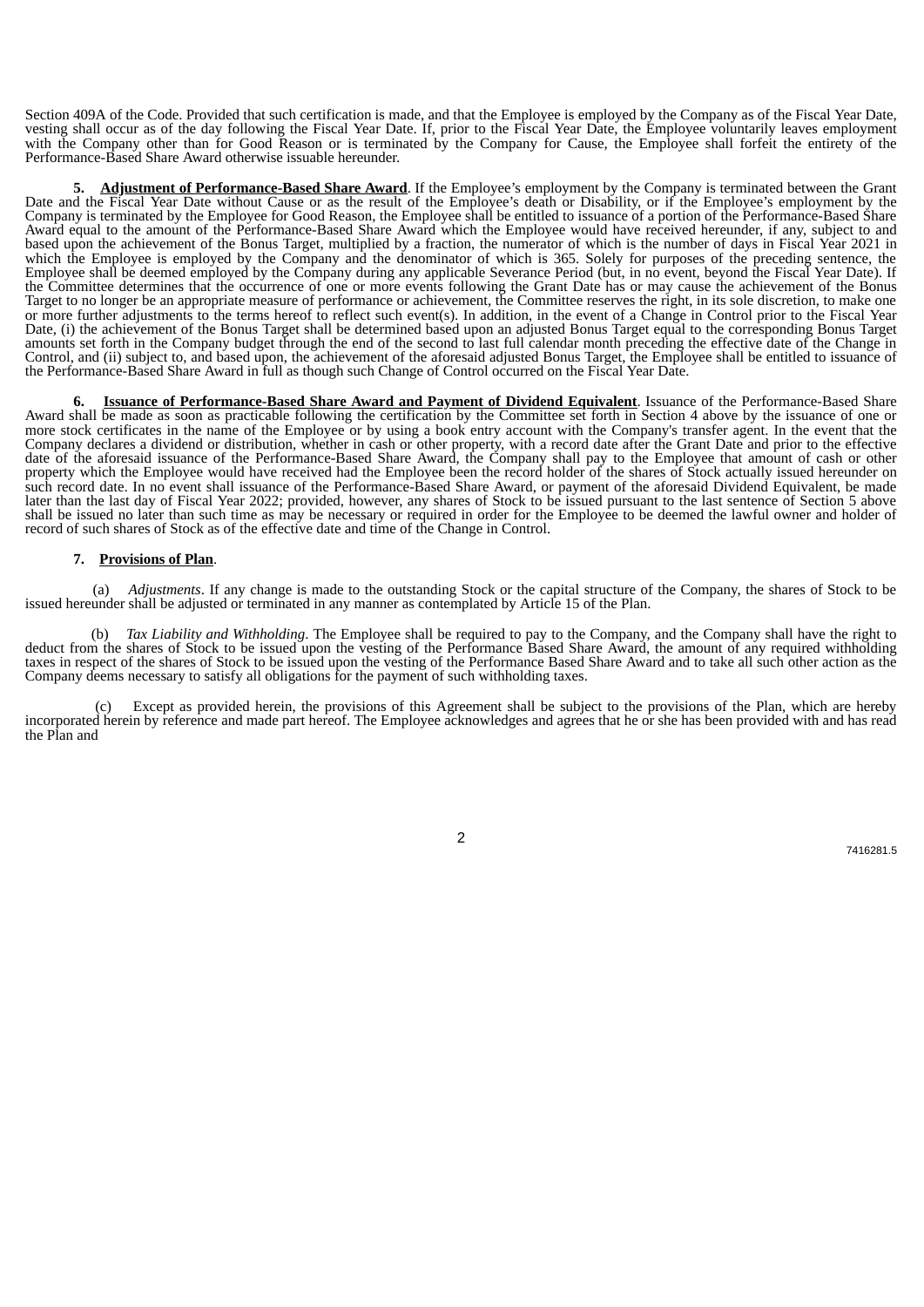understands the provisions thereof. In the event of any conflict between the terms of the Plan and the terms of this Agreement, the terms of the Plan shall take precedence, other than for such provisions of the Plan which, by their terms, are subject to the provisions of an Award Certificate.

**8. No ERISA Plan**. Neither this Agreement nor the award of the Performance-Based Share Award hereunder shall be construed by any party as being subject to any provisions of ERISA, and shall not be so subject. Without in any way limiting the generality of the foregoing, the Performance-Based Share Award awarded hereunder shall constitute a mere unfunded promise to pay by the Company and a bonus program within the meaning of Department of Labor Regulation Section 2510.3-2(c) promulgated under ERISA.

**9. No Rights as a Shareholder**. Subject to any exceptions set forth in this Agreement or the Plan, prior to the vesting of the Performance Shares hereunder, the Shares or the rights relating thereto may not be assigned, alienated, pledged, attached, sold or otherwise transferred or encumbered by the Employee. Any attempt to assign, alienate, pledge, attach, sell or otherwise transfer or encumber the Shares or the rights relating thereto during such period shall be wholly ineffective and, if any such attempt is made, the Shares will be forfeited by the Employee and all of the Employee's rights to such Shares shall immediately terminate without any payment or consideration by the Company. Except as set forth herein, the Employee shall have no rights in, to or under the Shares of Stock to be issued upon the vesting of the Performance Share Award unless and until the vesting conditions set forth herein are satisfied and, until such date, shall have no rights of a shareholder of the Company including, without limitation, no right to vote such Shares and no right to receive any dividends or other distributions paid with respect to such Shares.

**10. Notices**. Any notice required to be delivered to the Company under this Agreement shall be in writing and addressed to the Secretary of the Company at the Company's principal corporate offices. Any notice required to be delivered to the Employee under this Agreement shall be in writing and addressed to the Employee at the Employee's address as shown in the records of the Company. Either party may designate another address in writing (or by such other method approved by the Company) from time to time.

**11. Parachute Payments and Parachute Awards**. If the Employee is a "disqualified individual," as defined in paragraph (c) of Code Section 280G, then, notwithstanding any other provision of this Agreement or of any other agreement, contract, or understanding heretofore entered into by the Employee and the Company (an "<u>Other Agreement</u>"), except an agreement, contract, or understanding that expressly addresses Code Section 280G or Code Section 4999 (a "280G Agreement"), and notwithstanding any formal or informal plan or other arrangement for the direct or indirect provision of compensation to the Employee (or an employee group of which the Employee is a member), whether or not such compensation is deferred, is in cash, or is in the form of a benefit to or for the Employee (a "<u>Benefit Arrangement</u>"), any right the Employee has in respect of payment under this Agreement, any Other Agreement or any Benefit Arrangement will be reduced or eliminated: (a) to the extent that such right to payment, taking into account all other rights, payments, or benefits to or for the Employee under all Other Agreements and all Benefit Arrangements, would cause the payment to Employee under this Agreement to be considered a "parachute payment" within the meaning of paragraph (b)(2) of Code Section 280G as then in effect (a "<u>Parachute Payment</u>"); and (b) if, as a result of receiving such Parachute Payment, the aggregate after-tax amounts the Employee is entitled to receive from the Company under all Other Agreements and all Benefit Arrangements would be less than the maximum after-tax amount that could be received by the Employee without causing any such payment or benefit to be considered a Parachute Payment. The Company will accomplish such reduction in a manner to be mutually agreed with, and most beneficial for, the Employee. The foregoing shall not be interpreted so as to restrict, reduce, amend or modify any of the existing terms and provisions of any 280G Agreement to which the Employee and the Company may be a party and any payment hereunder shall be entitled to the benefits thereof.

**12. Severability**. If any provision of this Agreement is determined by a court of competent jurisdiction to be unenforceable, such determination shall not affect the remaining provisions of this Agreement, which shall be enforced to the maximum extent permitted under applicable law.

3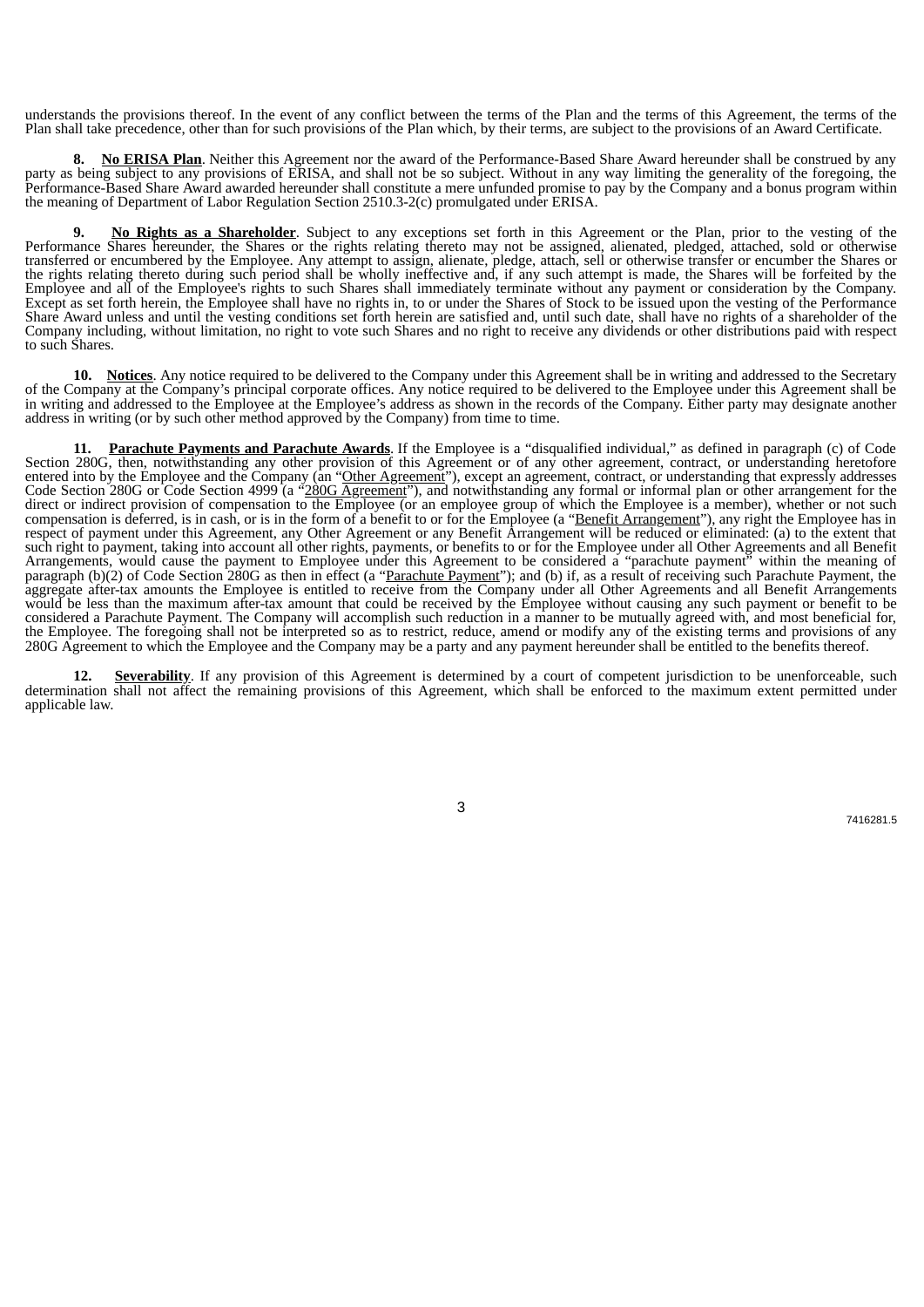**13. Modification**. Subject to the provisions of the Plan, this Agreement may be modified only in writing pursuant to an agreement by and between the Company and the Employee.

**14. Headings**. The headings contained herein are for convenience of reference only and shall not be construed by any party as having any substantive significance.

**15. Clawback**. Notwithstanding any other provisions in this Agreement, this Award is subject to recovery under any current or future law, government regulation or stock exchange listing requirement, and is subject to such deductions and clawback as may be required to be made pursuant to such law, government regulation or stock exchange listing requirement (or any policy adopted by the Company at any time pursuant to any such law, government regulation or stock exchange listing requirement).

**16. Execution and Effective Date**. This Agreement shall be deemed effective as of the Grant Date upon the delivery to the Employee of the Award Certificate hereto (or information contained therein), by electronic or other means of transmission, and such effectiveness shall not require any counterpart signature of the Employee.

**17**. **Section 409A of the Code**. If the Employee is deemed a "specified employee" within the meaning of Section 409A of the Code, as determined by the Committee, at a time when the Employee becomes eligible for settlement of the Performance Shares upon his/her "separation from service<sup>"</sup> within the meaning of Section 409A of the Code, then to the extent necessary to prevent any accelerated or additional tax under Section 409A of the Code, such settlement will be delayed until the earlier of: (i) the date that is six months following the Employee's separation from service and (ii) the Employee's death. It is the intent that this Performance Share Award shall comply with the requirements of Section 409A, and any ambiguities herein will be interpreted to so comply. The Company reserves the right, to the extent the Company deems necessary or advisable in its sole discretion, to unilaterally amend or modify this Agreement as may be necessary to ensure that all vesting or payouts provided under this Agreement are made in a manner that complies with Section 409A or to mitigate any additional tax, interest and/or penalties or other adverse tax consequences that may apply under Section 409A if compliance is not practical; provided, however, that nothing in this paragraph creates an obligation on the part of the Company to modify the terms of this Agreement or the Plan, and the Company makes no representation that the terms of this Performance Share Award Agreement will comply with Section 409A or that payments under this Performance Share Award Agreement will not be subject to taxes, interest and penalties or other adverse tax consequences under Section 409A. In no event shall the Company or any of its Subsidiaries be liable to any party for any additional tax, interest or penalties that may be imposed on the Employee by Section 409A or any damages for failing to comply with Section 409A.

\*\*\*\*\*

4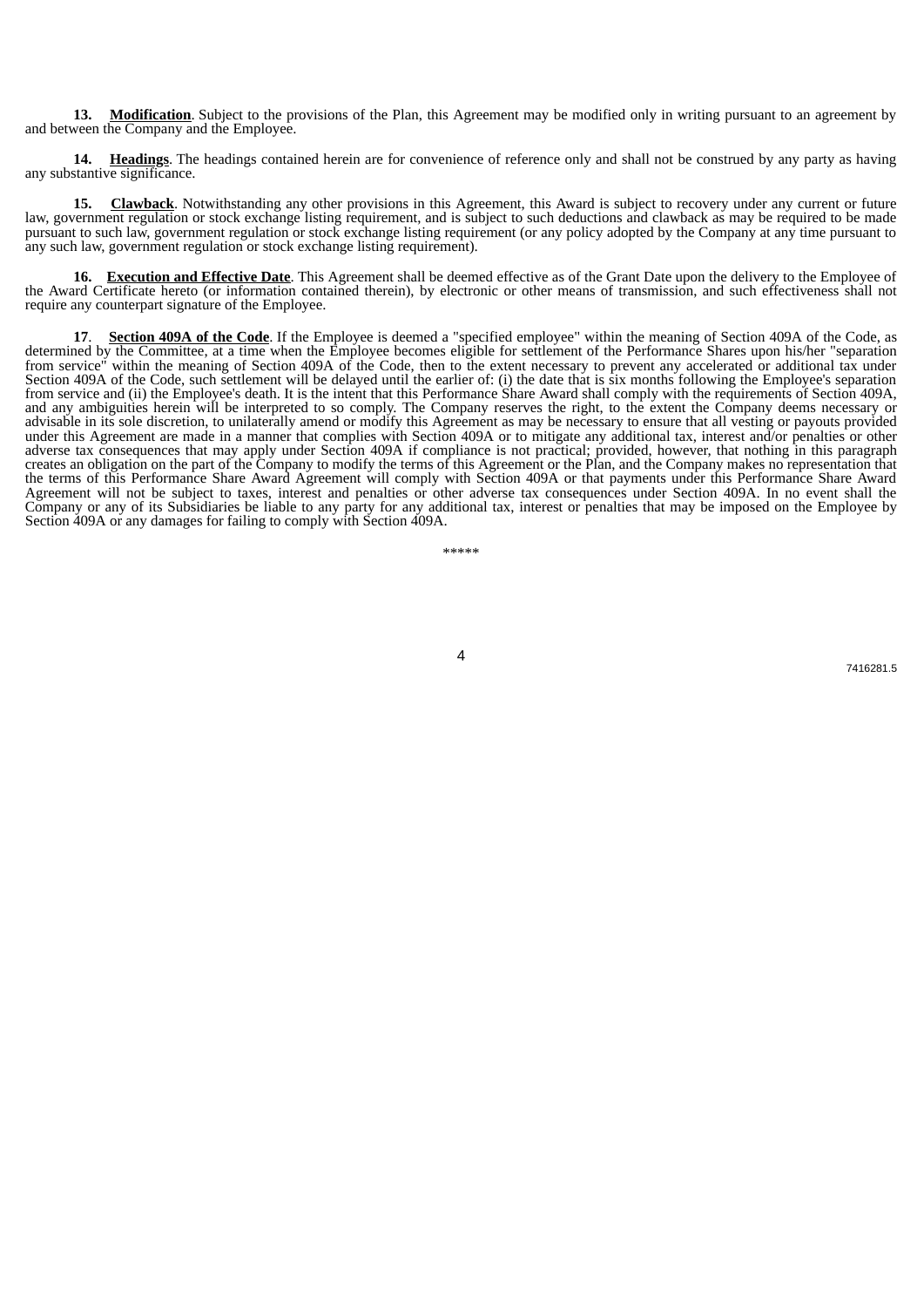# **2021 LTI PERFORMANCE-BASED RESTRICTED STOCK UNIT AWARD**

<span id="page-36-0"></span>**THIS 2021 LTI TIME AND PERFORMANCE-BASED RESTRICTED STOCK UNIT AWARD** (this "Agreement") is made and entered into as of the <sub>case</sub> day of <sub>2021</sub> (the "Grant Date") by and between the individual whose name appears on the Award Certificate attached hereto (the "Employee") and PFSweb, Inc., a Delaware corporation (the "Company"), and is issued under and pursuant to the PFSweb, Inc. 2020 Stock and Incentive Plan, as the same may be amended from time to time (the "Plan;" terms defined in the Plan having the same meaning when used herein, except as otherwise defined herein).

**NOW, THEREFORE**, intending to be legally bound, and for good and valuable consideration, the sufficiency of which is hereby acknowledged, the Company and the Employee hereby agree as follows:

**1. Definitions**. The following terms (not otherwise defined herein), when used in this Agreement, shall have the following meanings, unless the context clearly requires otherwise (such definitions to be equally applicable to both the singular and plural of the defined terms):

"Adjusted EBITDA" shall mean the amount determined by the Committee as the Company's "Adjusted EBITDA" for any applicable Fiscal Year (which, for the avoidance of doubt, shall be determined prior to recognition of Performance Based Cash Awards or amounts payable under the Company's director level bonus program).

Base Bonus Target" shall mean, as designated by the Committee for each applicable Fiscal Year (i) Adjusted EBITDA for such applicable Fiscal Year equaling or exceeding the amount so designated by the Committee as the Base Bonus Target for such applicable Fiscal Year, or (ii) if applicable, such other Qualified Business Criteria as the Committee shall designate as the Base Bonus Target for such Fiscal Year.

"Change in Control" shall mean the (i) upon the merger or consolidation of the Company with, or the sale of all or substantially all of the assets of the Company to, any other corporation or other entity, in each case, unless, following such merger, consolidation or sale (A) the voting securities of the Company outstanding immediately prior thereto continue to represent (either by remaining outstanding or by being converted into voting securities of the surviving or purchasing entity (the "Surviving Entity")) more than fifty percent (50%) of the combined voting power of the voting securities of the Company or the Surviving Entity outstanding immediately after such merger, consolidation or sale; and (B) at least a majority of the members of the board of directors of the Surviving Entity were Incumbent Directors at the time of the execution of the initial agreement, or of the action of the Board, providing for such merger, consolidation or sale; or (ii) sale of an operating business segment of the Company for which the Employee is designated or allocated to perform services or is otherwise employed under.

"ERISA" shall mean the Employee Retirement Income Security Act of 1986, as amended.

"Fiscal Year" shall mean the 12-consecutive-month period beginning on January 1 and ending on December 31, so that, by way of example, Fiscal Year 2021 shall mean the 12-consecutive-month period beginning on January 1, 2021 and ending on December 31, 2021.

"Severance Period" shall mean the period following the termination of the Employee's employment by the Company during which the Employee is entitled to continue to receive his or her base compensation pursuant to a written severance agreement.

"Vesting Date" shall mean each of December 31, 2021, December 31, 2022 and December 31, 2023, as applicable or as the context may require.

**2. Issuance and Vesting of Restricted Stock Units**. Subject to the vesting conditions set forth herein and the other terms and provisions of the Plan, the Company hereby issues to the Employee the number of Restricted Units set forth in the Award Certificate attached hereto. Except as otherwise set

1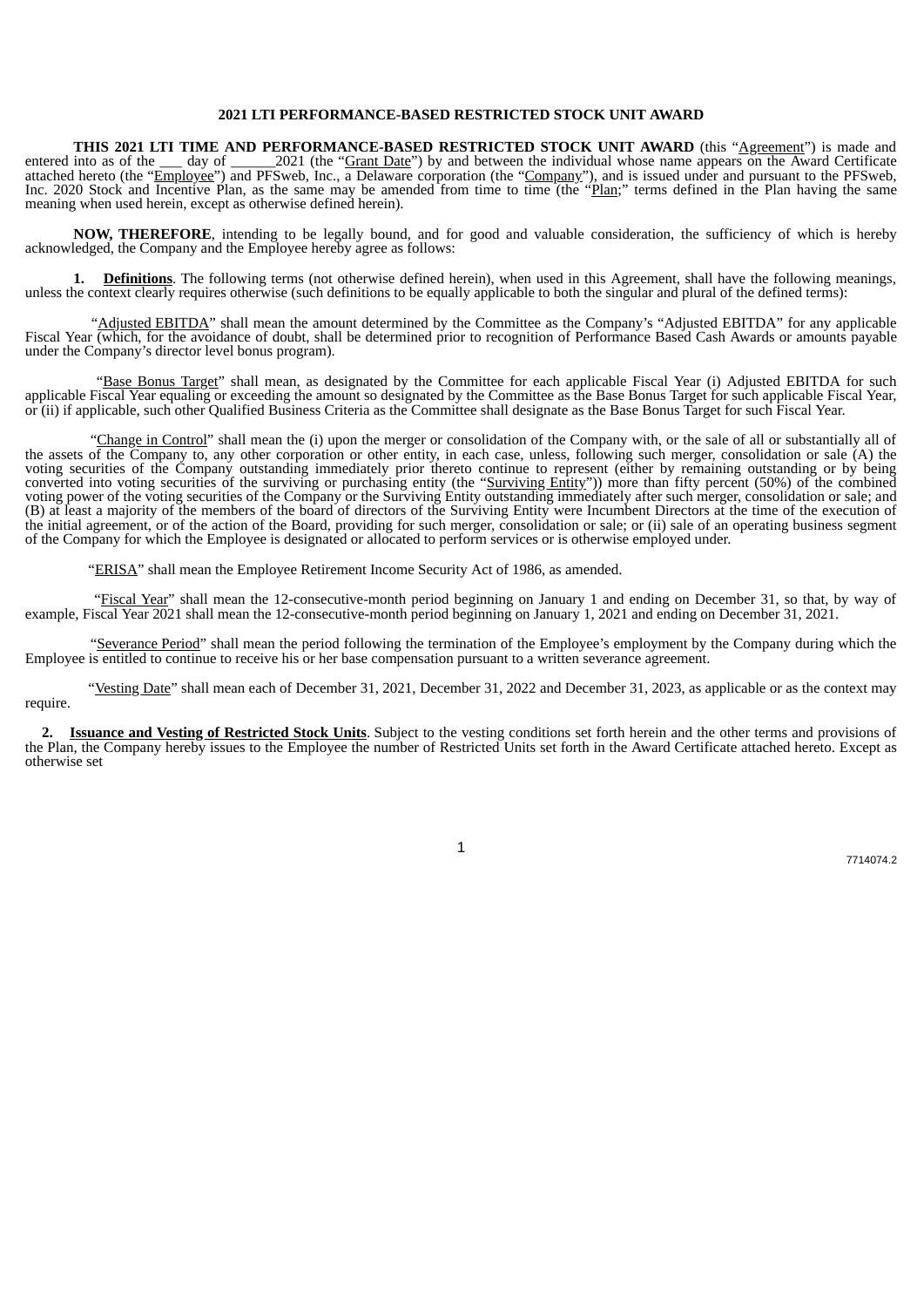forth herein or in the Plan, provided that (i) the applicable Base Bonus Target is achieved for the Fiscal Year ending on the corresponding Vesting Date, and (ii) the Employee retains his/her Continuous Status as a Participant through the applicable Vesting Date set forth below, then for each Vesting Date the corresponding number of Restricted Stock Units set forth below will vest on the day following the applicable Vesting Date.

| <b>Vesting Date/Fiscal Year</b> | Number of Vested Restricted Stock Units        |
|---------------------------------|------------------------------------------------|
| December 31, 2021               | 33.33% of the number of Restricted Stock Units |
| December 31, 2022               | 33.33% of the number of Restricted Stock Units |
| December 31, 2023               | 33.34% of the number of Restricted Stock Units |

If the Base Bonus Target is not achieved for any applicable Fiscal Year, the unvested portion of the Restricted Stock Unit Award shall not vest for such Fiscal Year. Subject to the Employee retaining his/her Continuous Status as a Participant through the applicable Vesting Date, failure to achieve the Base Bonus Target for any Fiscal Year, shall not affect any subsequent Fiscal Year – e.g., if the Company achieves the Base Bonus Target for the 2021 Fiscal Year and the 2022 Fiscal Year, but fails to achieve the Base Bonus Target for the 2023 Fiscal Year, then, subject to the Employee retaining his/her Continuous Status as a Participant through the applicable Vesting Date, 33.33% of the Restricted Stock Units will vest for the 2021 Fiscal Year and 33.34% of the Restricted Stock Units will vest for the 2022 Fiscal Year, but not for the 2023 Fiscal Year.

**3. Determination of Base Bonus Target Achievement**. The Committee, in its sole and absolute discretion, shall determine whether the Base Bonus Target has been achieved. Such determination, which shall be final and binding on all parties, shall be certified in writing as soon as administratively practicable following each Vesting Date.

**4. Vesting of Restricted Stock Units; Forfeiture**. The Employee shall have no vested right in the Restricted Stock Units for any Fiscal Year unless the Committee certifies that the Base Bonus Target has been achieved for such Fiscal Year. Such achievement, as evidenced by such certification by the Committee, shall be construed by all parties as a condition related to the purpose of the compensation for purposes of Section 409A of the Code. Provided that such certification is made, and the Employee is employed by the Company as of the applicable Vesting Date set forth in Section 2 above, vesting of the number of Restricted Stock Units to which the Employee may be entitled hereunder shall occur as of the day following such Vesting Date. If, prior to any Vesting Date, the Employee voluntarily leaves employment with the Company other than for Good Reason or is terminated by the Company for Cause, the Employee shall forfeit the entirety of the Restricted Stock Units otherwise issuable hereunder.

# **5. Additional Vesting Provisions.**

(a) Upon the termination of the Employee's employment by the Company without Cause or if the Employee's employment by the Company is terminated by the Employee for Good Reason, then (i) if applicable, for purposes of Section 2 of this Agreement, the Employee shall be deemed employed by the Company through the last day of any Severance Period which shall be deemed the last day of the Employee's Continuous Status as a Participant, and (ii) subject to the achievement of the Base Bonus Target for such Fiscal Year, the Employee shall be entitled to a portion of the Restricted Stock Units otherwise issuable on the Vesting Date immediately following the date of termination of employment (as determined in accordance with the preceding clause (i)), equal to the amount of the Restricted Stock Units to which the Employee would have vested hereunder on such Vesting Date but for the termination of his or her employment, multiplied by a fraction, the numerator of which is the number of days the Employee is employed (or deemed employed in accordance with the preceding clause (i)) by the Company during which is the number of days the Employee is employed (or deemed employed in accord the Fiscal Year in which the termination (or deemed termination) occurred and the denominator of which is 365, and such portion shall be deemed vested as of the date of termination of employment (without regard for the provisions of clause (i) herein) and (iii) all other unvested Restricted Stock Units hereunder shall be deemed terminated and forfeited. For the avoidance of doubt, for purposes of this clause (a), to the extent the first day of a Severance Period is in one Fiscal Year and the last day of such Severance period is in the following Fiscal Year, the Employee shall be deemed employed (1)

 $\overline{2}$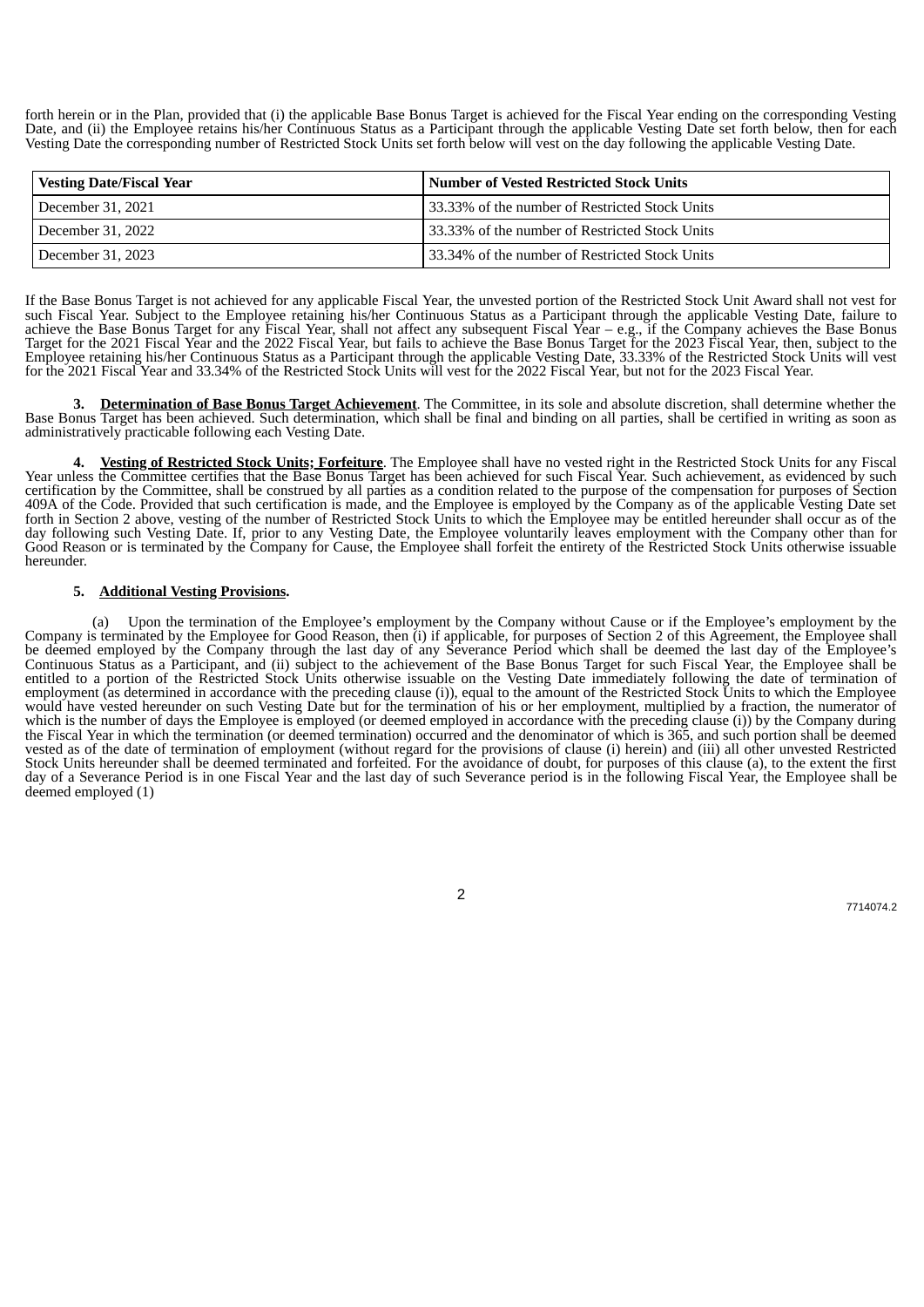during the entirety of such first Fiscal Year and (2) for that portion of the following Fiscal Year which corresponds to the Severance Period applicable thereto.

(b) Upon termination of employment as the result of the death or Disability of the Employee, the heirs or estate of the deceased Employee or the Disabled Employee shall, subject to the achievement of the Base Bonus Target for the applicable Fiscal Year, be deemed vested in all unvested Restricted Stock Units as of each Vesting Date following such date of termination.

(c) Notwithstanding the provisions of Sections 5(a) and (b) above, upon the occurrence of a Change in Control, (i) all unvested Restricted Stock Units for the Fiscal Year in which the Change in Control occurs shall be deemed automatically vested at such time as may be necessary or required in order for the Employee to be deemed the lawful owner and holder of record of the shares of Stock to be issued thereunder as of the effective date and time of the Change in Control, and (ii) except as set forth in the preceding clause, all other unvested Restricted Stock Units hereunder shall be deemed terminated as of the effective date and time of the Change in Control.

## **6. Settlement of Restricted Stock Units**.

(a) Each Restricted Stock Unit represents the right to receive one share of Stock, subject to the terms and conditions set forth in this Agreement and the Plan. The Restricted Stock Units shall be credited to a separate account maintained for the Employee on the books and records of the Company (the "**Account**"). All amounts credited to the Account shall continue for all purposes to be part of the general assets of the Company.

(b) Subject to the provisions hereof, no later than the last day of Fiscal Year following the applicable Vesting Date, the Company shall (i) issue and deliver to the Employee the number of shares of Stock equal to the number of vested Restricted Stock Units (rounded up to the nearest whole share); and (ii) enter the Employee's name on the books of the Company as the shareholder of record with respect to the shares of Stock delivered to the Employee (which entry shall be deemed made as of the day following the last day of each applicable Fiscal Year notwithstanding any later delivery of the corresponding shares of Common Stock). Notwithstanding the foregoing, but subject to the provisions of the preceding clause (ii) and Section 16 below, any shares of Stock to be issued in settlement of Restricted Stock Units (i) under Section 5(a) or (b) above shall be issued no later than March 15 following the last day of the Fiscal Year in which the Employee (or heirs or estate thereof) is deemed vested therein, and (ii) under Section 5(c) above shall be issued no later than such time as may be necessary or required in order for the Employee to be deemed the lawful owner and holder of record of the shares of Stock to be issued thereunder as of the effective date and time of the Change in Control.

(c) Subject to any exceptions set forth in this Agreement or the Plan, prior to the vesting of the Restricted Stock Units hereunder, the Restricted Stock Units or the rights relating thereto may not be assigned, alienated, pledged, attached, sold or otherwise transferred or encumbered by the Employee. Any attempt to assign, alienate, pledge, attach, sell or otherwise transfer or encumber the Restricted Stock Units or the rights relating thereto during such period shall be wholly ineffective and, if any such attempt is made, the unvested Restricted Stock Units will be forfeited by the Employee and all of the Employee's rights to shares issuable thereunder shall immediately terminate without any payment or consideration by the Company.

(d) The Employee shall have no rights in, to or under the shares of Stock to be issued upon the vesting of the Restricted Stock Units unless and until the vesting conditions set forth herein are satisfied and, until such date, shall have no rights of a shareholder of the Company including, without limitation, no right to vote such shares and no right to receive any dividends or other distributions paid with respect to such shares. Notwithstanding the foregoing, if during any Fiscal Year, the Company declares a dividend or distribution, whether in cash or other property, then, concurrent with the issuance of the shares of Stock, if any, to the Employee for such Fiscal Year, the Company shall pay to the Employee that amount of cash or other property which the Employee would have received had the Employee been the record holder of such shares of Stock on the record date for such dividend or distribution.

3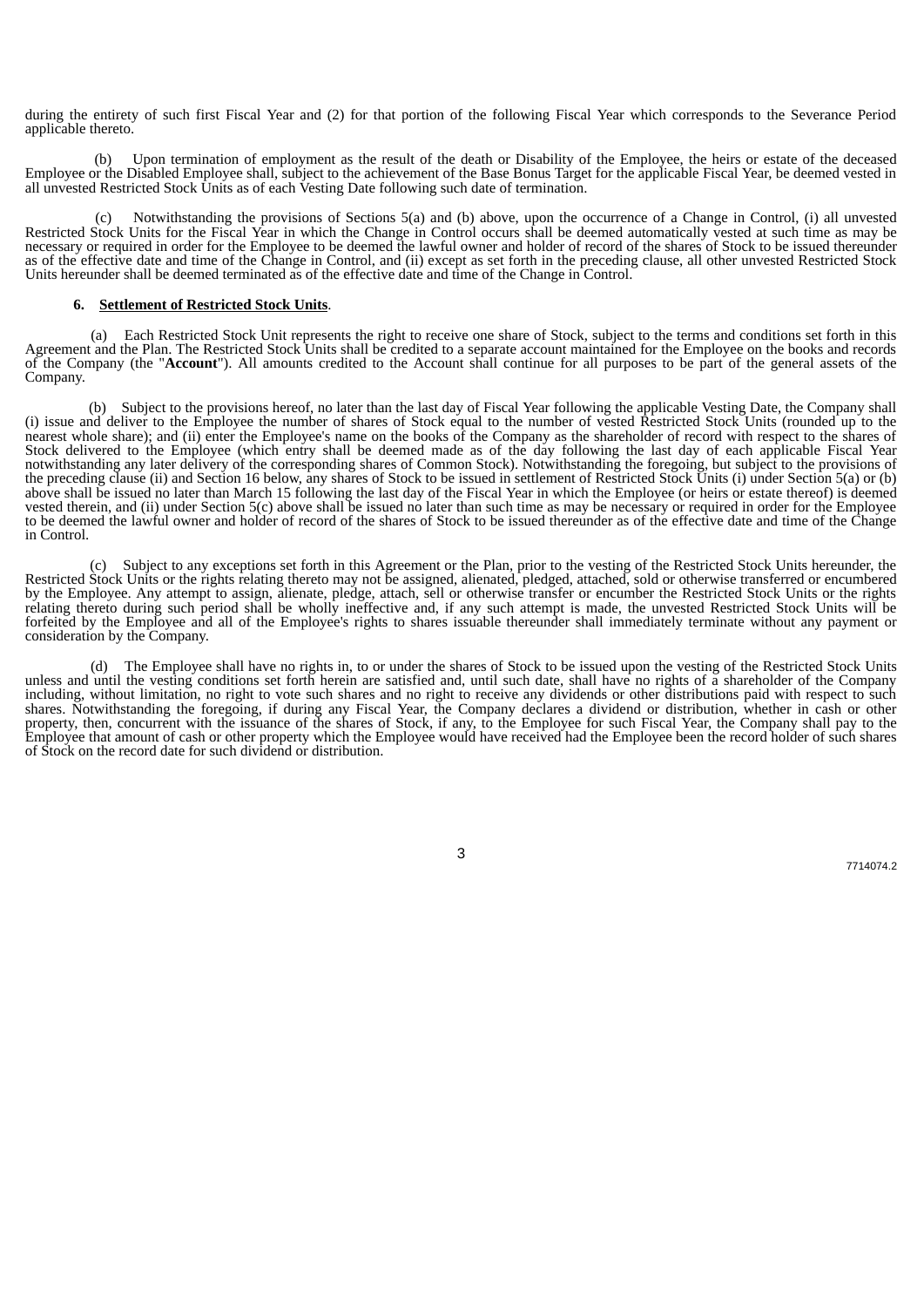(e) Upon vesting of the Restricted Stock Units, the Company may issue stock certificates or evidence the Employee's interest therein by using a book entry account with the Company's transfer agent.

## **7. Provisions of Plan**.

(a) *Adjustments*. If any change is made to the outstanding Stock or the capital structure of the Company, the shares of Stock to be issued hereunder shall be adjusted or terminated in any manner as contemplated by Article 15 of the Plan.

(b) *Tax Liability and Withholding*. The Employee shall be required to pay to the Company, and the Company shall have the right to deduct from the shares of Stock to be issued upon the vesting of the Restricted Stock Units, the amount of any required withholding taxes in respect of the shares of Stock to be issued upon the vesting of the Restricted Stock Units and to take all such other action as the Company deems necessary to satisfy all obligations for the payment of such withholding taxes.

Except as provided herein, the provisions of this Agreement shall be subject to the provisions of the Plan, which are hereby incorporated herein by reference and made part hereof. The Employee acknowledges and agrees that he or she has been provided with and has read the Plan and understands the provisions thereof. In the event of any conflict between the terms of the Plan and the terms of this Agreement, the terms of the Plan shall take precedence, other than for such provisions of the Plan which, by their terms, are subject to the provisions of an Award Certificate.

**8. No ERISA Plan**. Neither this Agreement nor the award of the Restricted Stock Units hereunder shall be construed by any party as being subject to any provisions of ERISA, and shall not be so subject. Without in any way limiting the generality of the foregoing, the Restricted Stock Units awarded hereunder shall constitute a mere unfunded promise to pay by the Company and a bonus program within the meaning of Department of Labor Regulation Section 2510.3-2(c) promulgated under ERISA.

**Compliance with Law.** The issuance of shares of Stock hereunder shall be subject to compliance by the Company and the Employee with all applicable requirements of federal and state securities laws and with all applicable requirements of any stock exchange on which the Company's shares of Stock may be listed. No shares of Stock shall be issued or transferred unless and until any then applicable requirements of state and federal laws and regulatory agencies have been fully complied with to the satisfaction of the Company and its counsel.

**10. Notices**. Any notice required to be delivered to the Company under this Agreement shall be in writing and addressed to the Secretary of the Company at the Company's principal corporate offices. Any notice required to be delivered to the Employee under this Agreement shall be in writing and addressed to the Employee at the Employee's address as shown in the records of the Company. Either party may designate another address in writing (or by such other method approved by the Company) from time to time.

**11. Parachute Payments and Parachute Awards**. If the Employee is a "disqualified individual," as defined in paragraph (c) of Code Section 280G, then, notwithstanding any other provision of this Agreement or of any other agreement, contract, or understanding heretofore entered into by the Employee and the Company (an "<u>Other Agreement</u>"), except an agreement, contract, or understanding that expressly addresses Code Section 280G or Code Section 4999 (a "280G Agreement"), and notwithstanding any formal or informal plan or other arrangement for the direct or indirect provision of compensation to the Employee (or an employee group of which the Employee is a member), whether or not such compensation is deferred, is in cash, or is in the form of a benefit to or for the Employee (a "Benefit Arrangement"), if any of the payments or benefits provided or to be provided by the Company or its affiliates to the Employee or for the Employee's benefit pursuant to the terms of this Agreement, all Other Agreements and all Benefit Arrangements ("<u>Covered Payments</u>") constitute parachute payments ("<u>Parachute Payments</u>") within the meaning of Code Section 280G and would, but for this Section, be subject to the excise tax imposed under Section 4999 of the Code (or any successor provision thereto) or

4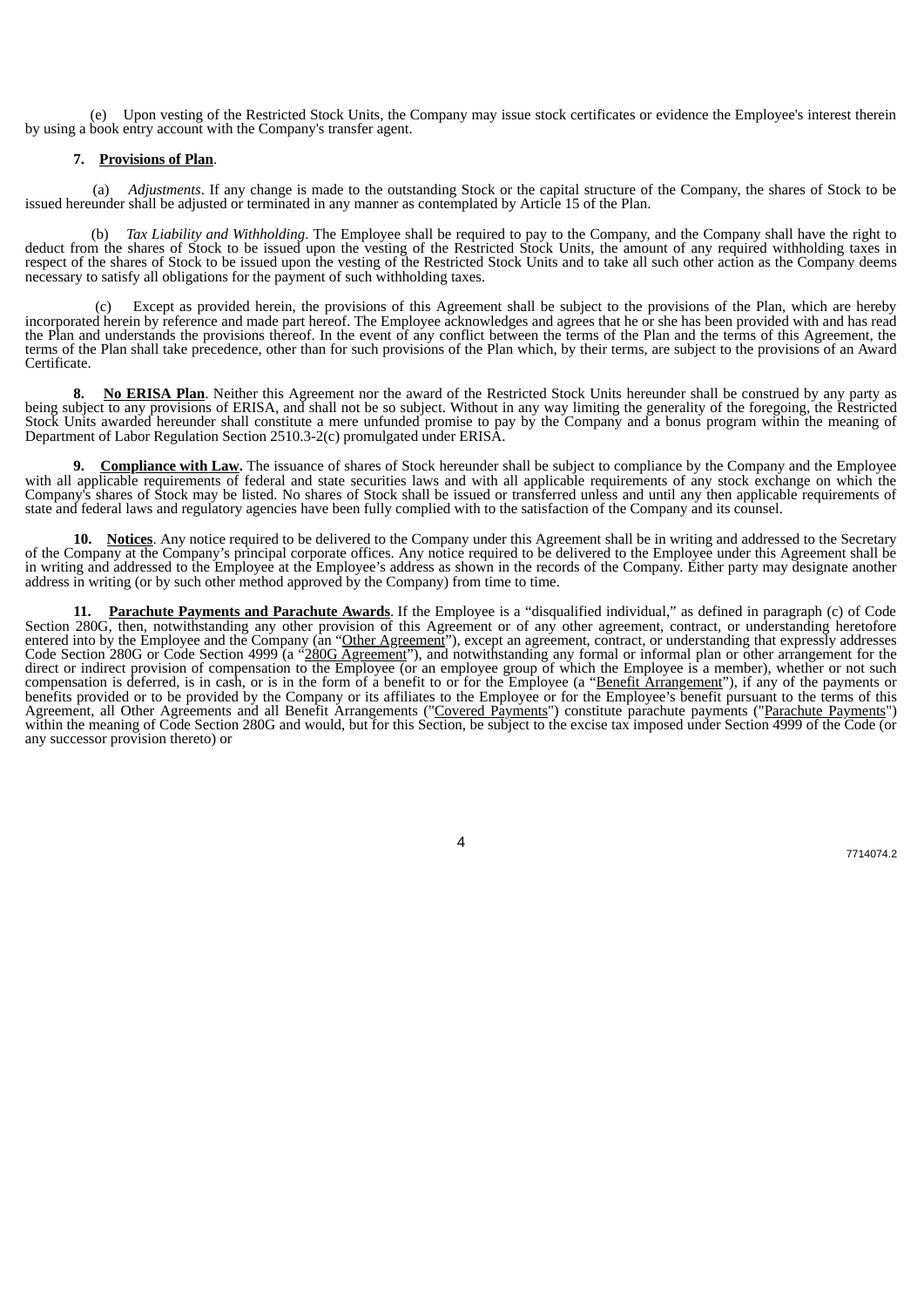any similar tax imposed by state or local law or any interest or penalties with respect to such taxes (collectively, the "Excise Tax"), then prior to making the Covered Payments, a calculation shall be made comparing (i) the Net Benefit (as defined below) to the Employee of the Covered Payments after payment of the Excise Tax to (ii) the Net Benefit to the Employee if the Covered Payments are limited to the extent necessary to avoid being subject to the Excise Tax. Only if the amount calculated under (i) above is less than the amount under (ii) above will the Covered Payments be reduced to the minimum extent necessary to ensure that no portion of the Covered Payments is subject to the Excise Tax (that amount, the "Reduced Amount"). "Net Benefit" shall mean the present value of the Covered Payments net of all federal, state, local, foreign income, employment and excise taxes. Any such reduction shall be made in accordance with Section 409A of the Code and the following: (i) the Covered Payments which do not constitute nonqualified deferred compensation subject to Section 409A of the Code shall be reduced first; and (ii) the Covered Payments shall be reduced in a manner that maximizes the Employee's economic position. In applying this principle, the reduction shall be made in a manner consistent with the requirements of Section 409A of the Code, and where two economically equivalent amounts are subject to reduction but payable at different times, such amounts shall be reduced on a pro rata basis but not below zero. The foregoing shall not be interpreted so as to restrict, reduce, amend or modify any of the existing terms and provisions of any 280G Agreement to which the Employee and the Company may be a party and any payment hereunder shall be entitled to the benefits thereof.

**12. Severability**. If any provision of this Agreement is determined by a court of competent jurisdiction to be unenforceable, such determination shall not affect the remaining provisions of this Agreement, which shall be enforced to the maximum extent permitted under applicable law.

**13. Modification**. Subject to the provisions of the Plan, this Agreement may be modified only in writing pursuant to an agreement by and between the Company and the Employee.

**14. Headings**. The headings contained herein are for convenience of reference only and shall not be construed by any party as having any substantive significance.

**15. Clawback**. Notwithstanding any other provisions in this Agreement, this Award is subject to recovery under any current or future law, government regulation or stock exchange listing requirement, and is subject to such deductions and clawback as may be required to be made pursuant to such law, government regulation or stock exchange listing requirement (or any policy adopted by the Company at any time pursuant to any such law, government regulation or stock exchange listing requirement).

**16. Section 409A of the Code**. If the Employee is deemed a "specified employee" within the meaning of Section 409A of the Code, as determined by the Committee, at a time when the Employee becomes eligible for settlement of the Restricted Stock Units upon his/her "separation<br>from service" within the meaning of Section 409A of the Code, then to the exte from service" within the meaning of Section 409A of the Code, then to the extent necessary to prevent any accelerated or additional tax under Section 409A of the Code, such settlement will be delayed until the earlier of: (i) the date that is six months following the Employee's separation from service and (ii) the Employee's death. It is the intent that this Restricted Stock Unit Award shall comply with the requirements of Section 409A, and any ambiguities herein will be interpreted to so comply. The Company reserves the right, to the extent the Company deems necessary or advisable in its sole discretion, to unilaterally amend or modify this Agreement as may be necessary to ensure that all vesting or payouts provided under this Agreement are made in a manner that complies with Section 409A or to mitigate any additional tax, interest and/or penalties or other adverse tax consequences that may apply under Section 409A if compliance is not practical; provided, however, that nothing in this paragraph creates an obligation on the part of the Company to modify the terms of this Agreement or the Plan, and the Company makes no representation that the terms of this Restricted Stock Unit Award Agreement will comply with Section 409A or that payments under this Restricted Stock Unit Award Agreement will not be subject to taxes, interest and penalties or other adverse tax consequences under Section 409A. In no event shall the Company or any of its Subsidiaries be liable to any party for any additional tax, interest or penalties that may be imposed on the Employee by Section 409A or any damages for failing to comply with Section 409A.

5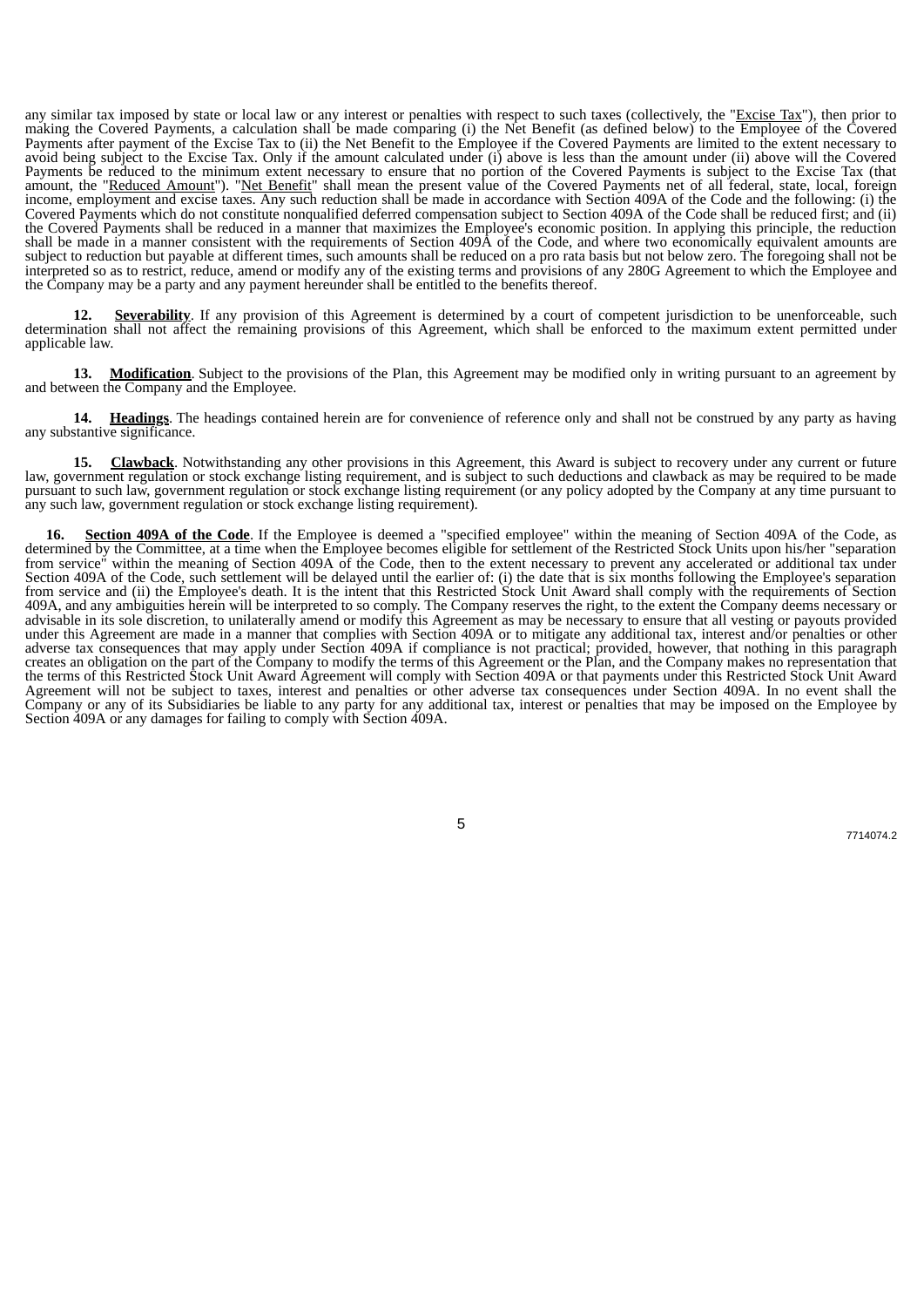**17. Execution and Counterparts**. This Agreement shall be deemed effective as of the Grant Date upon the delivery to the Employee of the Award Certificate hereto (or information contained therein) by electronic or other means of transmission, and such effectiveness shall not require any counterpart signature of the Employee.

\*\*\*\*\*

6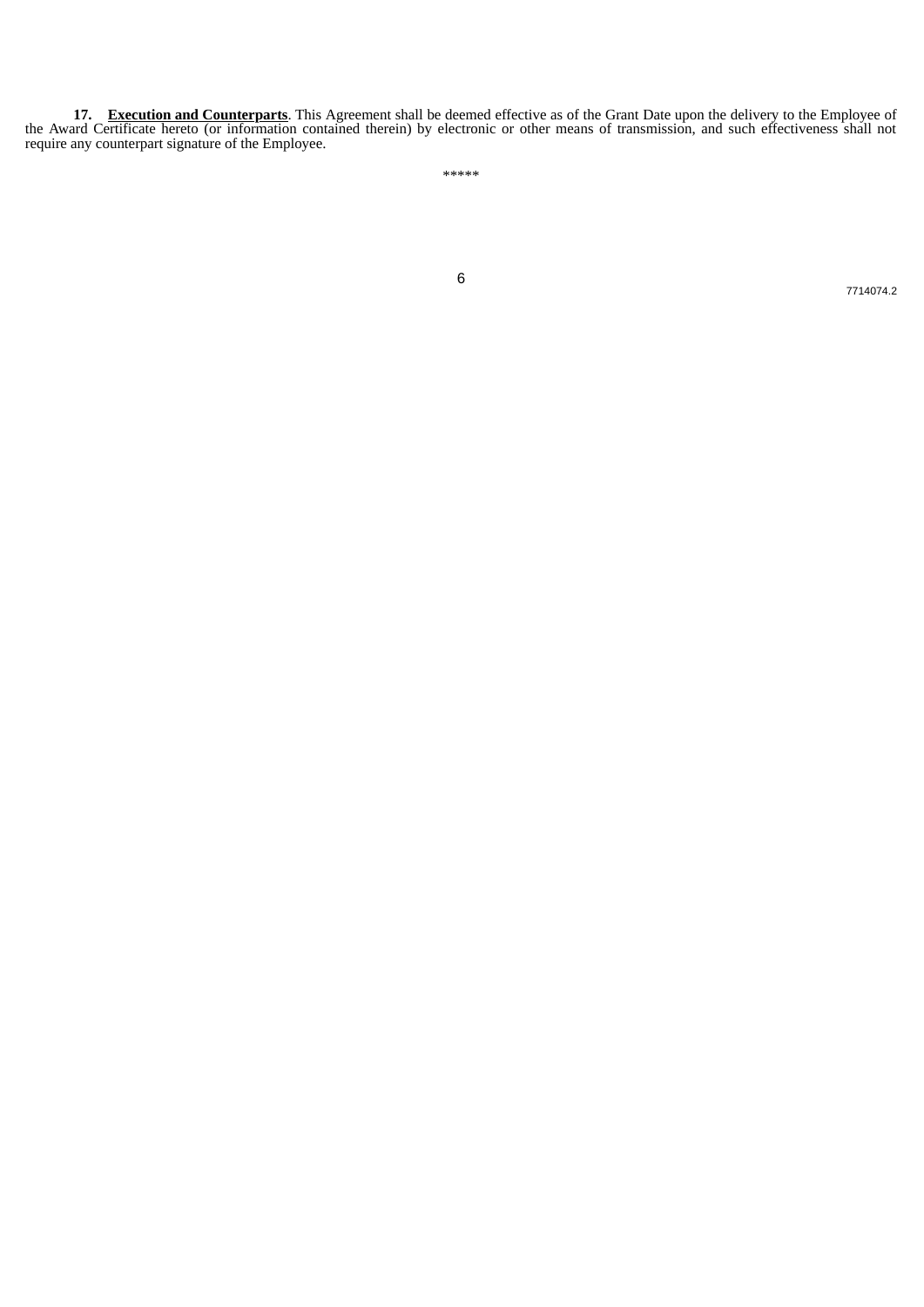# **2021 LTI TIME BASED RESTRICTED STOCK UNIT AWARD**

<span id="page-42-0"></span>**THIS 2021 LTI TIME BASED RESTRICTED STOCK UNIT AWARD** (this "Agreement") is made and entered into as of the \_\_\_ day of \_\_\_\_\_\_\_\_\_, 2021 (the "Grant Date") by and between the individual whose name appears on the Award Certificate attached hereto (the "Employee") and PFSweb, Inc., a Delaware corporation (the "Company"), and is issued under and pursuant to the PFSweb, Inc. 2020 Stock and Incentive Plan, as the same may be amended from time to time (the "Plan;" terms defined in the Plan having the same meaning when used herein, except as otherwise defined herein).

**NOW, THEREFORE**, intending to be legally bound, and for good and valuable consideration, the sufficiency of which is hereby acknowledged, the Company and the Employee hereby agree as follows:

**1. Definitions**. The following terms (not otherwise defined herein), when used in this Agreement, shall have the following meanings, unless the context clearly requires otherwise (such definitions to be equally applicable to both the singular and plural of the defined terms):

"Change in Control" shall mean the (i) upon the merger or consolidation of the Company with, or the sale of all or substantially all of the assets of the Company to, any other corporation or other entity, in each case, unless, following such merger, consolidation or sale (A) the voting securities of the Company outstanding immediately prior thereto continue to represent (either by remaining outstanding or by being converted into voting securities of the surviving or purchasing entity (the "Surviving Entity")) more than fifty percent (50%) of the combined voting power of the voting securities of the Company or the Surviving Entity outstanding immediately after such merger, consolidation or sale; and (B) at least a majority of the members of the board of directors of the Surviving Entity were Incumbent Directors at the time of the execution of the initial agreement, or of the action of the Board, providing for such merger, consolidation or sale; or (ii) sale of an operating business segment of the Company for which the Employee is designated or allocated to perform services or is otherwise employed under.

"ERISA" shall mean the Employee Retirement Income Security Act of 1986, as amended.

"Fiscal Year" shall mean the 12-consecutive-month period beginning on January 1 and ending on December 31, so that, by way of example, Fiscal Year 2021 shall mean the 12-consecutive-month period beginning on January 1, 2021 and ending on December 31, 2021.

"Severance Period" shall mean the period following the termination of the Employee's employment by the Company during which the Employee is entitled to continue to receive his or her base compensation pursuant to a written severance agreement.

"Vesting Date" shall mean each of December 31, 2021, December 31, 2021 and December 31, 2023, as applicable or as the context may require.

**2. Issuance and Vesting of Restricted Stock Units**. Subject to the vesting conditions set forth herein and the other terms and provisions of the Plan, the Company hereby issues to the Employee the number of Restricted Units set forth in the Award Certificate attached hereto. Except as otherwise set forth herein or in the Plan, provided that the Employee retains his/her Continuous Status as a Participant through the applicable Vesting Date set forth below, then for each Vesting Date the corresponding number of Restricted Stock Units set forth below will vest on the day following the applicable Vesting Date:

| <b>Vesting Date/Fiscal Year</b> | Number of Vested Restricted Stock Units        |
|---------------------------------|------------------------------------------------|
| December 31, 2021               | 33.33% of the number of Restricted Stock Units |
| December 31, 2022               | 33.33% of the number of Restricted Stock Units |
| December 31, 2023               | 33.34% of the number of Restricted Stock Units |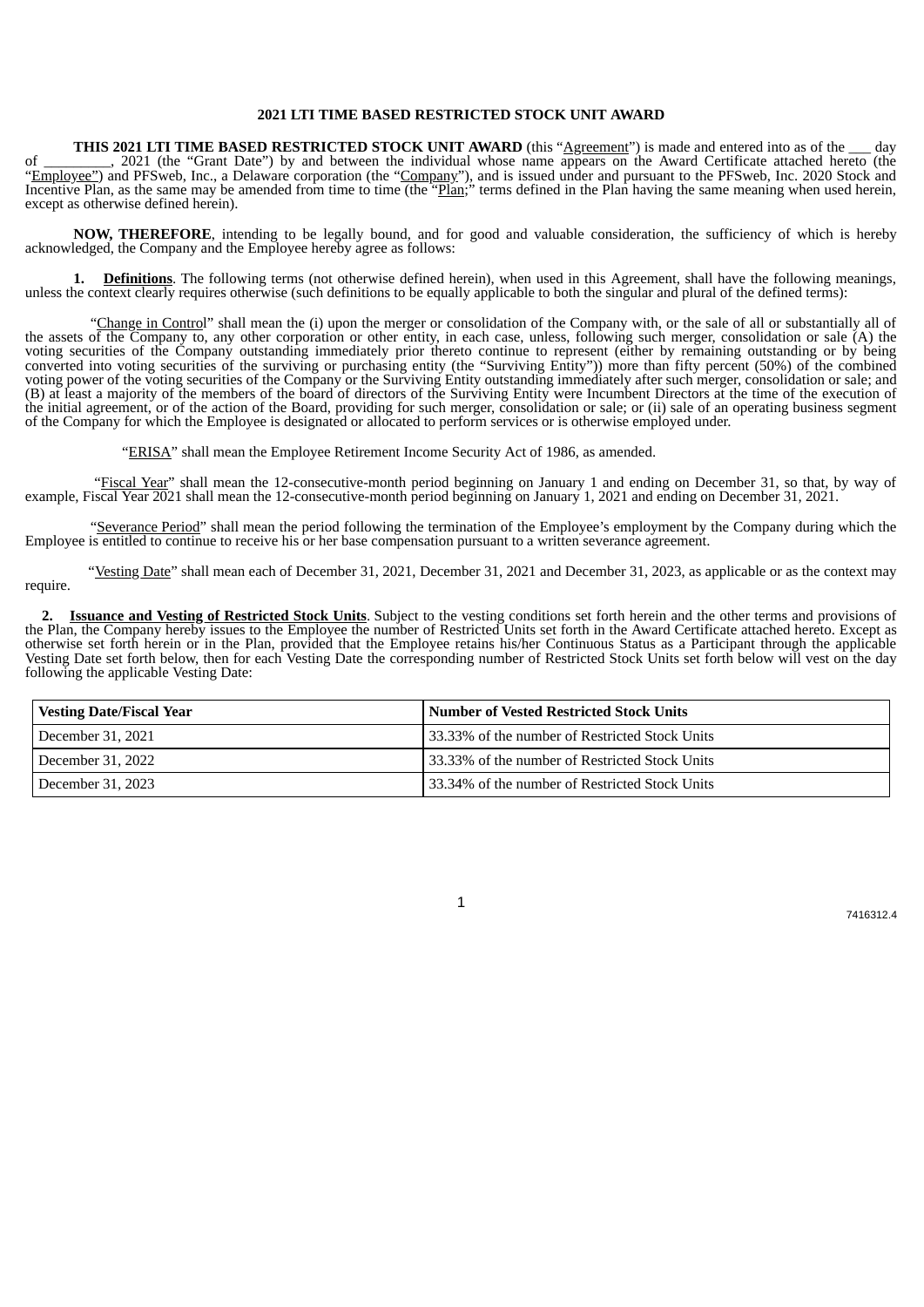**3. Vesting of Restricted Stock Units; Forfeiture**. The Employee shall have no vested right in the Restricted Stock Units unless the Employee is employed by the Company as of the applicable Vesting Date set forth in Section 2 above. If, prior to any Vesting Date, the Employee voluntarily leaves employment with the Company other than for Good Reason or is terminated by the Company for Cause, the Employee shall forfeit the entirety of the Restricted Stock Units otherwise issuable hereunder

## **4. Additional Vesting Provisions.**

(a) Upon the termination of the Employee's employment by the Company without Cause or if the Employee's employment by the Company is terminated by the Employee for Good Reason, then (i) if applicable, for purposes of Section 2 of this Agreement, the Employee shall be deemed employed by the Company through the last day of any Severance Period which shall be deemed the last day of the Employee's Continuous Status as a Participant, and (ii) the Employee shall be entitled to a portion of the Restricted Stock Units otherwise issuable on the Vesting Date immediately following the date of termination of employment (as determined in accordance with the preceding clause (i)), equal to the amount of the Restricted Stock Units to which the Employee would have vested hereunder on such Vesting Date but for the termination of his or her employment, multiplied by a fraction, the numerator of which is the number of days the Employee is employed (or deemed employed in accordance with the preceding clause (i)) by the Company during the Fiscal Year in which the termination (or deemed termination) occurred and the denominator of which is 365, and such portion shall be deemed vested as of the date of termination of employment (without regard for the provisions of clause (i) herein), and (iii) all other unvested Restricted Stock Units hereunder shall be deemed terminated and forfeited. For the avoidance of doubt, for purposes of this clause (a), to the extent the first day of a Severance Period is in one Fiscal Year and the last day of such Severance Period is in the following Fiscal Year, the Employee shall be deemed employed (1) during the entirety of such first Fiscal Year and (2) for that portion of the following Fiscal Year which corresponds to the Severance Period applicable thereto.

(b) Upon termination of employment as the result of the death or Disability of the Employee, all unvested Restricted Stock Units shall automatically accelerate and vest as of such date of termination.

(c) Upon the occurrence of a Change in Control, all unvested Restricted Stock Units shall be deemed automatically vested at such time as may be necessary or required in order for the Employee to be deemed the lawful owner and holder of record of the shares of Stock to be issued thereunder as of the effective date and time of the Change in Control.

#### **5. Settlement of Restricted Stock Units**.

(a) Each Restricted Stock Unit represents the right to receive one share of Stock, subject to the terms and conditions set forth in this Agreement and the Plan. The Restricted Stock Units shall be credited to a separate account maintained for the Employee on the books and records of the Company (the "**Account**"). All amounts credited to the Account shall continue for all purposes to be part of the general assets of the Company.

(b) Subject to the provisions hereof, no later than the last day of Fiscal Year following the applicable Vesting Date, the Company shall (i) issue and deliver to the Employee the number of shares of Stock equal to the number of vested Restricted Stock Units (rounded up to the nearest whole share); and (ii) enter the Employee's name on the books of the Company as the shareholder of record with respect to the shares of Stock delivered to the Employee (which entry shall be deemed made as of the day following the last day of each applicable Fiscal Year notwithstanding any later delivery of the corresponding shares of Common Stock). Notwithstanding the foregoing, but subject to the provisions of the preceding clause (ii) and Section 15 below, any shares of Stock to be issued in settlement of Restricted Stock Units (i) under Section 4(a) or (b) above shall be issued no later than March 15 following the last day of the Fiscal Year in which the Employee is deemed vested therein, and (ii) under Section 4(c) above shall be issued no later than such time as may be necessary or required in order for the Employee to be deemed the lawful owner and holder of record of the shares of Stock to be issued thereunder as of the effective date and time of the Change in Control.

2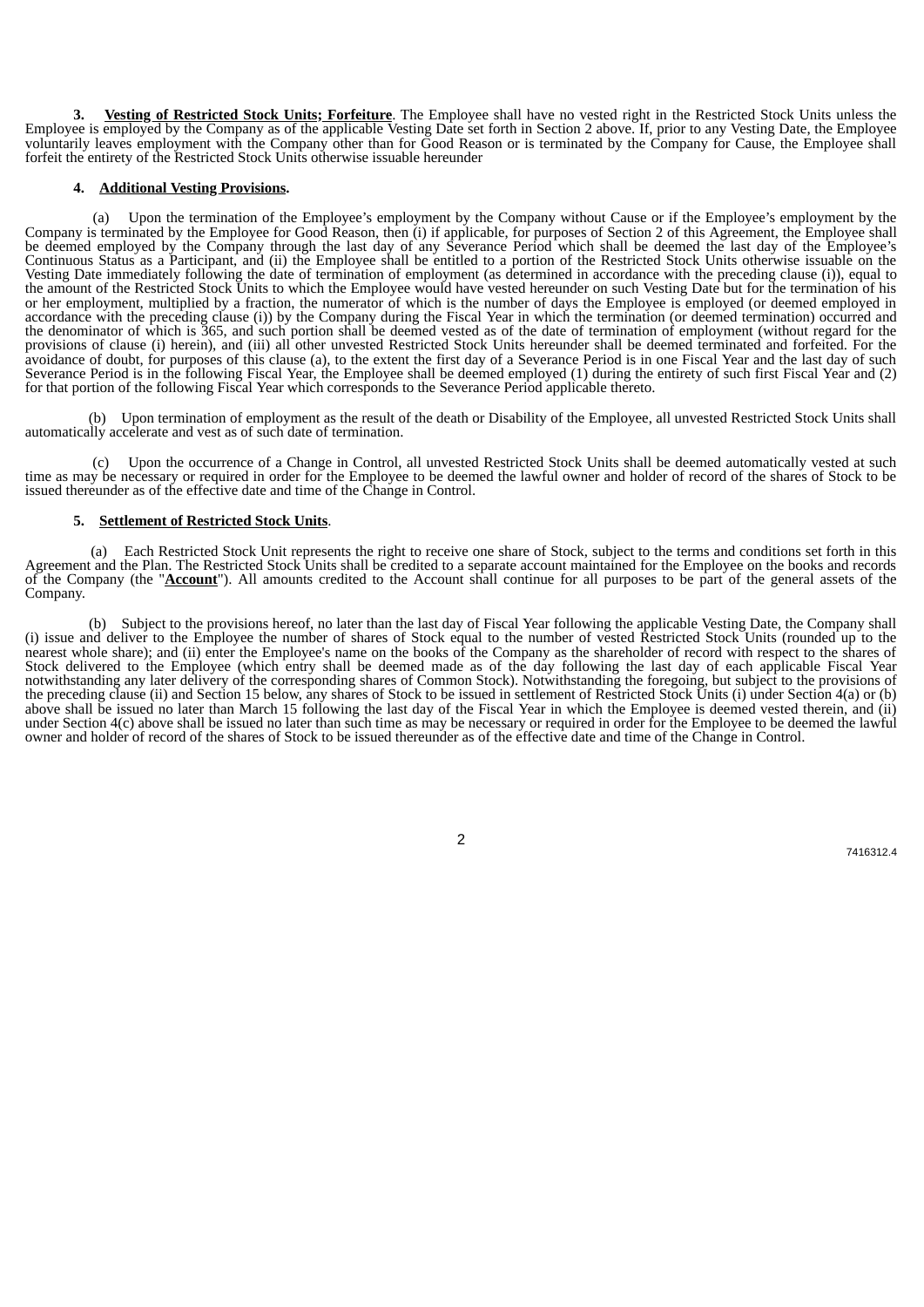(c) Subject to any exceptions set forth in this Agreement or the Plan, prior to the vesting of the Restricted Stock Units hereunder, the Restricted Stock Units or the rights relating thereto may not be assigned, alienated, pledged, attached, sold or otherwise transferred or encumbered by the Employee. Any attempt to assign, alienate, pledge, attach, sell or otherwise transfer or encumber the Restricted Stock Units or the rights relating thereto during such period shall be wholly ineffective and, if any such attempt is made, the unvested Restricted Stock Units will be forfeited by the Employee and all of the Employee's rights to shares issuable thereunder shall immediately terminate without any payment or consideration by the Company.

The Employee shall have no rights in, to or under the shares of Stock to be issued upon the vesting of the Restricted Stock Units unless and until the vesting conditions set forth herein are satisfied and, until such date, shall have no rights of a shareholder of the Company including, without limitation, no right to vote such shares and no right to receive any dividends or other distributions paid with respect to such shares. Notwithstanding the foregoing, if during any Fiscal Year, the Company declares a dividend or distribution, whether in cash or other property, then, concurrent with the issuance of the shares of Stock, if any, to the Employee for such Fiscal Year, the Company shall pay to the Employee that amount of cash or other property which the Employee would have received had the Employee been the record holder of such shares of Stock on the record date for such dividend or distribution.

(e) Upon vesting of the Restricted Stock Units, the Company may issue stock certificates or evidence the Employee's interest therein by using a book entry account with the Company's transfer agent.

# **6. Provisions of Plan**.

(a) *Adjustments*. If any change is made to the outstanding Stock or the capital structure of the Company, the shares of Stock to be issued hereunder shall be adjusted or terminated in any manner as contemplated by Article 15 of the Plan.

(b) *Tax Liability and Withholding*. The Employee shall be required to pay to the Company, and the Company shall have the right to deduct from the shares of Stock to be issued upon the vesting of the Restricted Stock Units, the amount of any required withholding taxes in respect of the shares of Stock to be issued upon the vesting of the Restricted Stock Units and to take all such other action as the Company deems necessary to satisfy all obligations for the payment of such withholding taxes.

(c) Except as provided herein, the provisions of this Agreement shall be subject to the provisions of the Plan, which are hereby incorporated herein by reference and made part hereof. The Employee acknowledges and agrees that he or she has been provided with and has read the Plan and understands the provisions thereof. In the event of any conflict between the terms of the Plan and the terms of this Agreement, the terms of the Plan shall take precedence, other than for such provisions of the Plan which, by their terms, are subject to the provisions of an Award Certificate.

**7. No ERISA Plan**. Neither this Agreement nor the award of the Restricted Stock Units hereunder shall be construed by any party as being subject to any provisions of ERISA, and shall not be so subject. Without in any way limiting the generality of the foregoing, the Restricted Stock Units awarded hereunder shall constitute a mere unfunded promise to pay by the Company and a bonus program within the meaning of Department of Labor Regulation Section 2510.3-2(c) promulgated under ERISA.

**8. Compliance with Law.** The issuance of shares of Stock hereunder shall be subject to compliance by the Company and the Employee with all applicable requirements of federal and state securities laws and with all applicable requirements of any stock exchange on which the Company's shares of Stock may be listed. No shares of Stock shall be issued or transferred unless and until any then applicable requirements of state and federal laws and regulatory agencies have been fully complied with to the satisfaction of the Company and its counsel.

3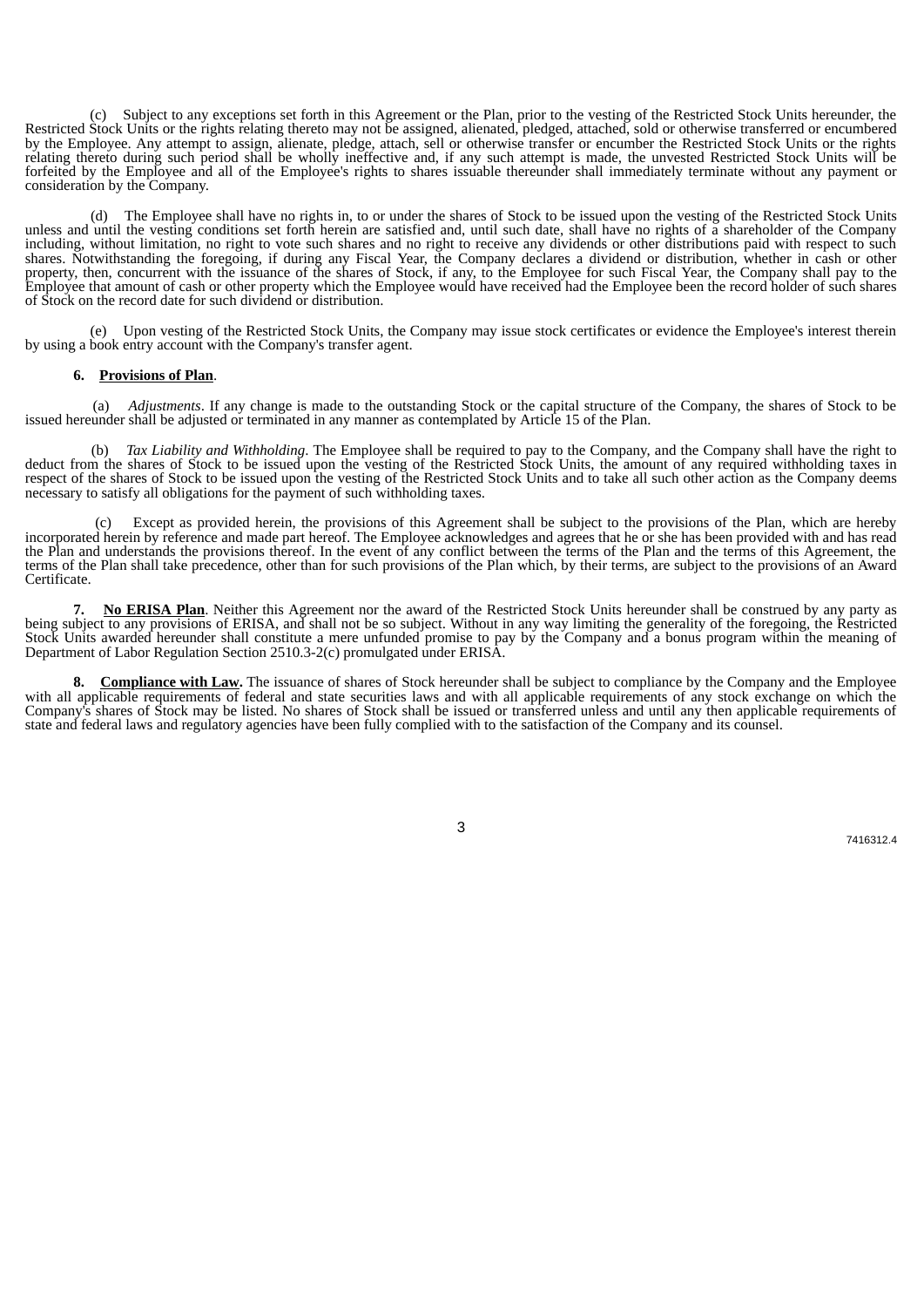**9. Notices**. Any notice required to be delivered to the Company under this Agreement shall be in writing and addressed to the Secretary of the Company at the Company's principal corporate offices. Any notice required to be delivered to the Employee under this Agreement shall be in writing and addressed to the Employee at the Employee's address as shown in the records of the Company. Either party may designate another address in writing (or by such other method approved by the Company) from time to time.

**10. Parachute Payments and Parachute Awards**. If the Employee is a "disqualified individual," as defined in paragraph (c) of Code Section 280G, then, notwithstanding any other provision of this Agreement or of any other agreement, contract, or understanding heretofore entered into by the Employee and the Company (an "Other Agreement"), except an agreement, contract, or understanding that expressly addresses Code Section 280G or Code Section 4999 (a "280G Agreement"), and notwithstanding any formal or informal plan or other arrangement for the direct or indirect provision of compensation to the Employee (or an employee group of which the Employee is a member), whether or not such compensation is deferred, is in cash, or is in the form of a benefit to or for the Employee (a "<u>Benefit Arrangement</u>"), any right the Employee has in respect of payment under this Agreement, any Other Agreement or any Benefit Arrangement will be reduced or eliminated: (a) to the extent that such right to payment, taking into account all other rights, payments, or benefits to or for the Employee under all Other Agreements and all Benefit Arrangements, would cause the payment to Employee under this Agreement to be considered a "parachute payment" within the meaning of paragraph (b)(2) of Code Section 280G as then in effect (a "Parachute Payment"); and (b) if, as a result of receiving such Parachute Payment, the aggregate after-tax amounts the Employee is entitled to receive from the Company under all Other Agreements and all Benefit Arrangements would be less than the maximum after-tax amount that could be received by the Employee without causing any such payment or benefit to be considered a Parachute Payment. The Company will accomplish such reduction in a manner to be mutually agreed with, and most beneficial for, the Employee. The foregoing shall not be interpreted so as to restrict, reduce, amend or modify any of the existing terms and provisions of any 280G Agreement to which the Employee and the Company may be a party and any payment hereunder shall be entitled to the benefits thereof.

**11. Severability**. If any provision of this Agreement is determined by a court of competent jurisdiction to be unenforceable, such determination shall not affect the remaining provisions of this Agreement, which shall be enforced to the maximum extent permitted under applicable law.

**12. Modification**. Subject to the provisions of the Plan, this Agreement may be modified only in writing pursuant to an agreement by and between the Company and the Employee.

**13. Headings**. The headings contained herein are for convenience of reference only and shall not be construed by any party as having any substantive significance.

**14. Clawback**. Notwithstanding any other provisions in this Agreement, this Award is subject to recovery under any current or future law, government regulation or stock exchange listing requirement, and is subject to such deductions and clawback as may be required to be made pursuant to such law, government regulation or stock exchange listing requirement (or any policy adopted by the Company at any time pursuant to any such law, government regulation or stock exchange listing requirement).

**15. Section 409A of the Code**. If the Employee is deemed a "specified employee" within the meaning of Section 409A of the Code, as determined by the Committee, at a time when the Employee becomes eligible for settlement of the Restricted Stock Units upon his/her "separation from service<sup>"</sup> within the meaning of Section 409A of the Code, then to the extent necessary to prevent any accelerated or additional tax under Section 409A of the Code, such settlement will be delayed until the earlier of: (i) the date that is six months following the Employee's separation from service and (ii) the Employee's death. It is the intent that this Restricted Stock Unit Award shall comply with the requirements of Section 409A, and any ambiguities herein will be interpreted to so comply. The Company reserves the right, to the extent the Company deems necessary or advisable in its sole discretion, to unilaterally amend or modify this Agreement as may be necessary to ensure that all vesting or payouts provided under this Agreement are made in a manner that complies with Section 409A or to mitigate any additional tax,

4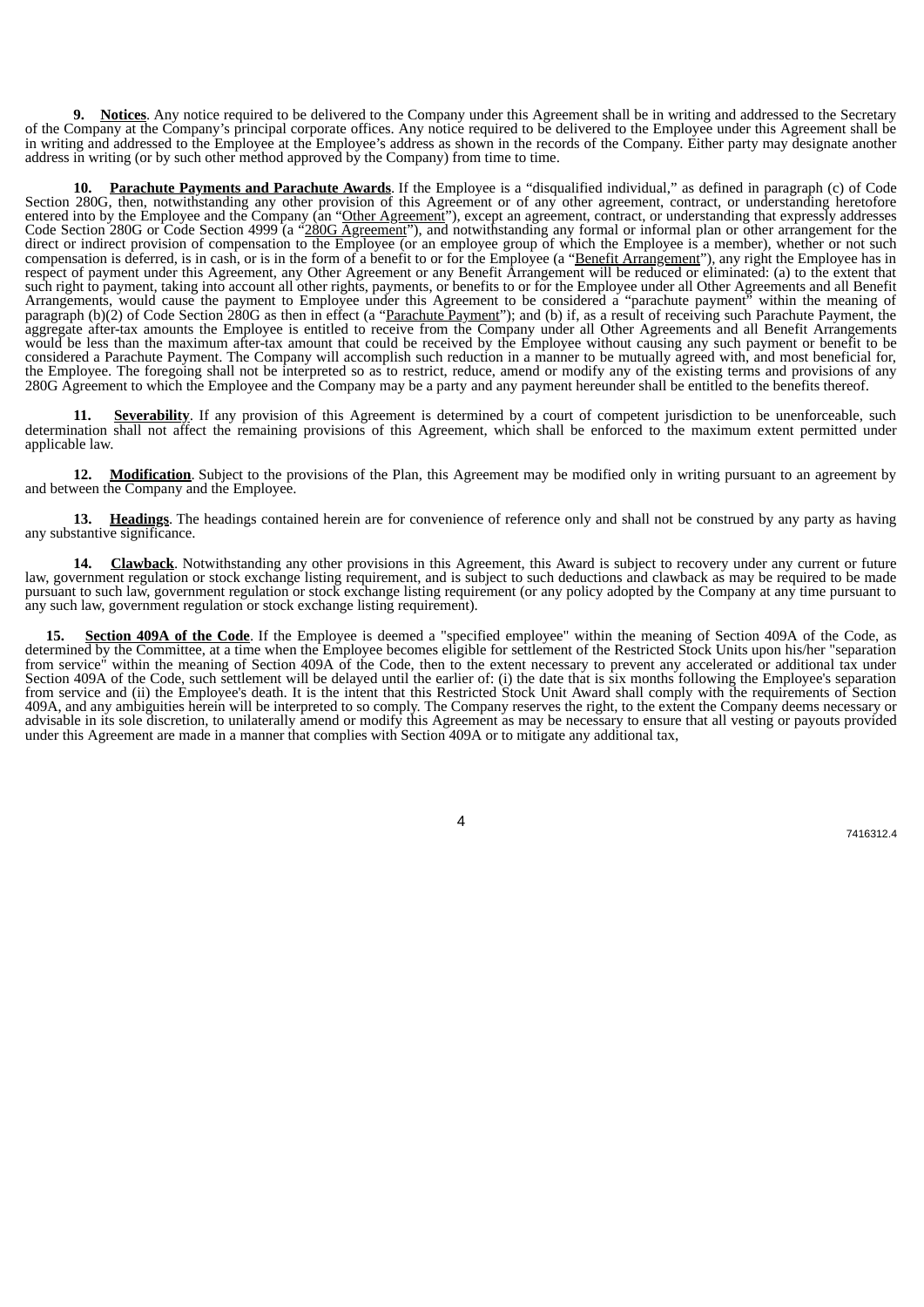interest and/or penalties or other adverse tax consequences that may apply under Section 409A if compliance is not practical; provided, however, that nothing in this paragraph creates an obligation on the part of the Company to modify the terms of this Agreement or the Plan, and the Company makes no representation that the terms of this Restricted Stock Unit Award Agreement will comply with Section 409A or that payments under this Restricted Stock Unit Award Agreement will not be subject to taxes, interest and penalties or other adverse tax consequences under Section 409A. In no event shall the Company or any of its Subsidiaries be liable to any party for any additional tax, interest or penalties that may be imposed on the Employee by Section 409A or any damages for failing to comply with Section 409A.

**16. Execution and Counterparts**. This Agreement shall be deemed effective as of the Grant Date upon the delivery to the Employee of the Award Certificate hereto (or information contained therein), by electronic or other means of transmission, and such effectiveness shall not require any counterpart signature of the Employee.

\*\*\*\*\*

5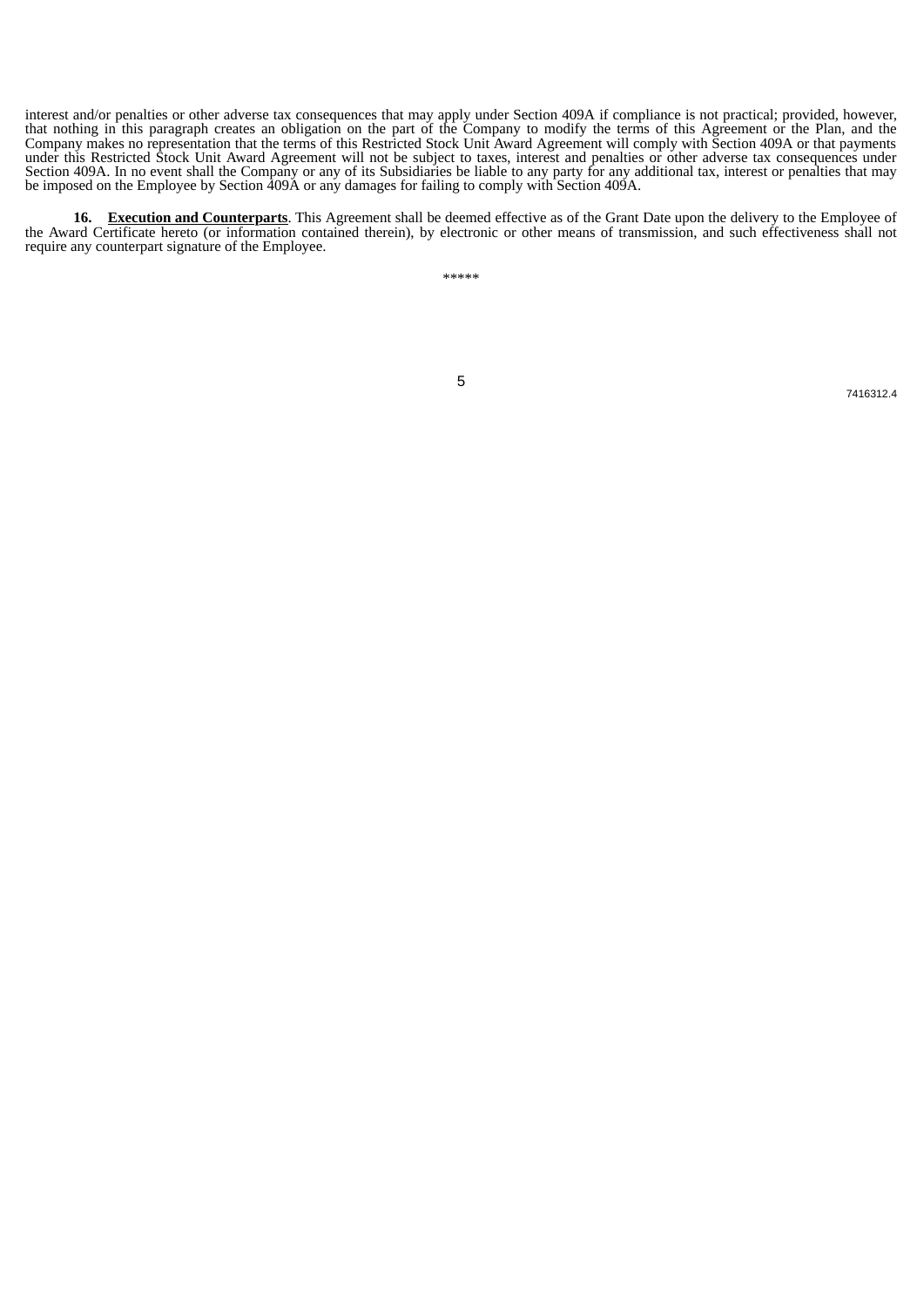# **2021 LTI TSR PERFORMANCE SHARE AWARD AGREEMENT**

<span id="page-47-0"></span>This Agreement (this "**Agreement**") is made and entered into as of \_\_\_\_\_\_\_\_, 2021 (the "**Grant Date**") by and between PFSWEB, INC., a Delaware corporation (the "**Company**") and the individual identified as the Grantee on the Award Certificate of such Grantee (the "**Grantee**").

**WHEREAS**, the Company has adopted the 2020 Stock and Incentive Plan (the "**Plan**," terms defined in the Plan having the same meaning when so used herein) pursuant to which Performance Share Awards may be granted; and

**WHEREAS**, the Committee has approved the issuance of the Performance Share Award provided for herein.

NOW, THEREFORE, the parties hereto, intending to be legally bound, agree as follows:

**1. Definitions**. The following terms (not otherwise defined herein), when used in this Agreement, shall have the following meanings, unless the context clearly requires otherwise (such definitions to be equally applicable to both the singular and plural of the defined terms).

"**Achievement Level**" shall be determined for each Performance Period by calculating the TSR for the Company and each company in the Comparison Group and then ranking the TSR values from low to high (with the company having the lowest TSR being ranked number 1, the company with the second lowest TSR ranked number 2 and so on) and determining the Company's percentile rank based upon its position in the list by dividing the Company's position by the total number of companies (including the Company) in the Comparison Group and rounding the quotient to the nearest hundredth. For example, if the Company were ranked 60 on a list of 80 companies (including the Company), its percentile rank would be the 75th percentile. For purposes of the foregoing, the determination of the Achievement Level percentile shall be rounded to the nearest whole number (e.g., the 49.75<sup>th</sup> percentile shall be rounded to the 50<sup>th</sup> percentile).

"**Annual Percentage**" means the percentage so designated in the Award Certificate of the Grantee.

"**Annual Performance Period**" means, as applicable (i) the period from the Grant Date to December 31, 2021 (the "**First Performance Period**"), (ii) the period from January 1, 2022 to December 31, 2022 (the "**Second Performance Period**"), and (iii) the period from January 1, 2023 to December 31, 2023 (the "**Third Performance Period**").

"**Award Percentage**" means the following based upon the corresponding Achievement Level:

| <b>Achievement Level</b>             | <b>Award Percentage</b> |
|--------------------------------------|-------------------------|
|                                      |                         |
| Less than $50th$ percentile          | $0\%$                   |
| $50th$ percentile                    | 50%                     |
| 75 <sup>th</sup> percentile or above | 130%                    |
|                                      |                         |

If the Achievement Level is above the  $50<sup>th</sup>$  percentile and below the  $75<sup>th</sup>$  percentile, the Award Percentage shall be determined by linear interpolation.

"**Cause**" shall mean: (i) Grantee's failure to follow the reasonable instructions of his/her manager, the CEO or the Board of Directors of the Company; (iii) misconduct on Grantee's part that is materially injurious to the Employer or PFSweb, monetarily or otherwise, including misappropriation of trade secrets, fraud, or embezzlement; (iv) Executive's conviction for fraud or any other felony or a crime involving dishonesty or moral turpitude; or (v) if Executive continually exhibits in regard to the Executive

1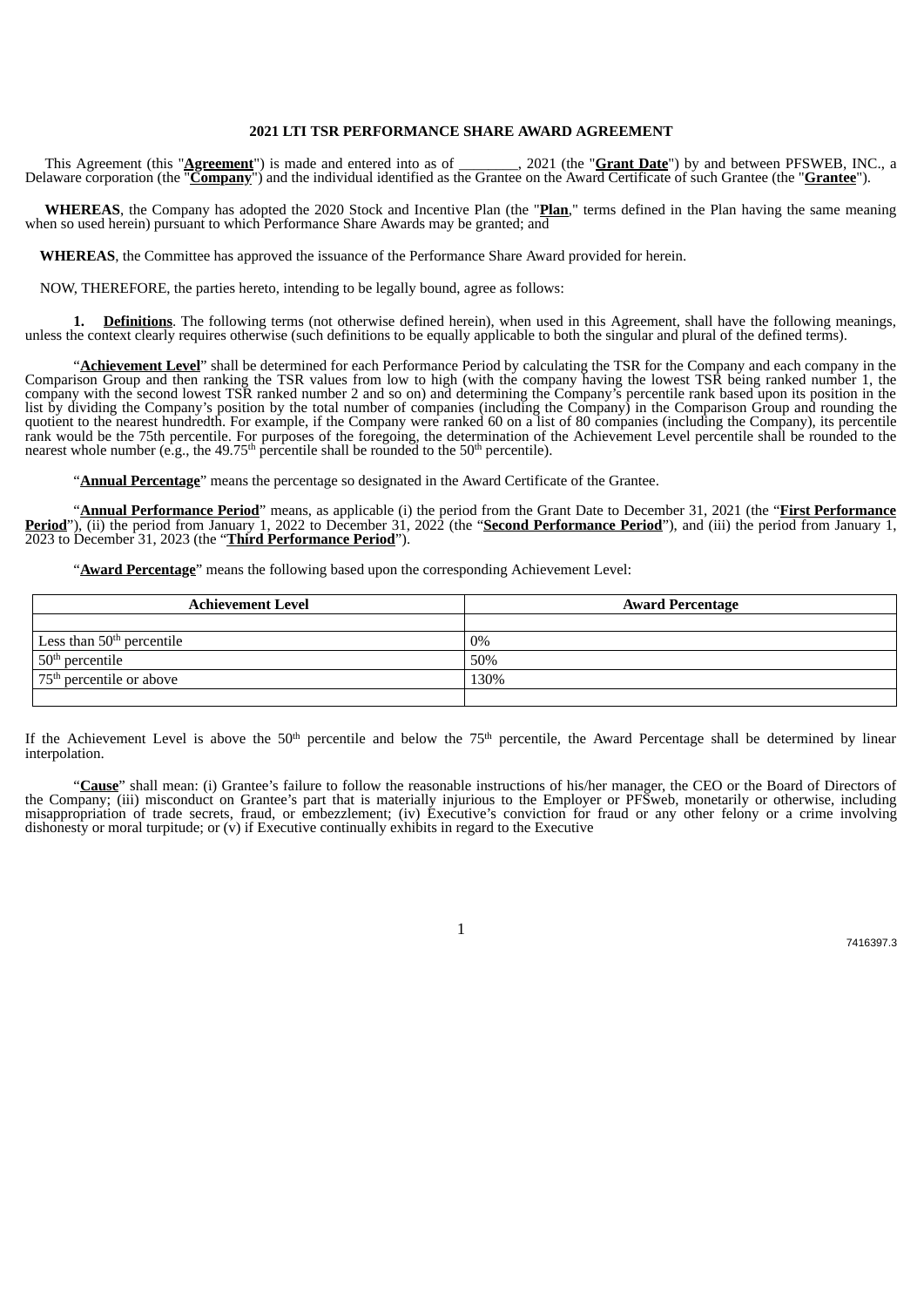employment unavailability for service or habitual neglect or (vi) the Executive's substantial or material failure or refusal to perform according to, or comply with, the policies, procedures or practices established by the Company or the Board. For purposes of 65 (a) (i), (ii), (v) and (vi) above, Employer will provide written notification of Cause event to Executive and Executive will have 30 days to address and cure such Cause event in a manner acceptable to Employer.

"**Change in Control**" shall mean the (i) upon the merger or consolidation of the Company with, or the sale of all or substantially all of the assets of the Company to, any other corporation or other entity, in each case, unless, following such merger, consolidation or sale (A) the voting securities of the Company outstanding immediately prior thereto continue to represent (either by remaining outstanding or by being converted into voting securities of the surviving or purchasing entity (the "Surviving Entity")) more than fifty percent (50%) of the combined voting power of the voting securities of the Company or the Surviving Entity outstanding immediately after such merger, consolidation or sale; and (B) at least a majority of the members of the board of directors of the Surviving Entity were Incumbent Directors at the time of the execution of the initial agreement, or of the action of the Board, providing for such merger, consolidation or sale; or (ii) sale of an operating business segment of the Company for which the Employee is designated or allocated to perform services or is otherwise employed under.

"**Comparison Group**" means, for each Performance Period, the companies that are included in the Index as of the first and last day of the Performance Period (except as otherwise set forth in the definition of TSR).

"**Cumulative Percentage**" means the percentage so designated in the Award Certificate.

"**Cumulative Performance Period**" means, as applicable (i) the period from the Grant Date to December 31, 2022, and (ii) the period from the Grant Date to December 31, 2023.

"**Fiscal Year**" shall mean the 12-consecutive-month period beginning on January 1 and ending on December 31, so that, by way of example, Fiscal Year 2021 shall mean the 12-consecutive-month period beginning on January 1, 2021 and ending on December 31, 2021.

"**Index**" means the Russell Microcap Index, as issued by Russell Investments, Inc., or, if such Index is no longer published or the Committee determines that such Index no longer appropriately represents the Company's peer group (as measured by market capitalization), such other index as the Committee shall determine in its sole discretion.

"**Performance Period**" means the Annual Performance Period and/or the Cumulative Performance Period, as applicable.

"**Severance Period**" shall mean the period following the termination of the Grantee's employment by the Company during which the Grantee is entitled to continue to receive his or her base compensation pursuant to a written severance agreement.

"**Target Shares**" means the number of Performance Shares so designated in the Award Certificate.

"**TSR**" means total shareholder return as applied to the Company or any company in the Comparison Group, as determined by calculating its stock price appreciation or depreciation from the beginning to the end of the Performance Period, plus dividends and distributions made or declared (assuming such dividends or distributions are reinvested in the common stock of the Company or any company in the Comparison Group) during the Performance Period, expressed as a positive or negative percentage return (adjusted for any changes in capital structure).

For purposes of computing TSR:

(a) The stock price at the beginning of the Performance Period will be (i) for the First Performance Period, the closing price on the Grant Date, (ii) for the Second Performance Period, the

2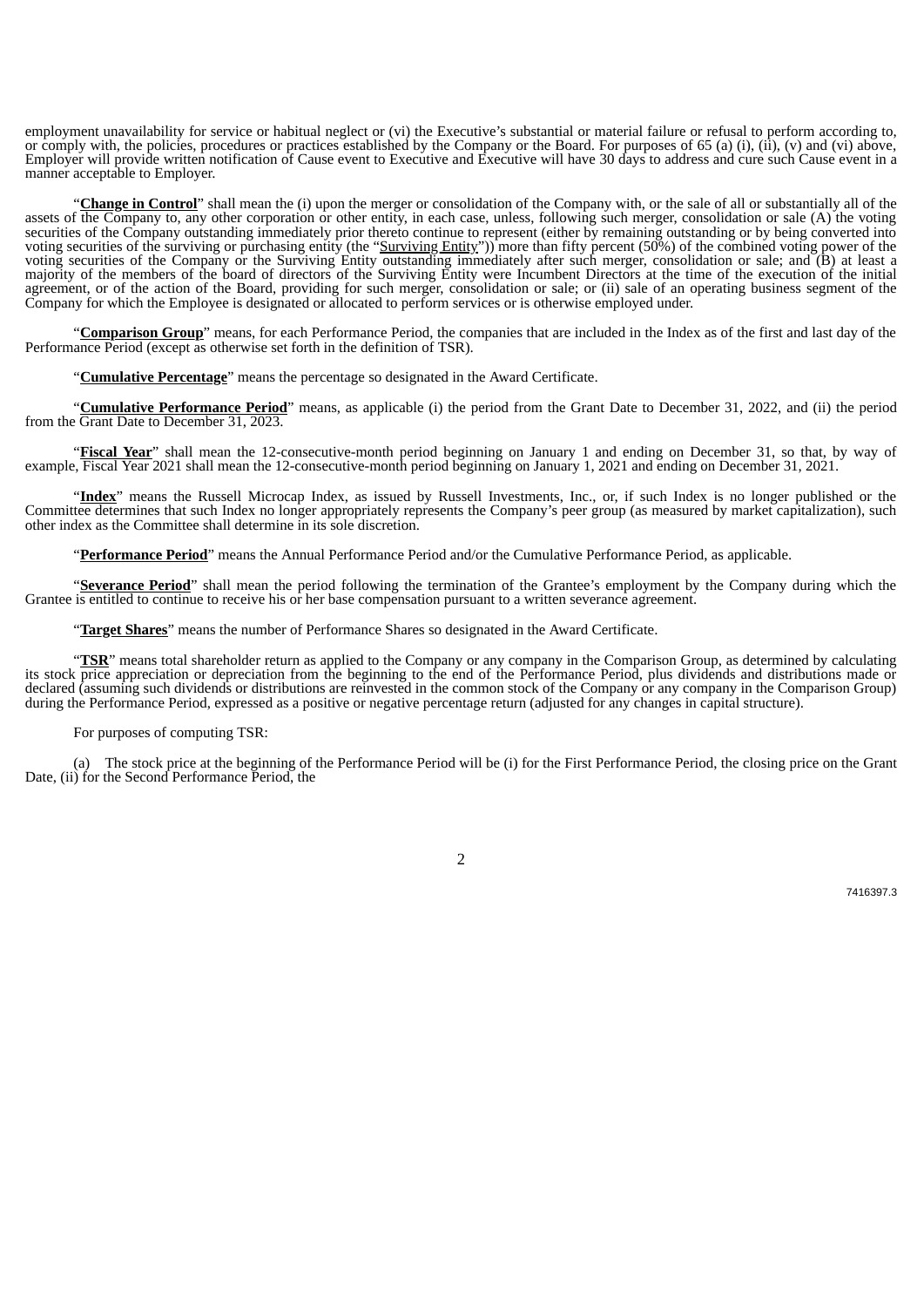simple arithmetic average of the daily closing price of a share of common stock over the 20 consecutive trading days ending on the last trading day of the First Performance Period, and (iii) for the Third Performance Period, the simple arithmetic average of the daily closing price of a share of common stock over the 20 consecutive trading days ending on the last trading day of the Second Performance Period.

(b) The stock price at the end of the Performance Period will be the simple arithmetic average of the daily closing price of a share of common stock over the 20 trading days ending on the last trading day of the Performance Period.

**2. Grant of Performance Share Award**. Pursuant to the Plan, and subject to the terms and provisions hereof, the Company hereby issues to the Grantee on the Grant Date a Performance Share Award for the number of Performance Shares to be determined as follows:

2.1 The number of Performance Shares which vest for each Annual Performance Period shall be determined by the following formula: (number of Target Shares)(1/3)(Annual Percentage)(Award Percentage for such Annual Performance Period).

2.2 The number of Performance Shares which vest for each Cumulative Performance Period shall be determined by the following formula: (number of Target Shares)(1/2)(Cumulative Percentage)(Award Percentage for such Cumulative Performance Period).

2.3 Each Performance Share Award represents the right to receive one share of Common Stock, subject to the terms and conditions set forth in this Agreement and the Plan. Prior to settlement of any vested Performance Share Award, such Performance Shares will represent an unsecured obligation of the Company, payable (if at all) only from the general assets of the Company. The Company's obligations under this Agreement shall be unfunded and unsecured, and no special or separate fund shall be established and no other segregation of assets shall be made and the Grantee shall have no greater rights than an unsecured general creditor of the Company.

**3. Vesting**.

3.1 The Grantee shall have no vested right in any Performance Shares for any Performance Period unless (i) the Grantee retains his or her Continuous Status as a Participant from the first day through the last day of such Performance Period and (ii) the Committee certifies the Achievement Level for such Performance Period. The achievement of the Achievement Level, as evidenced by such certification by the Committee, shall be construed by all parties as a condition related to the purpose of the compensation for purposes of Section 409A of the Code. Subject to the provisions set forth herein, for each Performance Period, vesting shall be deemed to occur as of the day following the last day of each Performance Period.

3.2 The foregoing vesting schedule notwithstanding:

(a) Upon the termination of the Grantee's employment by the Company without Cause or if the Grantee's employment by the Company is terminated by the Grantee for Good Reason, then (i) if applicable, for purposes of Section 3.1(i) of this Agreement, the Grantee shall be deemed employed by the Company through the last day of any Severance Period which shall be deemed the last day of the Grantee's Continuous Status as a Participant, and (ii) for the Fiscal Year in which such termination occurs (as determined in accordance with the preceding clause (i)), the Grantee shall be entitled to issuance of a number of Target Shares equal to the product obtained by multiplying the number of Target Shares which the Grantee would have received hereunder, if any, subject to and based upon the Achievement Level for such Fiscal Year, but for the termination of his or her employment, multiplied by a fraction, the numerator is which the number of days the Grantee is employed (or deemed employed as aforesaid) by the Company during such Fiscal Year and the denominator of which is 365, and (iii) all other unvested Target Shares hereunder shall be deemed terminated and forfeited. For the avoidance of doubt, for purposes of this clause (a), to the extent the first day of a Severance Period is in one Fiscal Year and the last day of such Severance Period is in the following Fiscal Year, the Grantee shall be

3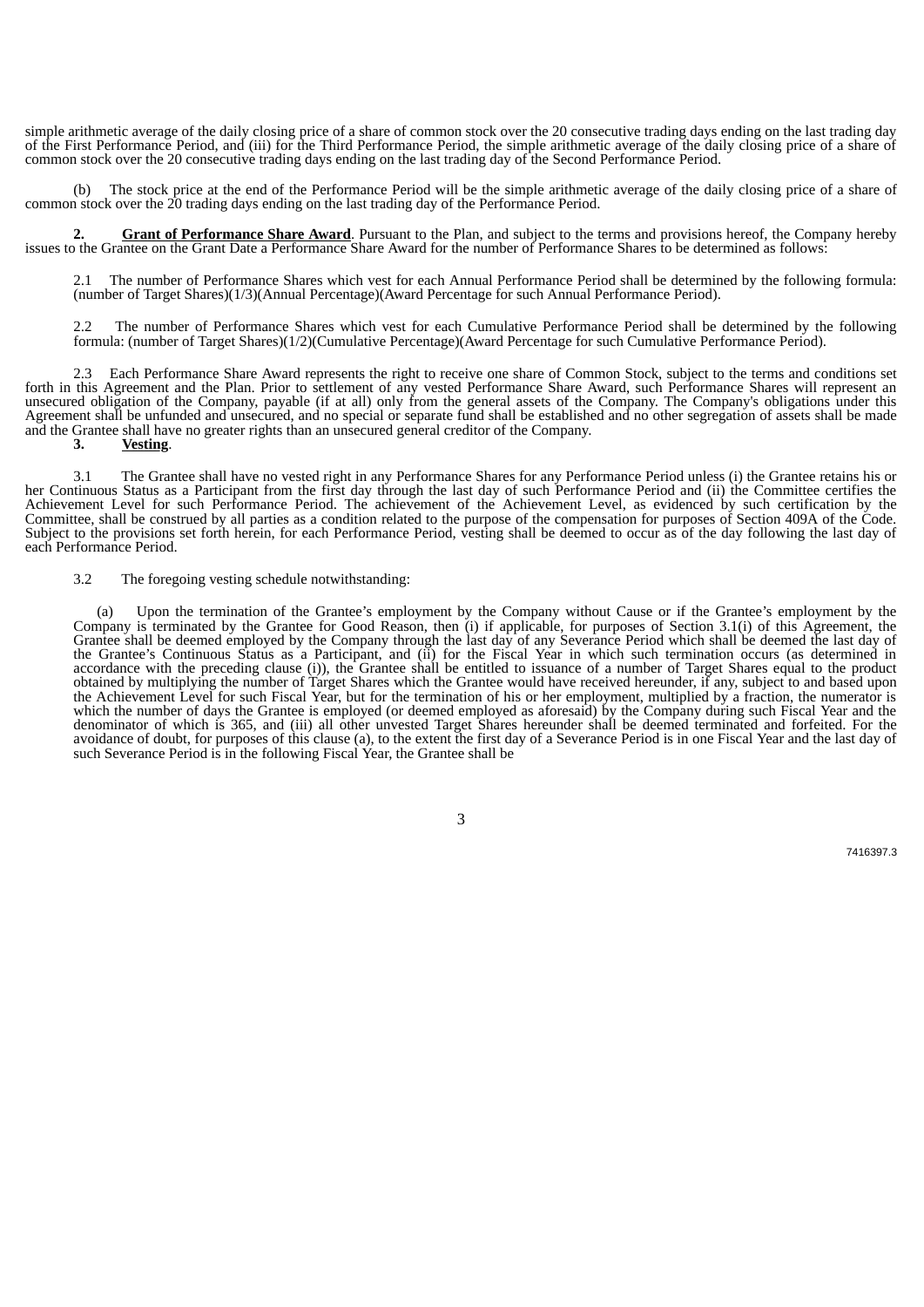deemed employed (1) during the entirety of such first Fiscal Year and (2) for that portion of the following Fiscal Year which corresponds to the Severance Period applicable thereto.

(b) Upon termination of employment as the result of the death or Disability of the Grantee, then, for the Fiscal Year in which such termination occurs and each Fiscal Year thereafter during each Performance Period, the heirs or estate of the deceased Grantee or the Disabled Grantee shall be entitled to issuance of a number of Target Shares equal to the number of Target Shares which the Grantee would have received hereunder, if any, subject to and based upon the Achievement Level for such Fiscal Year, but for the termination of his or her employment.

(c) Notwithstanding the provisions of Sections 3.2(a) or (b), upon the occurrence of a Change in Control during any Annual Performance Period, the effective date of the Change in Control shall be deemed the last day of the Annual Performance Period and Cumulative Performance Period for the Fiscal Year in which the Change in Control occurs and for each Fiscal Year thereafter, and (i) the Grantee shall be deemed vested in and entitled to issuance of a number of Target Shares equal to the number of Target Shares which the Grantee would have received hereunder, if any, subject to and based upon the Achievement Level for such Fiscal Year(s) assuming that the effective date of the Change in Control is the last day of the Annual Performance Period and Cumulative Performance Period for the Fiscal Year in which the Change in Control occurs and for each Fiscal Year thereafter, such vesting to be deemed to have occurred at such time as may be necessary or required in order for the Grantee to be deemed the lawful owner and holder of record as of the effective date and time of the Change in Control, and (ii) except as set forth in the preceding clause, all other unvested Performance Shares hereunder shall be deemed terminated as of the effective date and time of the Change in Control.

3.3 The Committee shall determine and certify the Achievement Level for each Performance Period as soon as administratively practicable following the last day of each Performance Period and such determination shall be final and binding on all parties and shall be deemed effective as of the day following the last day of the applicable Performance Period. Subject to the vesting conditions set forth herein, the Company shall, not later than the last day of the Fiscal Year following the applicable Performance Period, (a) issue and deliver to the Grantee the number of shares of Common Stock equal to the number of vested Performance Shares (rounded up to the nearest whole share); and (b) enter the Grantee's name on the books of the Company as the shareholder of record with respect to the shares of Common Stock delivered to the Grantee (which entry shall be deemed made as of the day following the last day of each applicable Performance Period notwithstanding any later delivery of the corresponding shares of Common Stock). Subject to the provisions of the preceding clause (b) of this Section 3.3 and the provisions of Section 15 below, any shares of Stock to be issued under (i) under Section 3.2(a) or (b) above shall be issued no later than March 15 following the last day of the Fiscal Year in which the Grantee (or heirs or estate thereof) is deemed vested therein, and (ii) under Section 3.2(c) above shall be issued no later than such time as may be necessary or required in order for the Grantee to be deemed the lawful owner and holder of record of the shares of Stock to be issued thereunder as of the effective date and time of the Change in Control.

**4. Restrictions**. Subject to any exceptions set forth in this Agreement or the Plan, until the vesting thereof, the unvested Performance Shares or the rights relating thereto may not be assigned, alienated, pledged, attached, sold or otherwise transferred or encumbered by the Grantee. Any attempt to assign, alienate, pledge, attach, sell or otherwise transfer or encumber the unvested Performance Shares or the rights relating thereto shall be wholly ineffective and, if any such attempt is made, the unvested Performance Shares will be forfeited by the Grantee and all of the Grantee's rights to shares issuable thereunder shall immediately terminate without any payment or consideration by the Company.

# **5. No Rights as Shareholder; Dividends**.

5.1 The Grantee shall have no rights in, to or under the shares of Stock to be issued upon the vesting of the Performance Shares unless and until the vesting conditions set forth herein are satisfied and, until such date, shall have no rights of a shareholder of the Company including, without limitation, no right to vote such shares and no right to receive any dividends or other distributions paid with respect to such shares. Notwithstanding the foregoing, if during any Fiscal Year, the Company declares a

4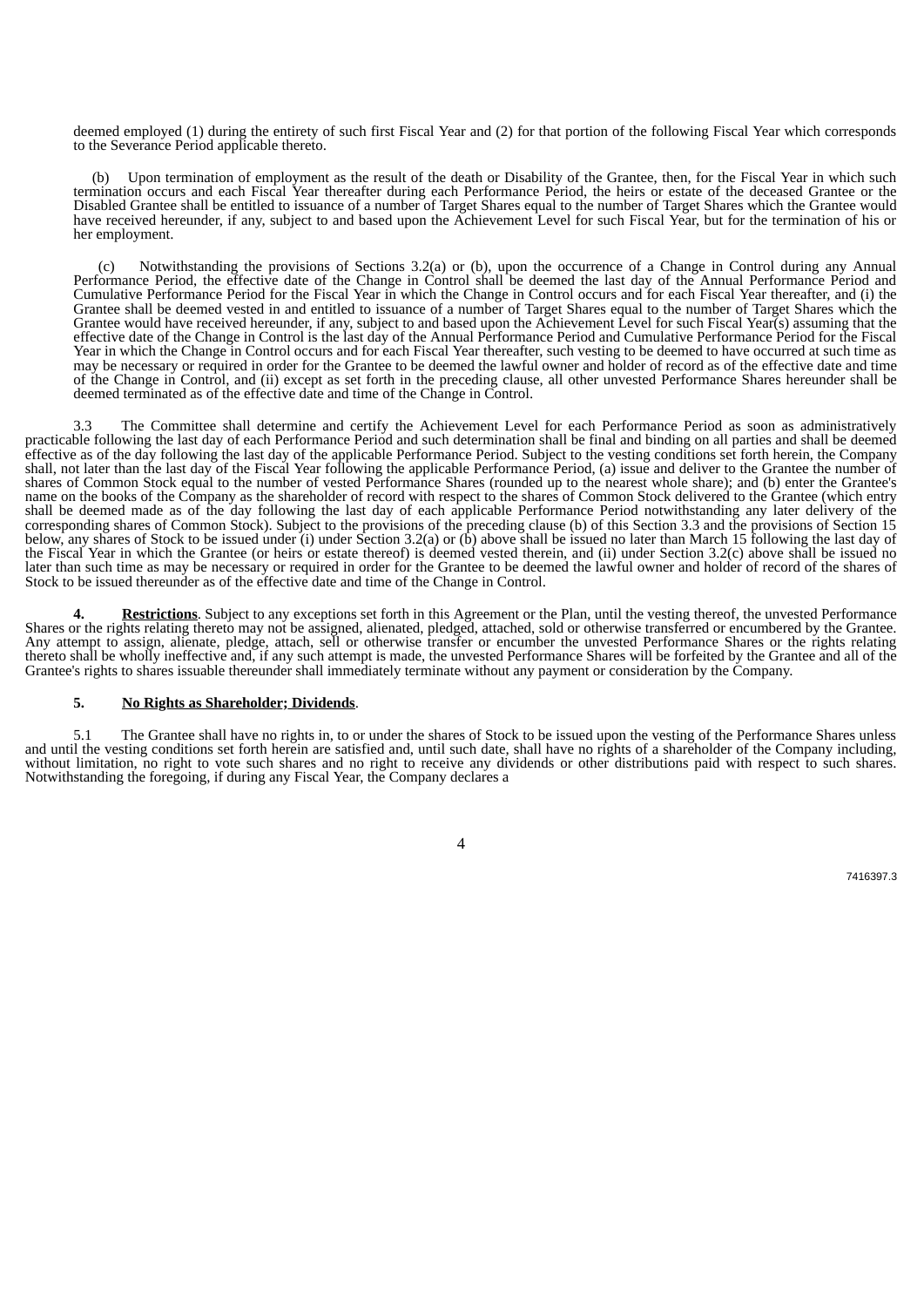dividend or distribution, whether in cash or other property, then, concurrent with the issuance of the shares of Stock, if any, to the Grantee for such Fiscal Year, the Company shall pay to the Grantee that amount of cash or other property which the Grantee would have received had the Grantee been the record holder of such shares of Stock on the record date for such dividend or distribution.

5.2 Upon vesting of the Performance Shares, the Company may issue stock certificates or evidence the Grantee's interest therein by using a book entry account with the Company's transfer agent.

## **6. Provisions of Plan**.

6.1 *Adjustments*. If any change is made to the outstanding Stock or the capital structure of the Company, the shares of Stock to be issued hereunder shall be adjusted or terminated in any manner as contemplated by Article 15 of the Plan.

6.2 *Tax Liability and Withholding*. The Grantee shall be required to pay to the Company, and the Company shall have the right to deduct from the shares of Stock to be issued upon the vesting of the Performance Shares hereunder, the amount of any required withholding taxes in respect of the shares of Stock to be issued upon the vesting of the Performance Shares and to take all such other action as the Company deems necessary to satisfy all obligations for the payment of such withholding taxes.

6.3 Except as provided herein, the provisions of this Agreement shall be subject to the provisions of the Plan, which are hereby incorporated herein by reference and made part hereof. The Grantee acknowledges and agrees that he or she has been provided with and has read the Plan and understands the provisions thereof. In the event of any conflict between the terms of the Plan and the terms of this Agreement, the terms of the Plan shall take precedence, other than for such provisions of the Plan which, by their terms, are subject to the provisions of an Award Certificate.

**7. No ERISA Plan**. Neither this Agreement nor the award of the Performance Shares hereunder shall be construed by any party as being subject to any provisions of ERISA, and shall not be so subject. Without in any way limiting the generality of the foregoing, the Performance Shares awarded hereunder shall constitute a mere unfunded promise to pay by the Company and a bonus program within the meaning of Department of Labor Regulation Section 2510.3-2(c) promulgated under ERISA.

**8. Compliance with Law.** The issuance of shares of Stock hereunder shall be subject to compliance by the Company and the Grantee with all applicable requirements of federal and state securities laws and with all applicable requirements of any stock exchange on which the Company's shares of Stock may be listed. No shares of Stock shall be issued or transferred unless and until any then applicable requirements of state and federal laws and regulatory agencies have been fully complied with to the satisfaction of the Company and its counsel.

**9. Notices**. Any notice required to be delivered to the Company under this Agreement shall be in writing and addressed to the Secretary of the Company at the Company's principal corporate offices. Any notice required to be delivered to the Grantee under this Agreement shall be in writing and addressed to the Grantee at the Grantee's address as shown in the records of the Company. Either party may designate another address in writing (or by such other method approved by the Company) from time to time.

**10. Parachute Payments and Parachute Awards**. If the Grantee is a "disqualified individual," as defined in paragraph (c) of Code Section 280G, then, notwithstanding any other provision of this Agreement or of any other agreement, contract, or understanding heretofore entered into by the Grantee and the Company (an "<u>Other Agreement</u>"), except an agreement, contract, or understanding that expressly addresses Code Section 280G or Code Section 4999 (a "280G Agreement"), and notwithstanding any formal or informal plan or other arrangement for the direct or indirect provision of compensation to the Grantee (or an employee group of which the Grantee is a member), whether or not such compensation is deferred, is in cash, or is in the form of a benefit to or for the Grantee (a "<u>Benefit Arrangement</u>"), if any of the payments or benefits provided or to be provided by the Company or its affiliates to the Grantee or for the Grantee's benefit pursuant to the terms of this Agreement, all Other Agreements and all Benefit Arrangements ("Covered Payments") constitute parachute payments

5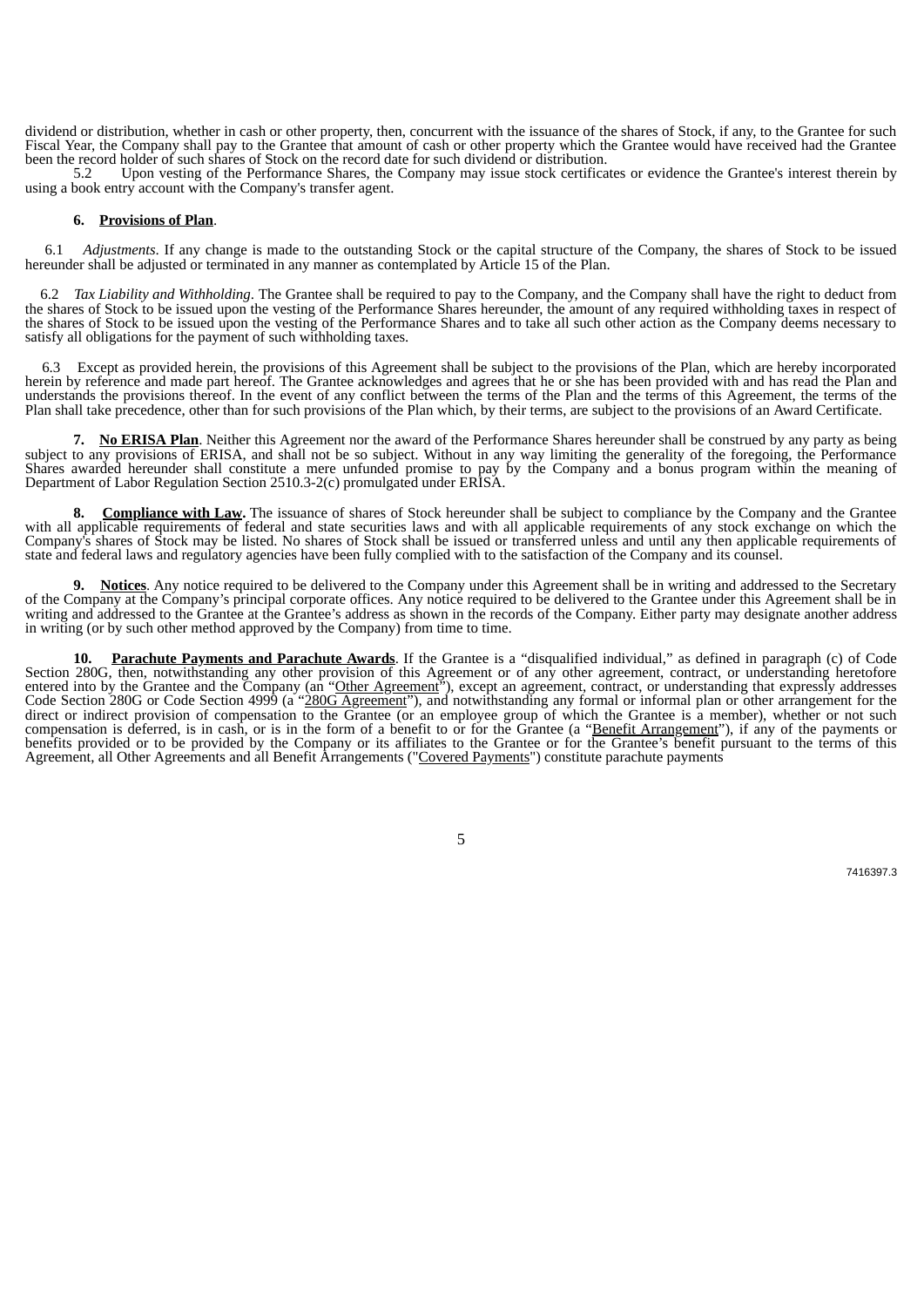("Parachute Payments") within the meaning of Code Section 280G and would, but for this Section, be subject to the excise tax imposed under Section 4999 of the Code (or any successor provision thereto) or any similar tax imposed by state or local law or any interest or penalties with respect to such taxes (collectively, the "Excise Tax"), then prior to making the Covered Payments, a calculation shall be made comparing (i) the Net Benefit (as defined below) to the Grantee of the Covered Payments after payment of the Excise Tax to (ii) the Net Benefit to the Grantee if the Covered Payments are limited to the extent necessary to avoid being subject to the Excise Tax. Only if the amount calculated under (i) above is less than the amount under (ii) above will the Covered Payments be reduced to the minimum extent necessary to ensure that no portion of the Covered Payments is subject to the Excise Tax (that amount, the "Reduced Amount"). "Net Benefit" shall mean the present value of the Covered Payments net of all federal, state, local, foreign income, employment and excise taxes. Any such reduction shall be made in accordance with Section 409A of the Code and the following: (i) the Covered Payments which do not constitute nonqualified deferred compensation subject to Section 409A of the Code shall be reduced first; and (ii) the Covered Payments shall be reduced in a manner that maximizes the Grantee's economic position. In applying this principle, the reduction shall be made in a manner consistent with the requirements of Section 409A of the Code, and where two economically equivalent amounts are subject to reduction but payable at different times, such amounts shall be reduced on a pro rata basis but not below zero. The foregoing shall not be interpreted so as to restrict, reduce, amend or modify any of the existing terms and provisions of any 280G Agreement to which the Grantee and the Company may be a party and any payment hereunder shall be entitled to the benefits thereof.

**11. Severability**. If any provision of this Agreement is determined by a court of competent jurisdiction to be unenforceable, such determination shall not affect the remaining provisions of this Agreement, which shall be enforced to the maximum extent permitted under applicable law.

**12. Modification**. Subject to the provisions of the Plan, this Agreement may be modified only in writing pursuant to an agreement by and between the Company and the Grantee.

**13. Headings**. The headings contained herein are for convenience of reference only and shall not be construed by any party as having any substantive significance.

**14. Clawback**. Notwithstanding any other provisions in this Agreement, this Award is subject to recovery under any current or future law, government regulation or stock exchange listing requirement, and is subject to such deductions and clawback as may be required to be made pursuant to such law, government regulation or stock exchange listing requirement (or any policy adopted by the Company at any time pursuant to any such law, government regulation or stock exchange listing requirement).

**15. Section 409A of the Code**. If the Grantee is deemed a "specified employee" within the meaning of Section 409A of the Code, as determined by the Committee, at a time when the Grantee becomes eligible for settlement of the Performance Shares upon his/her "separation from service" within the meaning of Section 409A of the Code, then to the extent necessary to prevent any accelerated or additional tax under Section 409A of the Code, such settlement will be delayed until the earlier of: (i) the date that is six months following the Grantee's separation from service and (ii) the Grantee's death. It is the intent that this Performance Share Award shall comply with the requirements of Section 409A, and any ambiguities herein will be interpreted to so comply. The Company reserves the right, to the extent the Company deems necessary or advisable in its sole discretion, to unilaterally amend or modify this Agreement as may be necessary to ensure that all vesting or payouts provided under this Agreement are made in a manner that complies with Section 409A or to mitigate any additional tax, interest and/or penalties or other adverse tax consequences that may apply under Section 409A if compliance is not practical; provided, however, that nothing in this paragraph creates an obligation on the part of the Company to modify the terms of this Agreement or the Plan, and the Company makes no representation that the terms of this Performance Share Award Agreement will comply with Section 409A or that payments under this Performance Share Award Agreement will not be subject to taxes, interest and penalties or other adverse tax consequences under Section 409A. In no event shall the Company or any of its Subsidiaries be liable to any party for any additional tax, interest or penalties that may be imposed on the Grantee by Section 409A or any damages for failing to comply with Section 409A.

6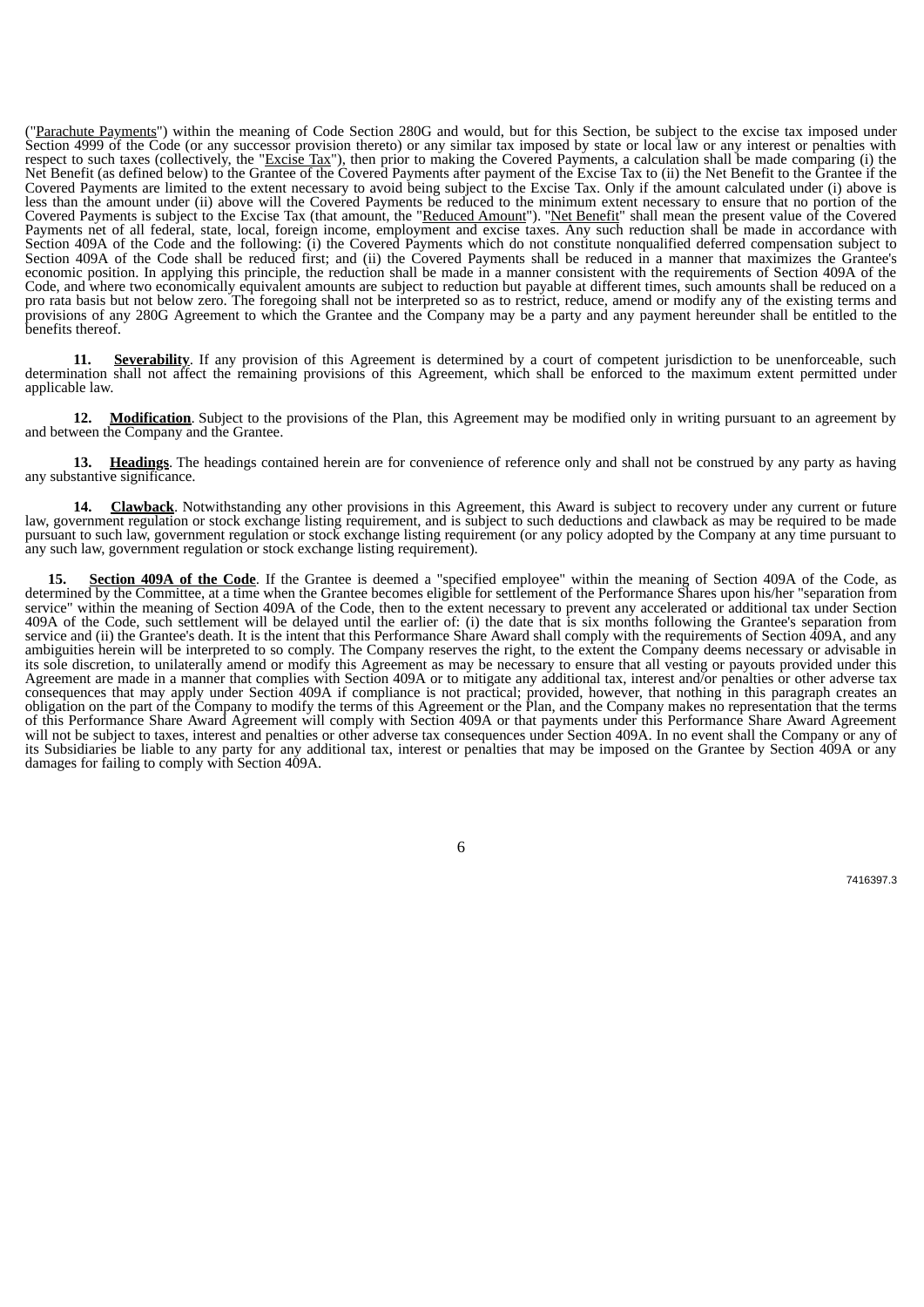**17. Execution and Counterparts**. This Agreement shall be deemed effective as of the Grant Date upon the delivery to the Employee of the Award Certificate hereto (or information contained therein), by electronic or other means of transmission, and such effectiveness shall not require any counterpart signature of the Employee.

7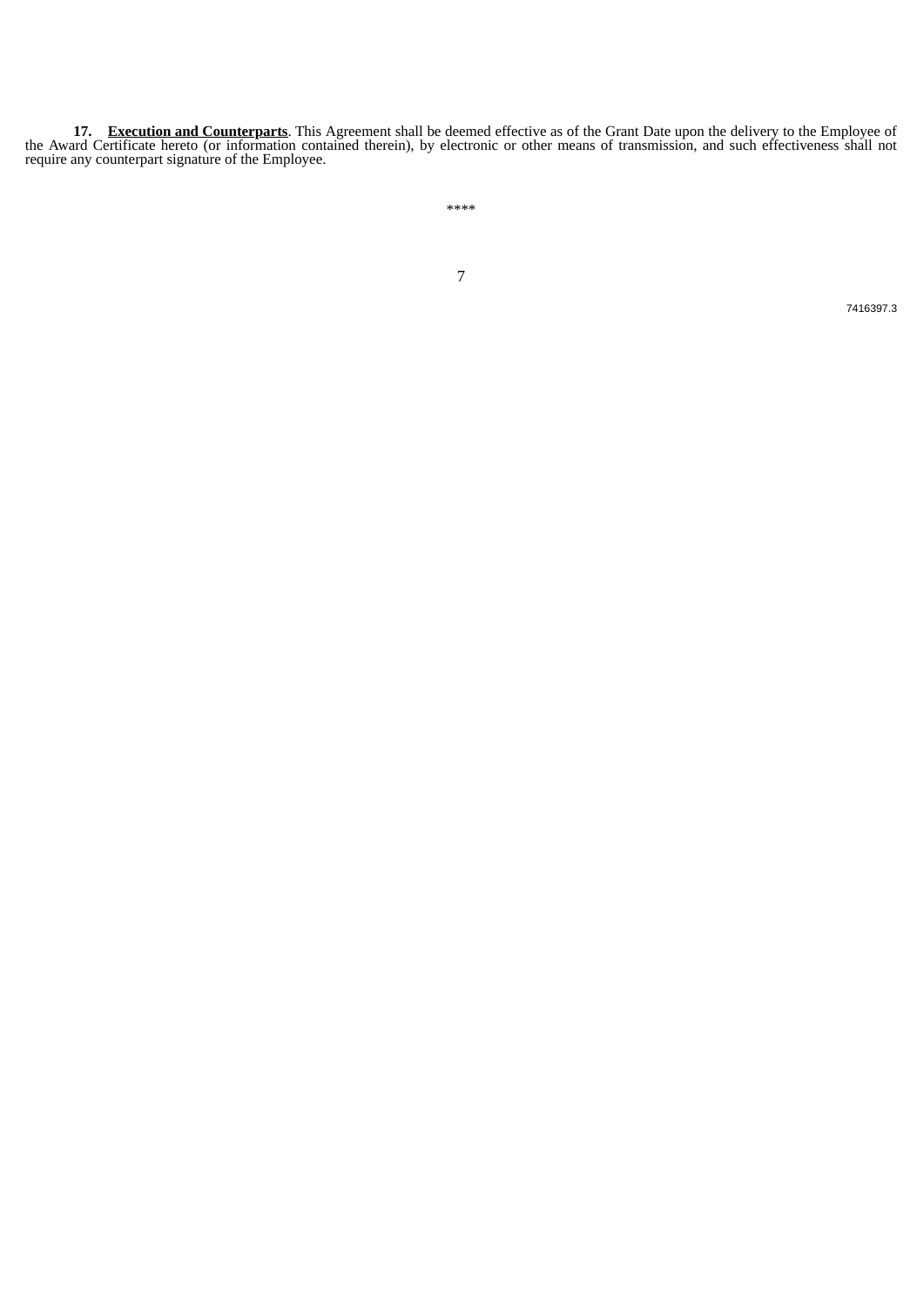# **CERTIFICATIONS OF PRINCIPAL EXECUTIVE OFFICER PURSUANT TO 18 U.S.C. SECTION 1350**

<span id="page-54-0"></span>I, Michael Willoughby, certify that:

1. I have reviewed this quarterly report on Form 10-Q of PFSweb, Inc.;

2. Based on my knowledge, this report does not contain any untrue statement of a material fact or omit to state a material fact necessary to make the statements made, in light of the circumstances under which such statements were made, not misleading with respect to the period covered by this report;

3. Based on my knowledge, the financial statements, and other financial information included in this report, fairly present in all material respects the financial condition, results of operations and cash flows of the registrant as of, and for, the periods presented in this report;

4. The registrant's other certifying officer and I are responsible for establishing and maintaining disclosure controls and procedures (as defined in Exchange Act Rules 13a-15(e) and 15d-15(e)) and internal control over financial reporting (as defined in Exchange Act Rules 13a-15(f) and 15d-15(f)) for the registrant and have:

- a) Designed such disclosure controls and procedures, or caused such disclosure controls and procedures to be designed under our supervision, to ensure that material information relating to the registrant, including its consolidated subsidiaries, is made known to us by others within those entities, particularly during the period in which this report is being prepared;
- b) Designed such internal control over financial reporting, or caused such internal control over financial reporting to be designed under our supervision, to provide reasonable assurance regarding the reliability of financial reporting and the preparation of financial statements for external purposes in accordance with generally accepted accounting principles;
- c) Evaluated the effectiveness of the registrant's disclosure controls and procedures and presented in this report our conclusions about the effectiveness of the disclosure controls and procedures, as of the end of the period covered by this report based on such evaluation; and
- d) Disclosed in this report any change in the registrant's internal control over financial reporting that occurred during the registrant's most recent fiscal quarter (the registrant's fourth fiscal quarter in the case of an annual report) that has materially affected, or is reasonably likely to materially affect, the registrant's internal control over financial reporting; and

5. The registrant's other certifying officer and I have disclosed, based on our most recent evaluation of internal control over financial reporting, to the registrant's auditors and the audit committee of the registrant's board of directors (or persons performing the equivalent functions):

- a) All significant deficiencies and material weaknesses in the design or operation of internal control over financial reporting which are reasonably likely to adversely affect the registrant's ability to record, process, summarize, and report financial information; and
- b) Any fraud, whether or not material, that involves management or other employees who have a significant role in the registrant's internal control over financial reporting.

Date: February 7, 2022

By: /s/ Michael Willoughby Chief Executive Officer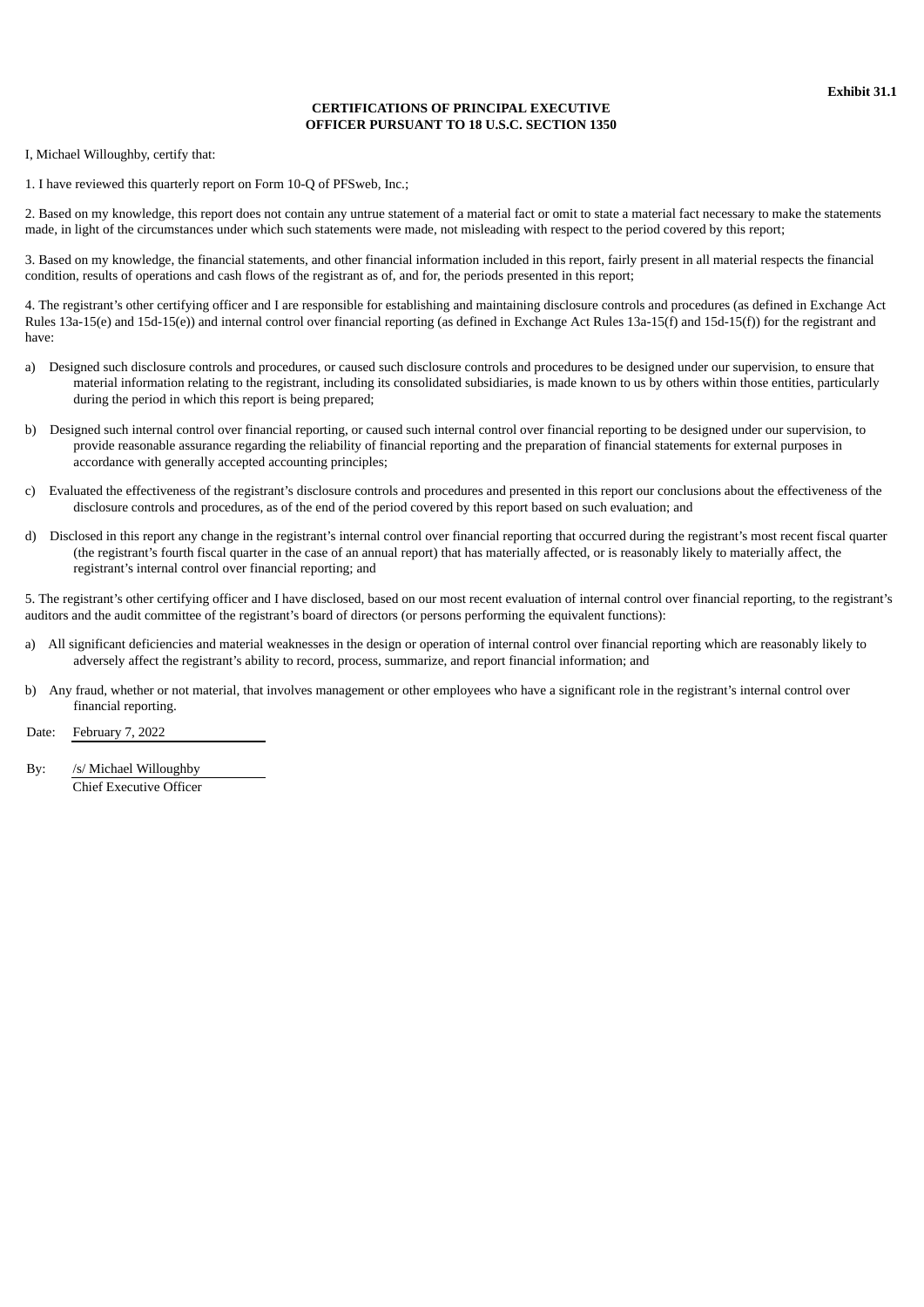# **CERTIFICATIONS OF PRINCIPAL EXECUTIVE OFFICER PURSUANT TO 18 U.S.C. SECTION 1350**

<span id="page-55-0"></span>I, Tom Madden, certify that:

1. I have reviewed this quarterly report on Form 10-Q of PFSweb, Inc.;

2. Based on my knowledge, this report does not contain any untrue statement of a material fact or omit to state a material fact necessary to make the statements made, in light of the circumstances under which such statements were made, not misleading with respect to the period covered by this report;

3. Based on my knowledge, the financial statements, and other financial information included in this report, fairly present in all material respects the financial condition, results of operations and cash flows of the registrant as of, and for, the periods presented in this report;

4. The registrant's other certifying officer and I are responsible for establishing and maintaining disclosure controls and procedures (as defined in Exchange Act Rules 13a-15(e) and 15d-15(e)) and internal control over financial reporting (as defined in Exchange Act Rules 13a-15(f) and 15d-15(f)) for the registrant and have:

- a) Designed such disclosure controls and procedures, or caused such disclosure controls and procedures to be designed under our supervision, to ensure that material information relating to the registrant, including its consolidated subsidiaries, is made known to us by others within those entities, particularly during the period in which this report is being prepared;
- b) Designed such internal control over financial reporting, or caused such internal control over financial reporting to be designed under our supervision, to provide reasonable assurance regarding the reliability of financial reporting and the preparation of financial statements for external purposes in accordance with generally accepted accounting principles;
- c) Evaluated the effectiveness of the registrant's disclosure controls and procedures and presented in this report our conclusions about the effectiveness of the disclosure controls and procedures, as of the end of the period covered by this report based on such evaluation; and
- d) Disclosed in this report any change in the registrant's internal control over financial reporting that occurred during the registrant's most recent fiscal quarter (the registrant's fourth fiscal quarter in the case of an annual report) that has materially affected, or is reasonably likely to materially affect, the registrant's internal control over financial reporting; and

5. The registrant's other certifying officer and I have disclosed, based on our most recent evaluation of internal control over financial reporting, to the registrant's auditors and the audit committee of the registrant's board of directors (or persons performing the equivalent functions):

- a) All significant deficiencies and material weaknesses in the design or operation of internal control over financial reporting which are reasonably likely to adversely affect the registrant's ability to record, process, summarize, and report financial information; and
- b) Any fraud, whether or not material, that involves management or other employees who have a significant role in the registrant's internal control over financial reporting.

Date: February 7, 2022

By: /s/ Thomas J. Madden Chief Financial Officer